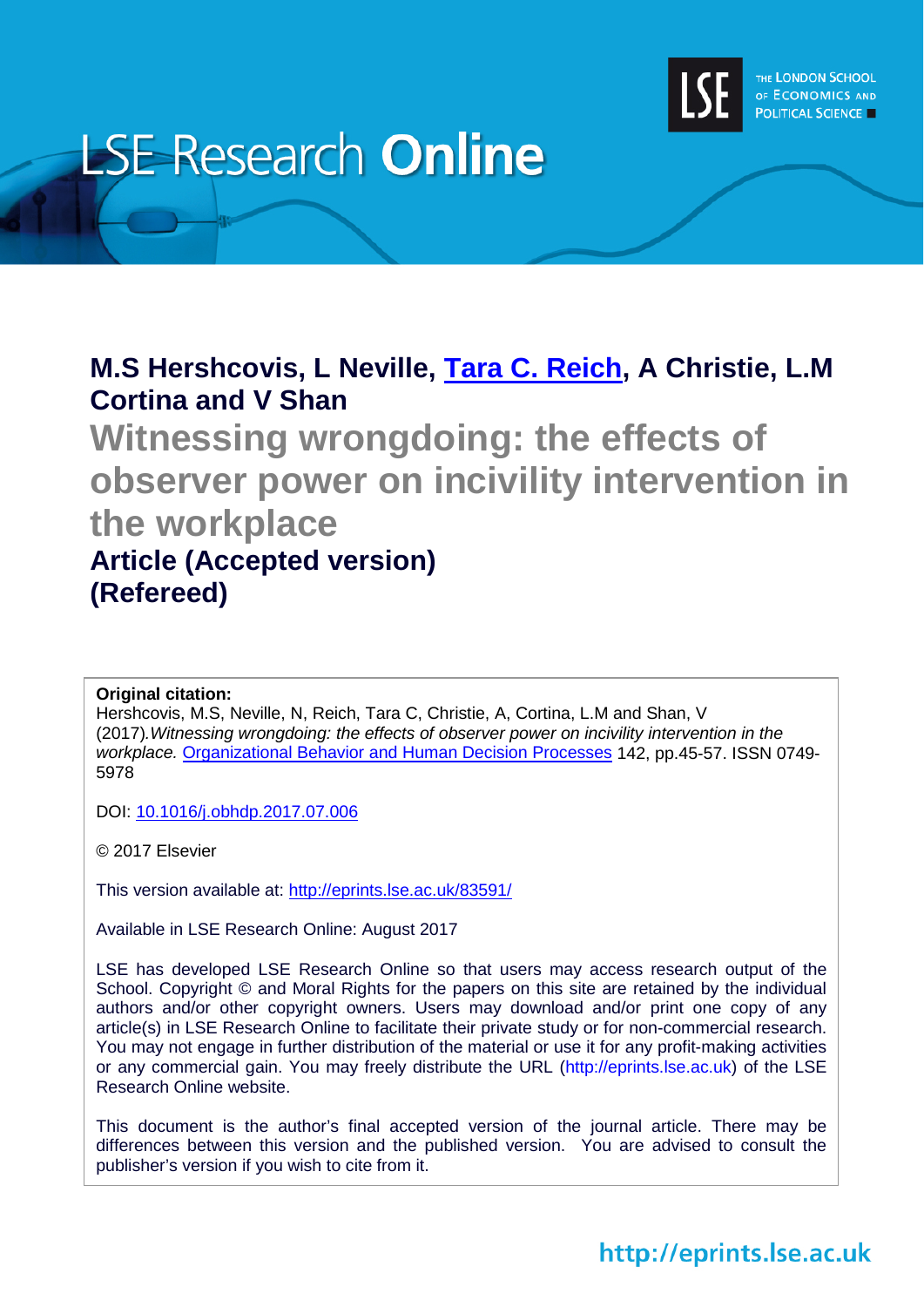Witnessing Wrongdoing:

The Effects of Observer Power on Incivility Intervention in the Workplace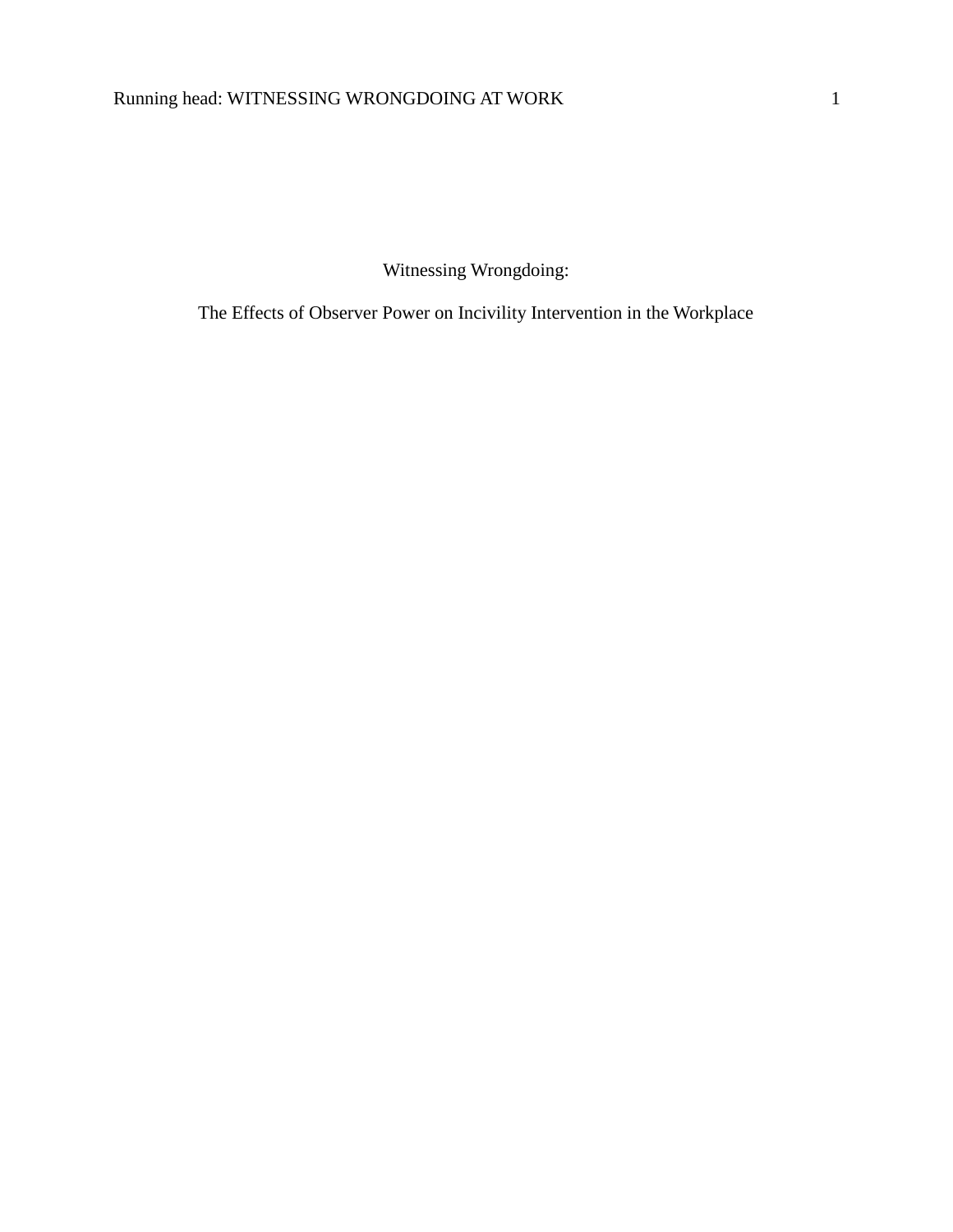#### Abstract

Research often paints a dark portrait of power. Previous work underscores the links between power and self-interested, antisocial behavior. In this paper, we identify a potential bright side to power—namely, that the powerful are more likely to intervene when they witness workplace incivility. In experimental (Studies 1 and 3) and field (Study 2) settings, we find evidence suggesting that power can shape how, why, and when the powerful respond to observed incivility against others. We begin by drawing on research linking power and action orientation. In Study 1, we demonstrate that the powerful respond with agency to witnessed incivility. They are more likely to directly confront perpetrators, and less likely to avoid the perpetrator and offer social support to targets. We explain the motivation that leads the powerful to act by integrating theory on responsibility construals of power and hierarchy maintenance. Study 2 shows that felt responsibility mediates the effect of power on increased confrontation and decreased avoidance. Study 3 demonstrates that incivility leads the powerful to perceive a status challenge, which then triggers feelings of responsibility. In Studies 2 and 3, we also reveal an interesting nuance to the effect of power on supporting the target. While the powerful support targets less as a direct effect, we reveal countervailing indirect effects: To the extent that incivility is seen as a status challenge and triggers felt responsibility, power indirectly increases support toward the target. Together, these results enrich the literature on third-party intervention and incivility, showing how power may free bystanders to intervene in response to observed incivility.

*Keywords:* workplace incivility, observers, power, status threat; witnesses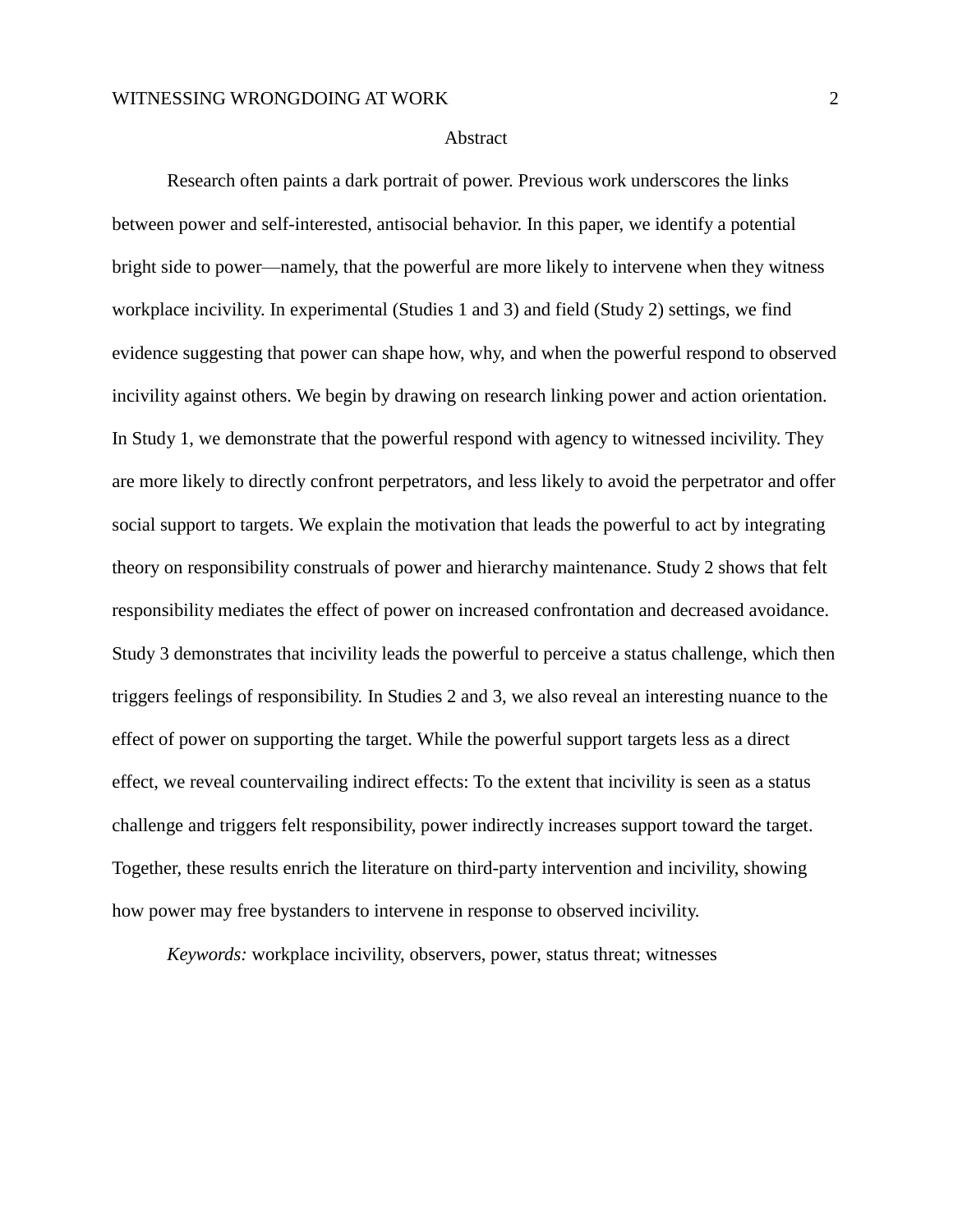#### **Witnessing Wrongdoing:**

#### **The Effects of Observer Power on Incivility Intervention in the Workplace**

Workplace incivility is defined as low-intensity deviant acts with ambiguous intent to harm the target (Andersson & Pearson, 1999; Cortina, Magley, Williams, & Langhout, 2001). Despite its low intensity and ambiguous nature, workplace incivility may be associated with outcomes that are as detrimental as more severe forms of workplace aggression, such as abusive supervision (see Hershcovis, 2011). Perhaps because of its low intensity, or because others treat it as innocuous, workplace incivility regularly occurs in front of witnesses (hereafter observers). For instance, among the more than 9,000 employees studied by Porath and Pearson (2010), only 1% reported never having seen incivility occur in their workplace. This might help explain why researchers have begun to turn their attention to observers as important actors in the dynamics of workplace incivility (e.g., Chui & Dietz, 2014; Mitchell, Vogel, & Folger, 2015; Porath & Pearson, 2012; Reich & Hershcovis, 2015).

Initial evidence suggests that observers may serve a useful purpose in deterring workplace incivility. For instance, Reich and Hershcovis (2015) found that observers of incivility took advantage of opportunities to punish offenders by allocating them unpleasant tasks. Similarly, Turillo, Folger, Lavelle, Umpress, and Gee (2002) found that observers are willing to punish the perpetrator, even at a personal cost to themselves. However, such forms of "vigilante" justice can be counterproductive, because they may cause incivility to spread and escalate (Andersson & Pearson, 1999). Therefore, in this paper, we consider other forms of third-party responding, including constructive interventions to stop the incivility, the choice to avoid the perpetrator and opt for non-response, and "invisible remedies" of supporting the target (e.g.,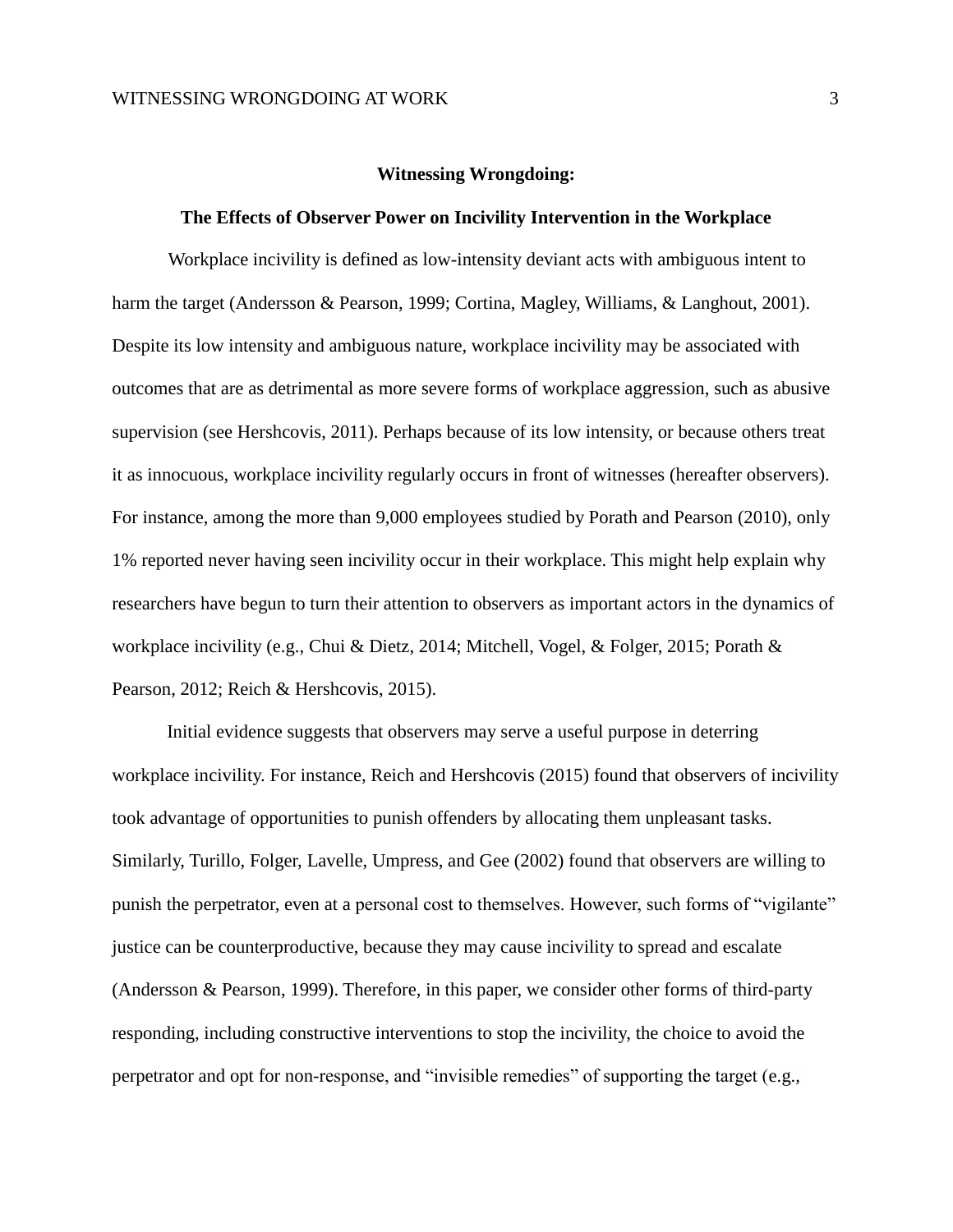Rosette, Carton, Bowes-Sperry, & Hewlin, 2013).

In particular, we are interested in how power influences each of these possible responses to incivility. At first glance, the literature on the psychology of power would appear to suggest that the powerful might not be particularly helpful as witnesses to incivility directed at others. An influential line of research suggests, for instance, that power can reduce shared distress, compassion, empathy, and perspective taking (Galinsky, Magee, Inesi, & Gruenfeld, 2006; Kraus, Côté, & Keltner, 2010;van Kleef, Oveis, van der Löwe, LuoKoga, Goetz, & Keltner, 2008). However, there is also a growing body of literature suggesting that under the right conditions, power can free the powerful to behave prosocially (e.g., Magee & Langer, 2008). Despite the ubiquity of power as a factor in the incidence of workplace incivility (Cortina, Magley, Williams, & Langhout, 2001), we know little about how power shapes observers' reactions to perpetrators and targets of incivility.

In this paper, we describe in three studies how and why power influences observer responses to incivility. Drawing on power-approach theory, we demonstrate that power leads observers to respond agentically to observed incivility by confronting the perpetrator, and being less likely to avoid the perpetrator and support the target. We demonstrate this effect in a video vignette experiment in which role power was manipulated. In our second study, we focus on why the powerful are motivated to action, considering the prevalent view that the powerful tend to act out of self-interest and in pursuit of their own goals (e.g., Guinote, 2007). Drawing on previous research on the responsibility construal of power (Sassenberg, Ellemers, & Scheepers, 2012), we argue that incivility triggers a sense of responsibility to act. We predict that this felt responsibility will mediate the effect of power on confronting and avoidance, and will indirectly increase social support for the target, attenuating the negative direct effect of power on supporting. We find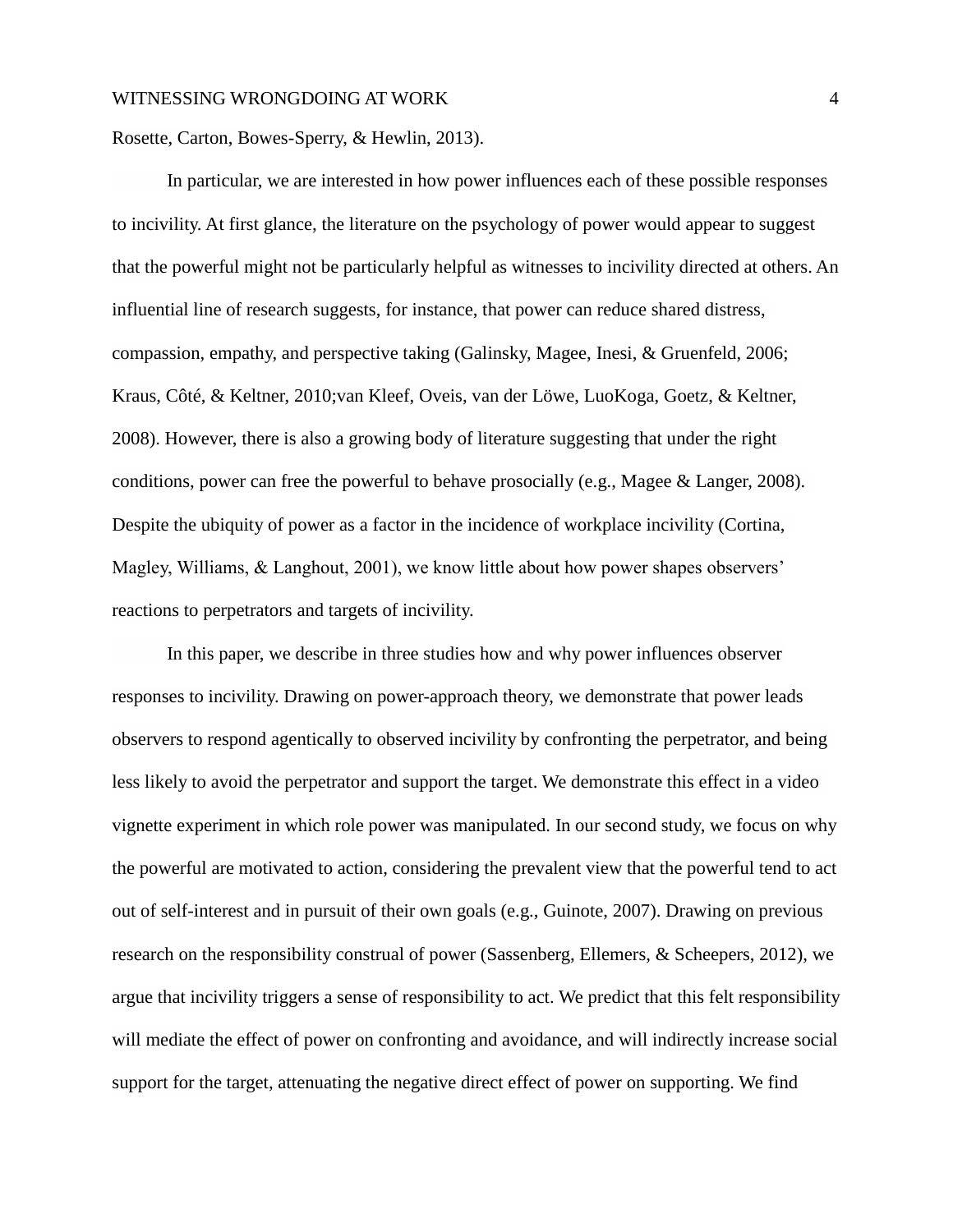evidence supporting this perspective in a field study of university staff, measuring both relative observers' power over the perpetrator, as well as observers' personal sense of power. In our third study, we extend this perspective further by seeking to deepen our understanding of why observing incivility triggers felt responsibility. We draw on research on power and hierarchymaintenance goals (Willis & Guinote, 2011) to develop theory about the role of status challenge in promoting responsibility and action by the powerful in response to witnessed incivility. We predict that incivility creates a perception of status challenge, which increases feelings of responsibility. We further predict that these mechanisms mediate power's effect on confronting and avoidance, and indirectly reduce its negative effect on supporting. We test this final set of hypotheses in a vignette experiment, in which we manipulated role power and measured status challenge and responsibility as mediating mechanisms.

Together, these studies contribute to the literature on incivility and power in two important ways. First, we move beyond the existing research on observer responses, which tends to focus on retribution and vigilante justice (e.g., Hershcovis & Reich, 2015; Mitchell et al., 2015), to consider *how* observers might engage in more constructive responses to incivility—like confronting the perpetrator directly, or providing support to the target. Secondly, our paper identifies how power can promote positive and prosocial responses to observed incivility, and how some of the darker characteristics of psychological power (for instance, the salience of hierarchy-maintenance goals) may in fact contribute to these desirable outcomes.

#### **Power and Intervention**

Power stems from asymmetries in social relations. Power occurs when someone is able to control valuable resources, impose their will on others, and shape their own outcomes and the outcomes of others in ways that others cannot (Sturm & Antonakis, 2014). Though power is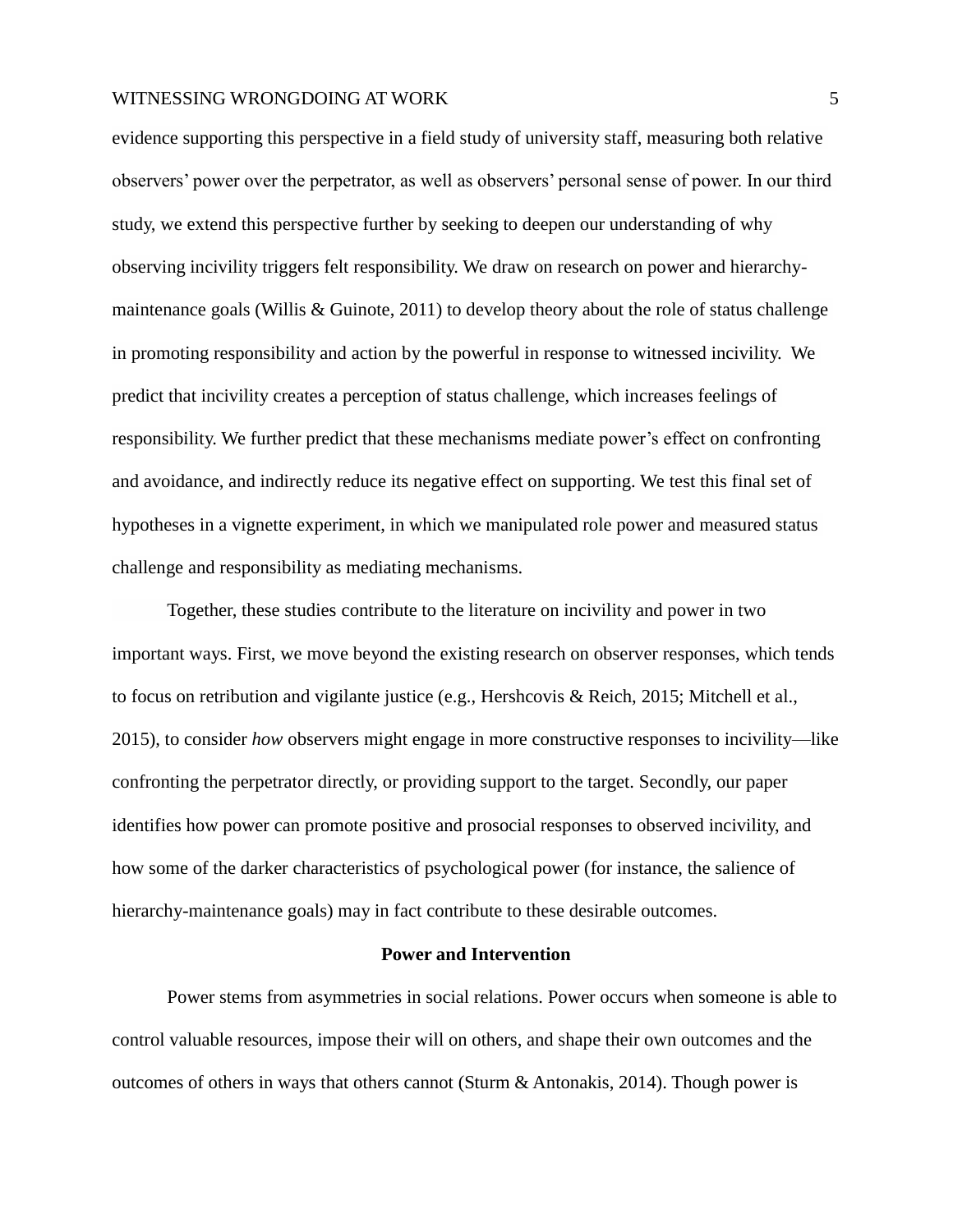rooted in structures—the control of social and material resources—it can also be a psychological property of the individual. The behavioral effects of power are as much determined by the felt *sense* of power as the structural basis of power (Anderson & Galinsky, 2006). As Galinsky and colleagues summarize, those with power "roam in a very different psychological space than those without power" (Galinsky, Magee, Gruenfeld, Whitson & Liljenquist, 2008, p. 1451).

Below, we consider how the experience of power might influence three potential responses to observed incivility. Extending previous research on target responses to incivility (Cortina & Magley, 2009), we focus on three categories of observer responses that are available to witnesses: (1) The assertive response of direct, constructive confrontation of the perpetrator, (2) the avoidant response of minimizing, ignoring or downplaying the transgression, and (3) the compassionate response of offering social support to the target. We consider how power, given its tendency toward action orientation (Keltner, Gruenfeld, & Anderson, 2003), might influence the prevalence of each strategy.

#### **Power, Action, and Constructive Confrontation**

Research on psychological power suggests a strong link between the experience of power and the tendency toward action. The powerful make rapid judgments, focus on satisfying their goals, act with automaticity, and exhibit less inhibition and deliberation (Keltner et al., 2003; Galinsky, Gruenfeld & Magee, 2003). They are prone to action, and act without the same considerations others might give to constraints, norms, or limits to their behavior (Anderson & Berdahl, 2002; Galinsky et al., 2003; Keltner et al., 2003). Power enhances one's sense of confidence and competence (Fast, Sivanathan, Mayer, & Galinsky, 2012; Tost, Gino, & Larrick, 2012), which in turn lowers one's hesitation to follow impulses toward action. The powerful tend to simplify decisions, and are less likely to weigh the pros and cons. Instead, they are selective in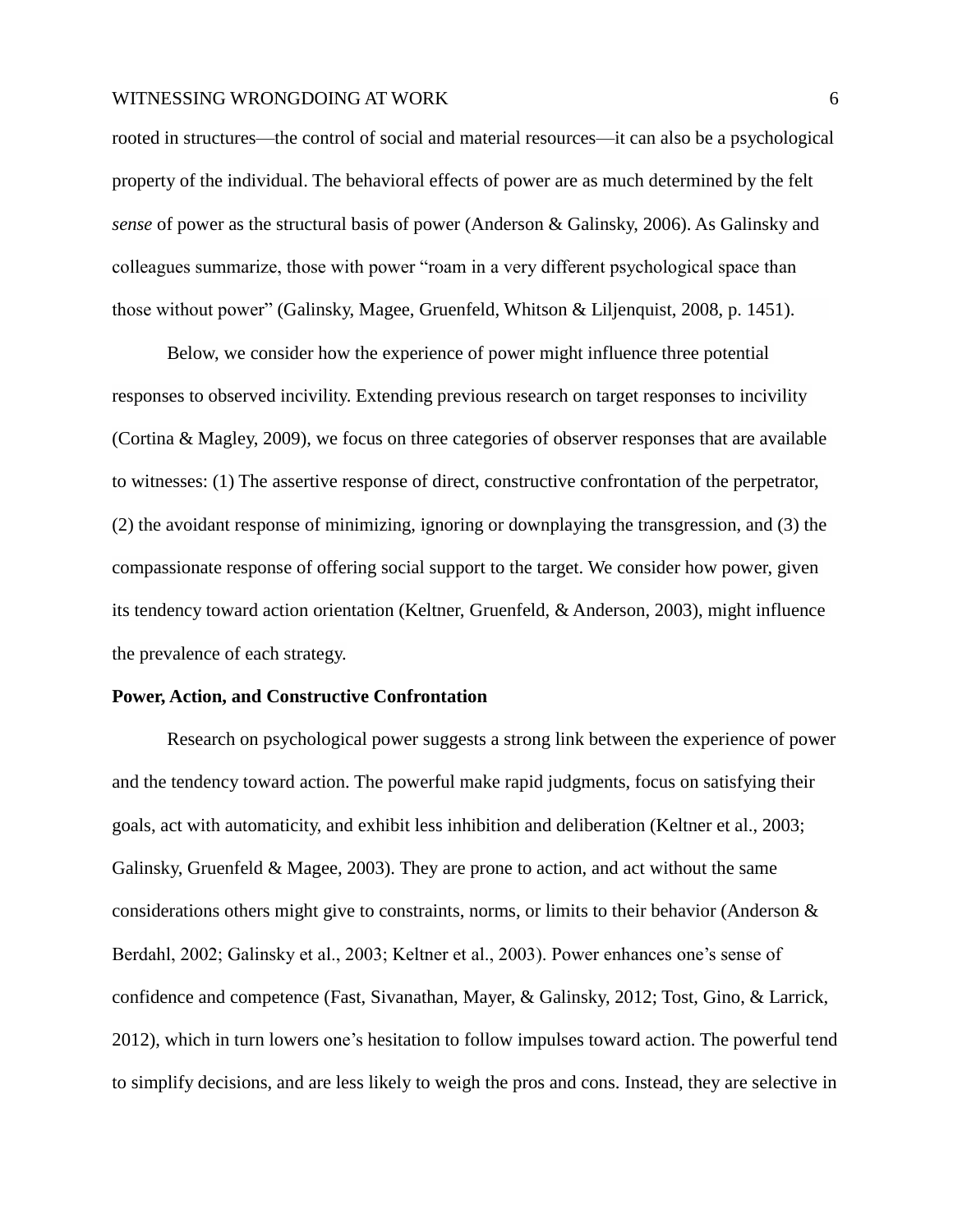their processing of information (Guinote, 2007) and tend to make automatic decisions instead of engaging in controlled processing (Scholl & Sassenberg, 2014, 2015).

When witnessing incivility in the workplace, we propose that the powerful will tend toward "fixing the problem" through constructive confrontation. This form of response is externally-focused; it directly targets the source of the undesirable behavior. Of course, this course of action is also confrontational, and perhaps risky. But research suggests that the powerful tend to be more optimistic and risk-tolerant in pursuit of their aims (Anderson & Galinsky, 2006). They have the tendency towards harsh social judgments (van Prooijen, Coffeng, & Vermeer, 2014), moral condemnation of others (Lammers, Stapel, & Galinsky, 2010), and a greater tendency to confront others for unacceptable behavior (Ashburn-Nardo, Blanchar, Peterson, Morris, & Goodwin, 2014), often employing a dominant conflict-resolution style (de Reuver, 2006). Thus, they may be more likely to engage in constructive confrontation.

Beyond their disinhibition and willingness to confront, there is another factor that may promote constructive confrontation by the powerful—that is, the belief the powerful have in their own influence over others. Research suggests that the powerful are more prone to trying to influence others (Ferguson, Ormiston, & Moon, 2010), a tendency that may spring from their high estimates of their own ability to shape others' behavior. Fast and colleagues, for instance, demonstrate that power enhances the illusion of personal control (Fast, Gruenfeld, Sivanathan, & Galinsky, 2009), while Anderson, John, and Keltner (2012) conceptualize the assumed ability to influence others as a central characteristic of felt power. In short, when faced with observed incivility, we expect the powerful to tend toward a mode of responses that is direct, disinhibited, and focused on exerting control and influence over the source of the incivility.

By contrast, the powerful are less likely to engage in *avoidant* responses to observed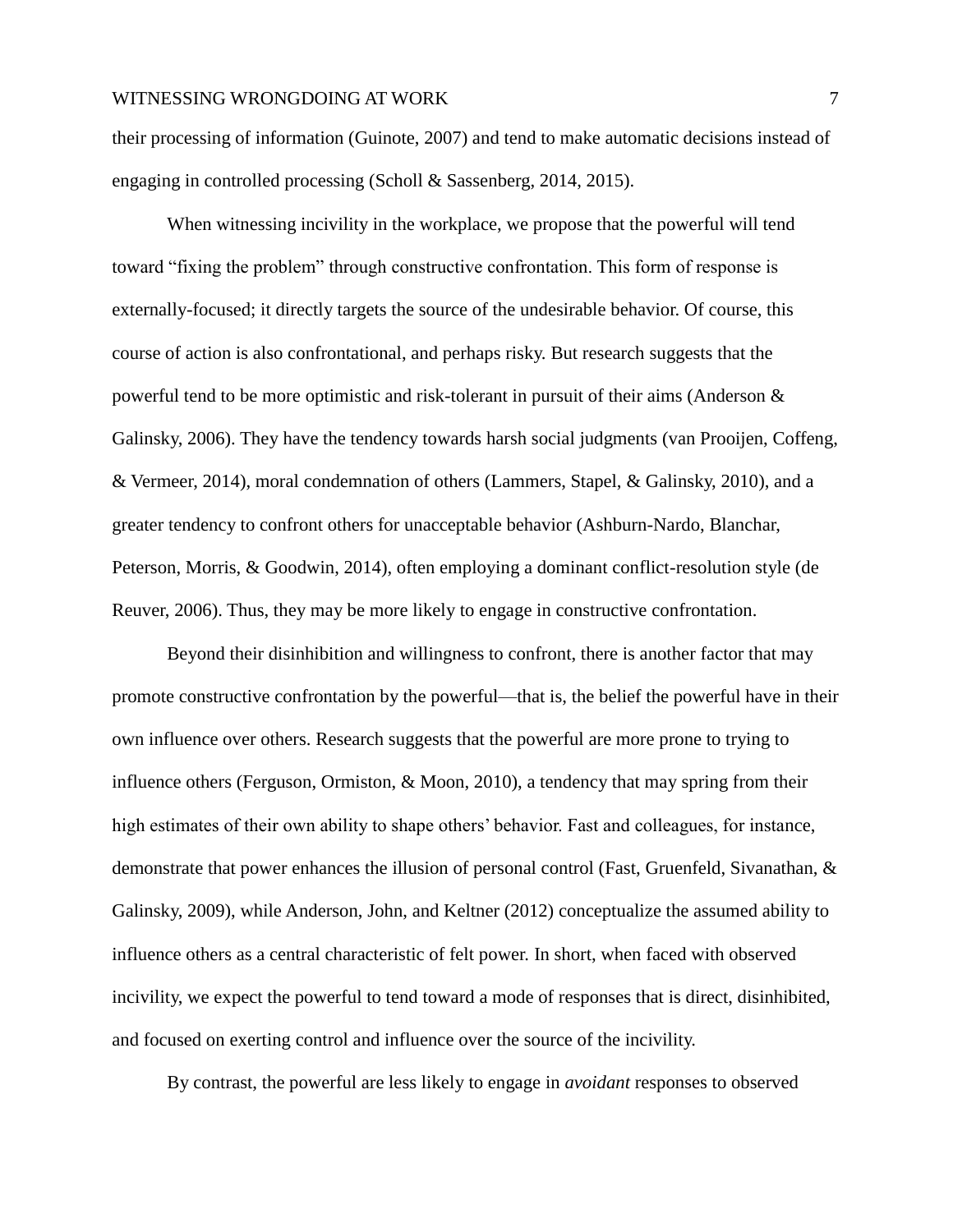incivility. These kinds of responses are enacted by witnesses concerned with not becoming targets themselves (Cortina & Magley, 2003). This can involve avoiding interactions with the perpetrator, convincing themselves that the incivility was not worth acting on, denying its severity or ignoring it altogether (e.g. Cortina & Wasti, 2005; Wasti & Cortina, 2002). We argue that these kinds of reactions are less likely among the powerful, because those with power are not motivated by risks, sanctions, or punishments (Keltner et al., 2003). The powerful, inclined toward action and unafraid of confrontation, are unlikely to engage in avoidance.

*Hypothesis 1: High-powered observers will be (1a) more likely than low-powered observers to confront, and (1b) less likely than low-powered observers to engage in avoidant responses toward the perpetrator of witnessed incivility.*

#### **Power and Support**

The third category of response we consider is target-focused: Offering social and emotional support to the target of incivility. Although we argue that the powerful may respond more readily, we expect that the form of their response will be less likely to include behavior that supports the target. Unlike confronting, supportive behavior is not aimed at rectifying the mistreatment; it is aimed at helping the target to feel better. While this might not address the source of the problem as confronting does, it is a compassionate form of response. Power tends to diminish shared distress, compassion, and empathy (van Kleef et al., 2008; Woltin, Cornielle, Yzerbyt & Förster, 2011), creates a sense of social distance from others (Lammers, Galinsky, Gordijn, & Otten, 2012; Magee & Smith, 2013), and diminishes the neural processes that produce interpersonal sensitivity (Hogeveen, Inzlicht, & Obhi, 2014). We therefore expect that:

*Hypothesis 2: High-powered observers will be less likely than low-powered observers to offer support to the targets of witnessed incivility.*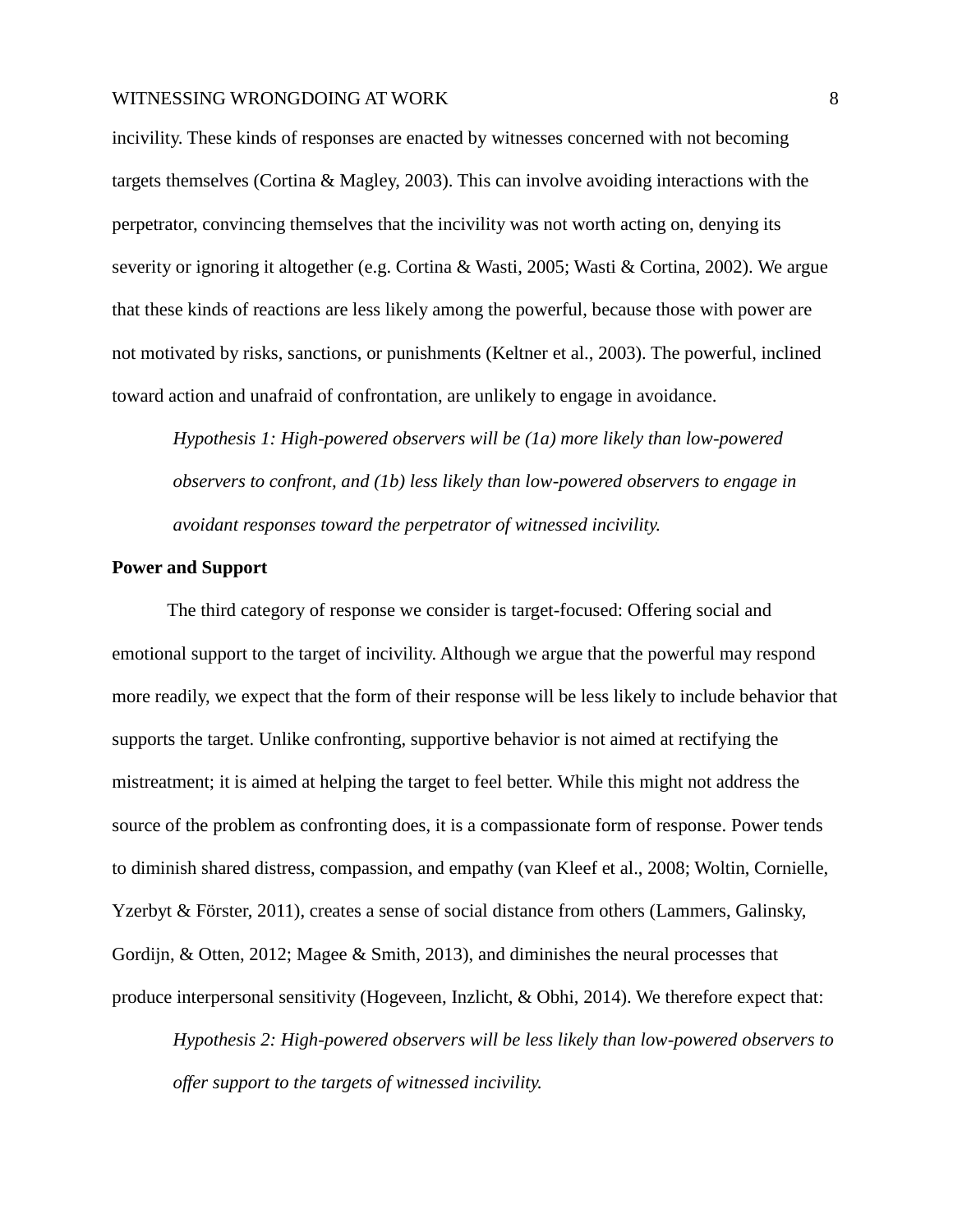#### **Study 1<sup>1</sup>**

In Study 1, we test our first three hypotheses—namely, that high power will lead observers to engage in more assertive responses (confronting the perpetrator), and fewer avoidant and passive (supporting to the target) responses to observed incivility. Study 1 manipulates role power, and measures responses to observed incivility in a video vignette.

#### **Method**

 $\overline{a}$ 

**Participants and procedure.** Participants in Study 1 were 166 part-time employees drawn from undergraduate psychology classes, who completed the study for partial credit. Participants watched a short video depicting an interaction between two coworkers. The first coworker, Alex, behaved uncivilly towards the second coworker, Taylor. Names were intentionally androgynous so that we could match participants based on the sex of the actors in the video. We matched participant based on sex to control for power imbalance inherent in gender dynamics (Carli, 1999). Following Cortina et al.'s (2001) workplace incivility measure, the perpetrator ignores, doubts, and behaves condescendingly toward the target in the context of a 3-minute work interaction. Participants were randomly assigned to either a high, equal (control), or low power condition by an instruction before the video that asked participants to imagine that: "Taylor and Alex hold a higher position than you and you are their subordinate" (low power condition) or "Taylor and Alex are your coworkers" (control condition), or "Taylor and Alex are your employees and you are their supervisor" (high power condition). After

 $<sup>1</sup>$  Note that an online Appendix containing two original studies can be found on the OBHDP website, and data for all</sup> studies (including the online appendix) can be found at:<https://data.mendeley.com/datasets/jxkznffwsw/1>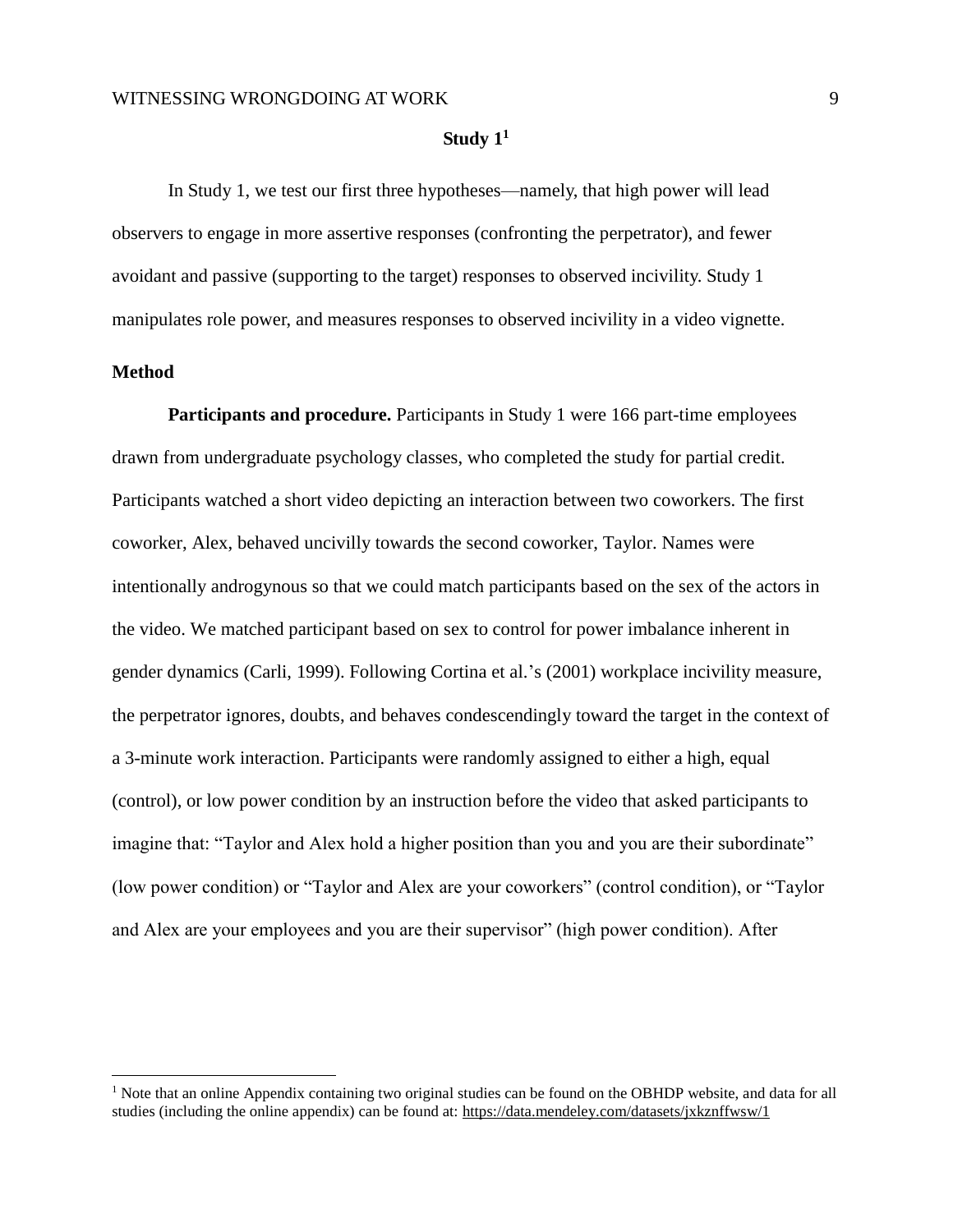$\overline{a}$ 

watching the video, participants answered questions about their intentions to confront the perpetrator, avoid the perpetrator, and support the target<sup>2</sup>.

We removed 13 participants who displayed careless responding by failing to answer the quality control question correctly (e.g., "answer 'strongly agree' to this question')<sup>3</sup>. We checked our manipulation by asking participants whether they were Alex and Taylor's supervisor, coworker, or subordinate. Ninety-one percent of participants answered the manipulation check correctly. One of our results changed with the inclusion of participants who failed the manipulation check; therefore, our analysis was only based on those who successfully passed the manipulation check ( $n = 153$ ).<sup>4</sup> Therefore, our final sample of part-time workers was 153. Participants were 75% female, and they averaged 15 hours of work per week (*SD* = 8.76). All scales were assessed on five-point Likert scale (1 = *definitely not* to 5 = *definitely*).

*Confrontation.* We measured participants' intention to confront using four items adapted from Fitzgerald (1990). Following the stem participants responded to the following items: "After witnessing the interaction between Alex and Taylor, please indicate the likelihood that you would…", participants answered the following items: "Confront Alex," "Let Alex know you don't like what's happening," "Tell Alex to stop mistreating Taylor," and "Make clear that Alex is out of line." Cronbach's alpha = .89.

 $2$  We conducted a pretest of the video on 234 undergraduate students in a mid-sized university in North America. We compared the uncivil video used in the present study with a neutral version of the interaction in which Alex responds to Taylor without ignoring or making snide remarks. We examined the following manipulation check items: "Alex was uncivil towards Taylor," and "Alex was rude to Taylor." Our results showed that in the uncivil condition, participants rated Alex as more uncivil ( $M = 4.84$ ,  $SD = 1.04$ ) than in the neutral condition ( $M = 4.11$ , *SD*  $F(1, 230) = 22.42$ ,  $p < .001$ . Similarly, participants rated Alex as more rude in the uncivil ( $M = 5.07$ ,  $SD = 1.27$ ),  $F(1, 230) = 22.42$ ,  $p < .001$ . Similarly, participants rated Alex as more rude in the uncivil ( $M = 5.07$ , .98) than in the neutral condition (*M* = 4.56, *SD* = 1.11), *F*(1, 230 = 13.41, *p* < .001).

<sup>&</sup>lt;sup>3</sup> Including those who were inattentive in their responding yielded two changes. Those with low power were more likely than those with equal power  $(p=0.044)$  to avoid the perpetrator, and those with high power were only marginally less likely than those with low power to support the target ( $p = .073$ ).

<sup>&</sup>lt;sup>4</sup> Including those who failed the manipulation check, all results remain the same except that those with low power  $(M = 2.58)$  are significantly more likely to avoid the perpetrator than those with equal power  $(M = 2.21, p = .05)$ .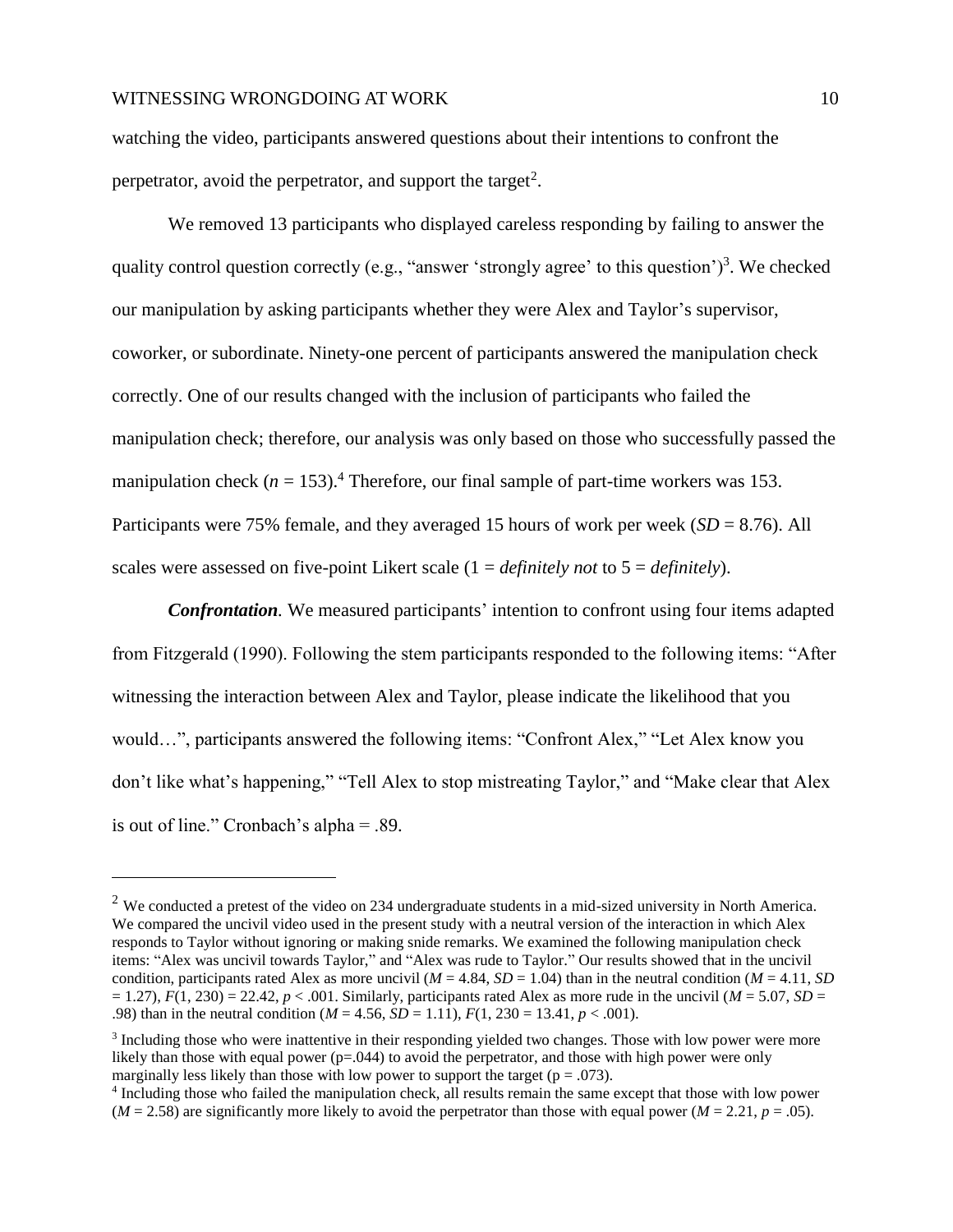*Avoidance.* We measured the extent to which participants would avoid the perpetrator using the following four items adapted from Fitzgerald (1990): "Just try to forget it", "Just ignore it," "pretend you didn't notice" and "Try to avoid Alex". Cronbach's alpha = .72.

*Social support.* We measured the extent to which participants would support the target using four items: "Show your support for Taylor", "Show that you care about Taylor," "Show concern for Taylor," and "Make clear you are on Taylor's side". Cronbach's alpha = .74.

#### **Results**

Means, standard deviations, reliability estimates, and intercorrelations appear in Table 1. To investigate the direct effect of power, we conducted a multivariate analysis of variance (MANOVA) using power condition (high, equal, or low) as the independent variable and participants' intention to confront and avoid the perpetrator, and offer support to the target as the dependent variables. The overall test was significant,  $F(3, 149) = 22.97$ ,  $p < .001$ ,  $\eta^2 = 0.32$ ; as such, we proceeded to examine the between-subjects effects.

We used pairwise comparisons to examine differences between conditions. In support of *H1a*, those with high power were significantly more likely to report that they would confront the perpetrator ( $M = 3.87$ ,  $SD = 0.89$ ) than those with low power ( $M = 2.91$ ,  $SD = 1.12$ ,  $p < .001$ ), and those with equal power ( $M = 3.38$ ,  $SD = .98$ ,  $p = .035$ ). There was no difference between those with equal and low power in their propensity to confront ( $p = .06$ ). In support of *H1b*, those with high power ( $M = 1.76$ ,  $SD = 0.67$ ) were significantly less likely than those with low ( $M =$ 2.53, *SD* = 0.95, *p* < .001) and equal power (*M* = 2.22, *SD* = 0.80, *p* = .01) to avoid the perpetrator. There was no significant difference between low power and equal power  $(p = .17)$ .

In support of *H2*, those with high ( $M = 3.52$ ,  $SD = 0.77$ ) were significantly less likely to report that they would support the target than those with low ( $M = 3.92$ ,  $SD = .67$ ,  $p = .02$ ) and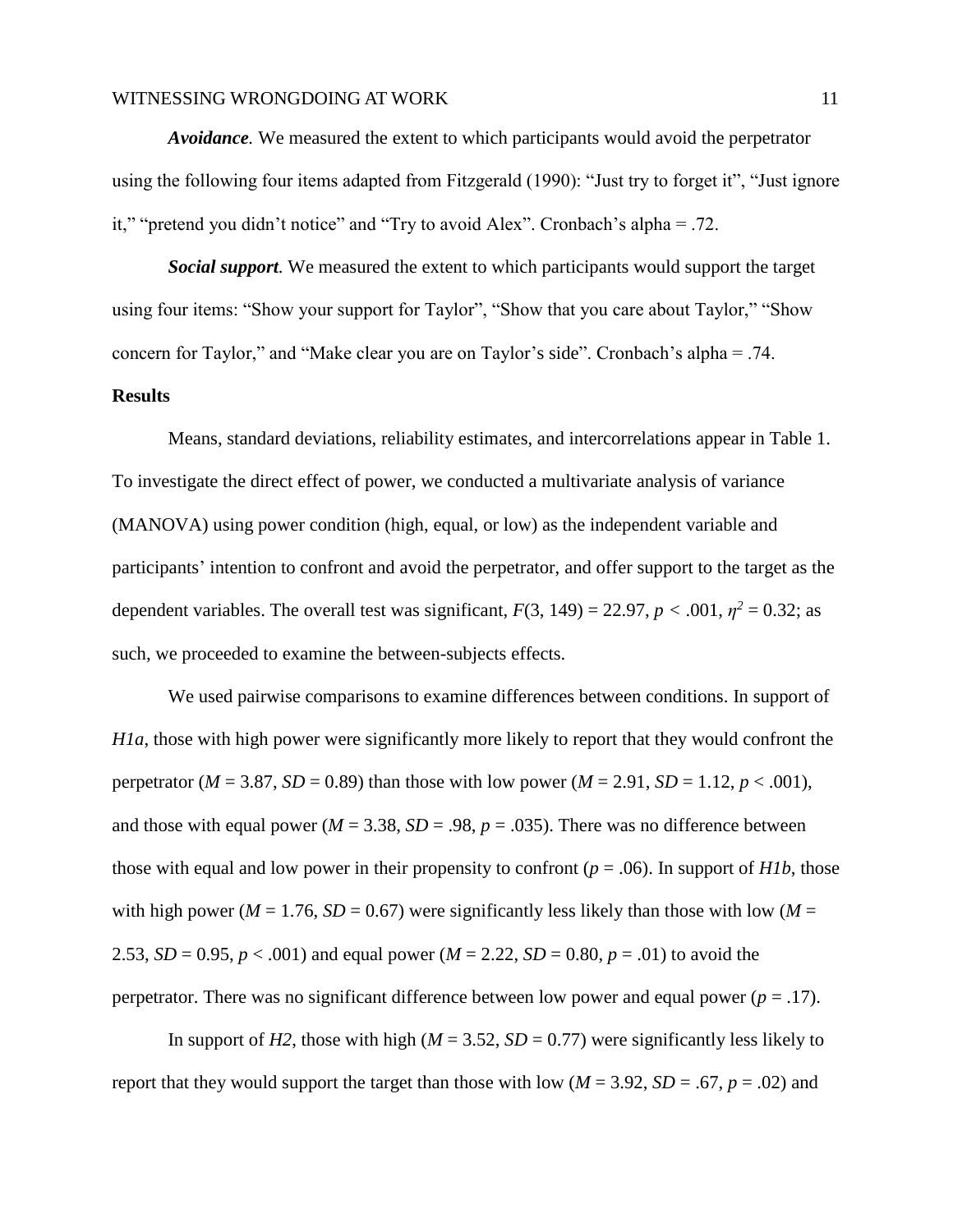equal power ( $M = 3.94$ ,  $SD = 0.70$ ,  $p = .01$ ). There was no significant difference between low and equal power in their propensity to support the target  $(p = 1.00)$ .

#### **Discussion**

In Study 1, we find support for our basic hypotheses that high power will increase the use of constructive confrontation, and decrease both observers' efforts to avoid taking action, and their social support toward the target. Consistent with our predictions about power and action orientation, we find that the powerful are more likely to try and control or influence the source of incivility, rather than focusing their efforts on the target, or trying to minimize or dismiss the transgression in order to reduce the need to respond. For each, we find that the effect is about the psychology of power, rather than powerlessness. That is, our findings were driven by differences in those in roles of power (as compared with both peer and subordinate roles).

The study's experimental design allows for a high degree of control and internal validity, allowing for clear causal inference. It is important to establish internal validity before assessing external validity (Mook, 1983). However, the design asks participants to imagine their reaction to video-recorded actors in a hypothetical job environment. The reality of responding to an incident of incivility may be quite different from imagined responses. Before generalizing from these results, it is important to replicate the effects in a study with greater naturalism.

In addition to the questions of ecological validity, our experimental manipulation focused on role-based power (i.e., telling participants that they were the supervisor or subordinate of the individuals in the video). Although this is a common manipulation in the power literature (e.g., Jordan, Sivanathan, & Galinsky, 2011; Mooijman, van Dijk, Ellemers, & van Dijk, 2015; Wiltermuth & Flynn, 2013), in Study 2 we aim to examine whether this effect is about the perception of one's power, rather than the expectations associated with a hierarchical role.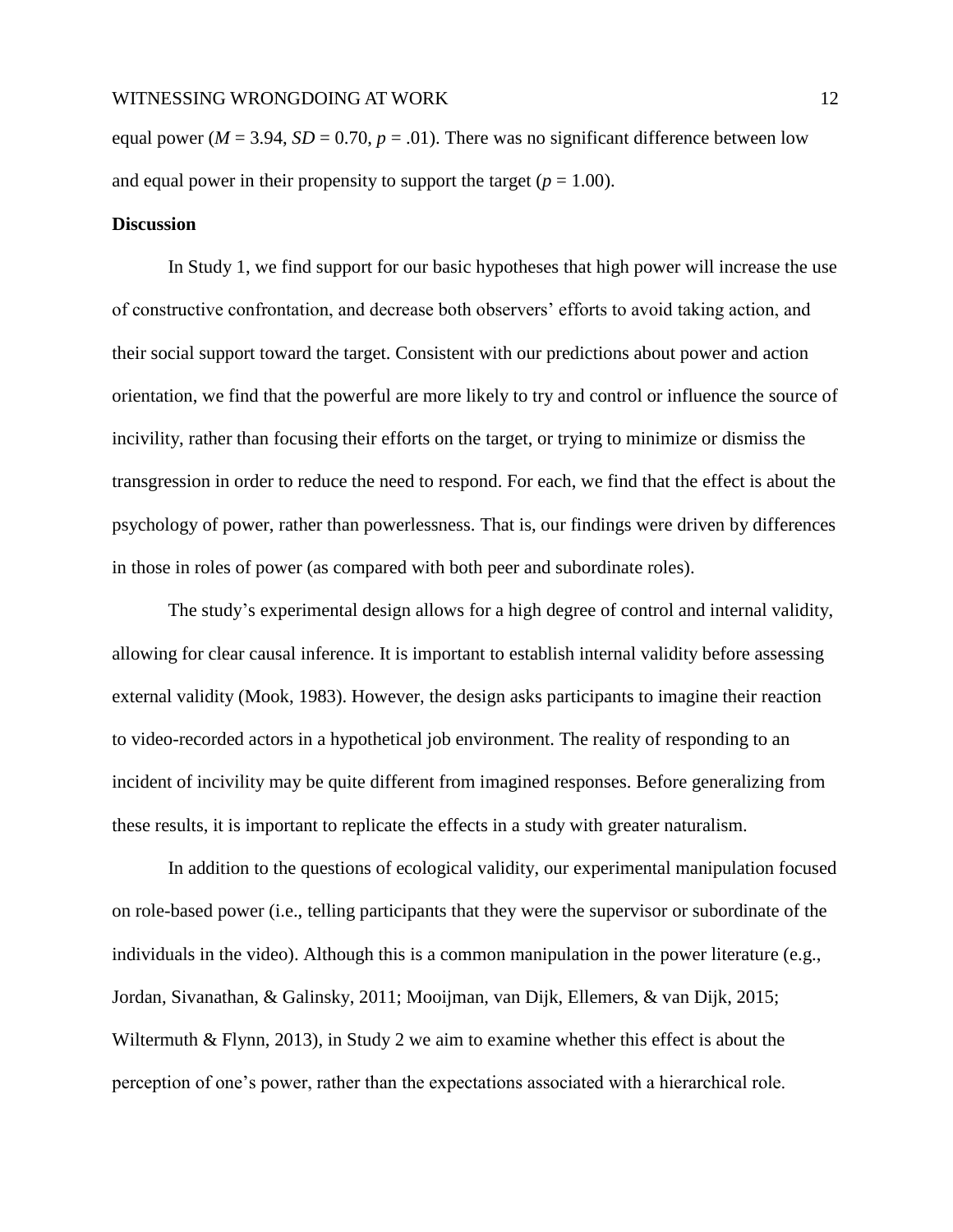Lastly, our interpretation of our finding hinges on the premise that the powerful are approach-oriented, disinhibited, and predisposed to take action. However, the research on which this premise is based makes quite clear that this action orientation is usually in furtherance of powerful people's own goals (e.g., Guinote, 2007; Hirsch, Galinsky, & Zhong, 2011; Slabu & Guinote, 2010). We have not yet made a clear case for why the powerful would see intervention as a goal worth pursuing. In Study 2, we develop and test an explanation for this phenomenon, focusing on responsibility construals of power.

#### **Power and Responsibility**

Tost (2015) argues that the power literature has overemphasized the effects of power on agency, to the neglect of considering power's ability to activate communal orientations. She argues that a sense of power often triggers a sense of responsibility, and activates a cognitive network that includes not only feelings of agency, but also feelings of obligation. This conception of power as deeply intertwined with responsibility has been less central in recent work on the psychology of felt power than the agency perspective. However, responsibility construals of power have been considered in the sociological and psychological traditions of research on power. Weber (1919/1949) emphasized that power should be accompanied by responsibility that cannot be avoided or delegated away. Power without this responsibility he describes as mere demagoguery and vanity, leading to striving for the "semblance of power rather than… actual power" (Weber, 1919/1949, p. 37). In his seminal work on reciprocity, Gouldner (1960) describes how expectations around exchange "safeguards powerful people against the temptations of their own status" (p, 174) and guards against exploitative behavior by the powerful. In order to preserve the stability of the social structures that afford them power, the powerful may reciprocate the benefits of their power with those dependent on them. Bennis and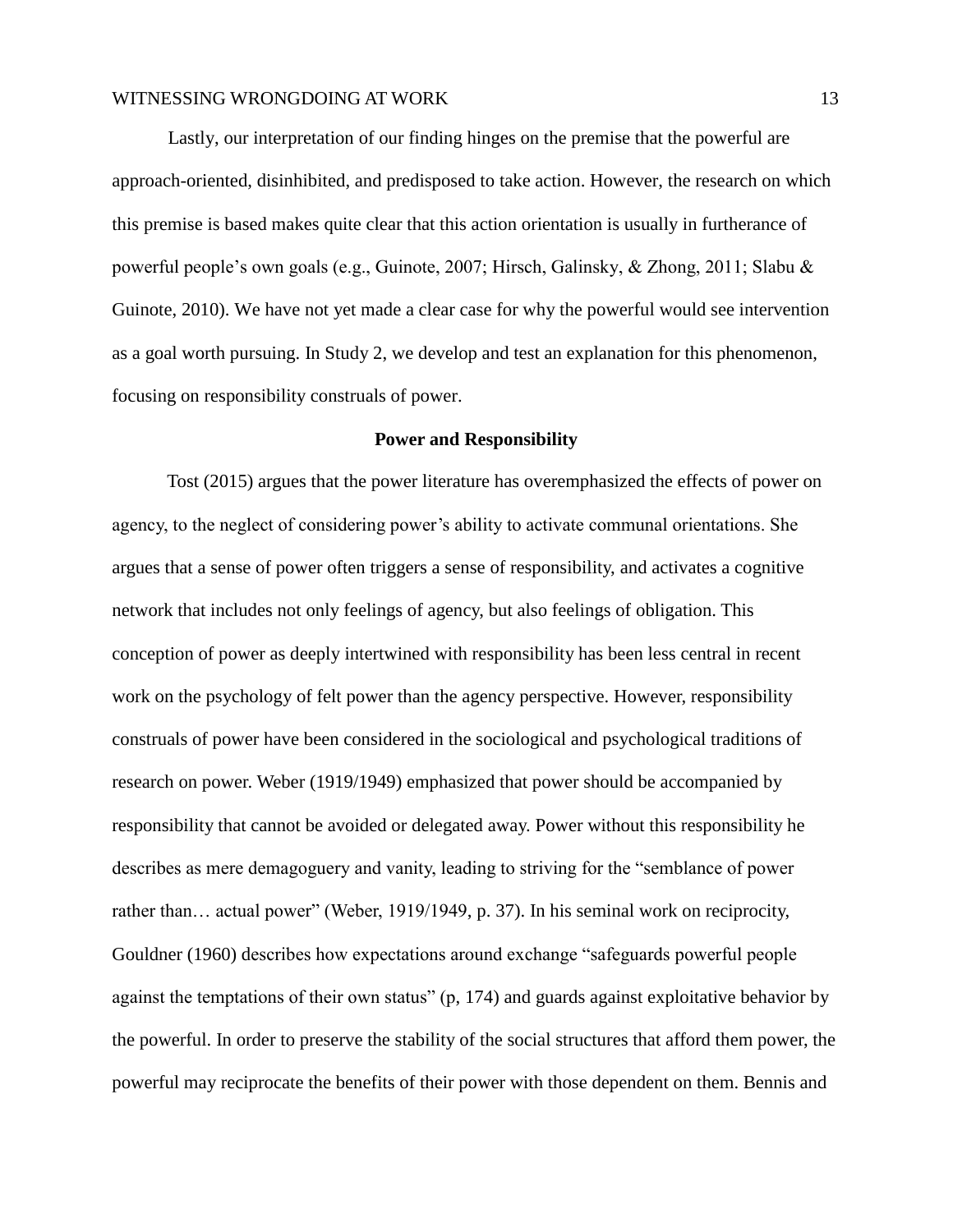colleagues (1958) suggested a similar constraint around power: Power is bound up with responsibility, they argue, because the ability to influence is very often a function of the power holder's ability to satisfy the needs of those over whom he or she has authority.

In the field of management, Davis (1960) also described responsibility as a function of social power. He argued that "...the idea that responsibility and power go hand in hand appears to be as old as civilization itself." The opposite may be equally true: Power creates responsibility, but responsibility can confer power. When responsibility and duty to others is transferred through delegation, Mechanic (1962) suggested that informal social power is often transferred alongside it.

More contemporary work on power and concern for others also suggests that the powerful may act in ways that reflect a sense of responsibility. Tjosvold (1985) found that those with high power, if placed in cooperative contexts, are more likely to use their expertise to help subordinates. Moreover, when power is construed in terms of responsibility, it can enhance concern for others (Sassenberg, Ellemers, & Scheepers, 2012; Scholl, Ellemers, Sassenberg, & Scheepers, 2015). For example, power among those with an other-oriented leadership style can enhance interpersonal sensitivity (Schmid Mast, Jonas, & Hall, 2009). Further, when the powerful are made to feel accountable, they treat power like a responsibility, behaving in less self-serving ways (Pitesa & Thau, 2013). Together, these perspectives suggest that power holders can experience a sense of responsibility or duty for those they see as their charges. This inferred responsibility, or sense that power is accompanied by duty toward others, may help to explain the pattern of results we found in our first study, in which the powerful were found to take action to confront the perpetrators of incivility directed toward others.

The link between responsibility and action has been articulated in previous work on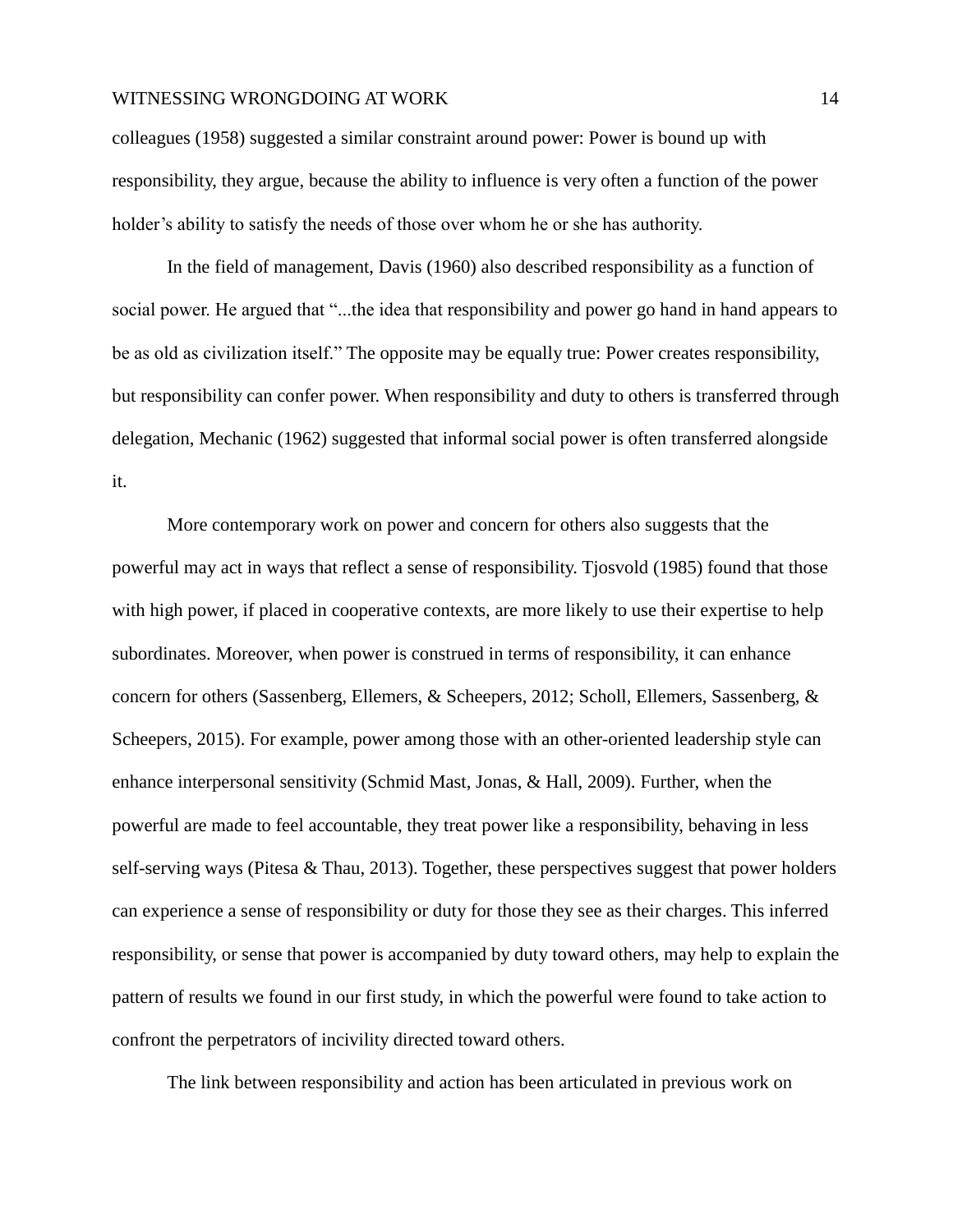bystander intervention. Latané and Darley's (1970) argued that acceptance of responsibility is a critical step in the bystander intervention process; provided one has noticed the situation and defined it as one requiring action, an individual is only likely to intervene if they accept that it is their personal responsibility to do so. Given our arguments above that a sense of responsibility to intervene should be more likely among the powerful than the powerless, we further argue that felt responsibility is the mechanism tying the experience of power to prosocial responses to observed incivility. We predict that it will mediate the positive relationship between power and constructive confrontation (i.e., the powerful confront because, in part, of felt responsibility) and the negative relationship between power and avoidance (i.e., the powerful avoid less because of felt responsibility).

However, if power can increase a sense of responsibility, this seems at odds with our portrait of the powerful as lacking in empathy and being unwilling to offer support to targets. As Sassenberg and colleagues (2014) note, a responsibility construal of power often involves a sense of obligation to care for and ensure the well-being of others. Research suggests that power can result in prosocial and generous behaviour, if the power is paired with a communal and otherfocused orientation (Chen, Lee-Chai & Bargh, 2001). Indeed, the usual effect that power reduces empathy and the ability to take others' perspectives holds only for power holders with a selforientation (Gordon & Chen, 2013).

Our results in Study 1 demonstrate that power will directly reduce target supporting. But we introduce the possibility of a countervailing effect: While supporting is reduced by power directly, it may be increased by power to the extent that power results in a feeling of responsibility for others. In short, power will directly lead to fewer offers of social support to targets of workplace incivility. However, we expect that the *indirect* effect of power, mediated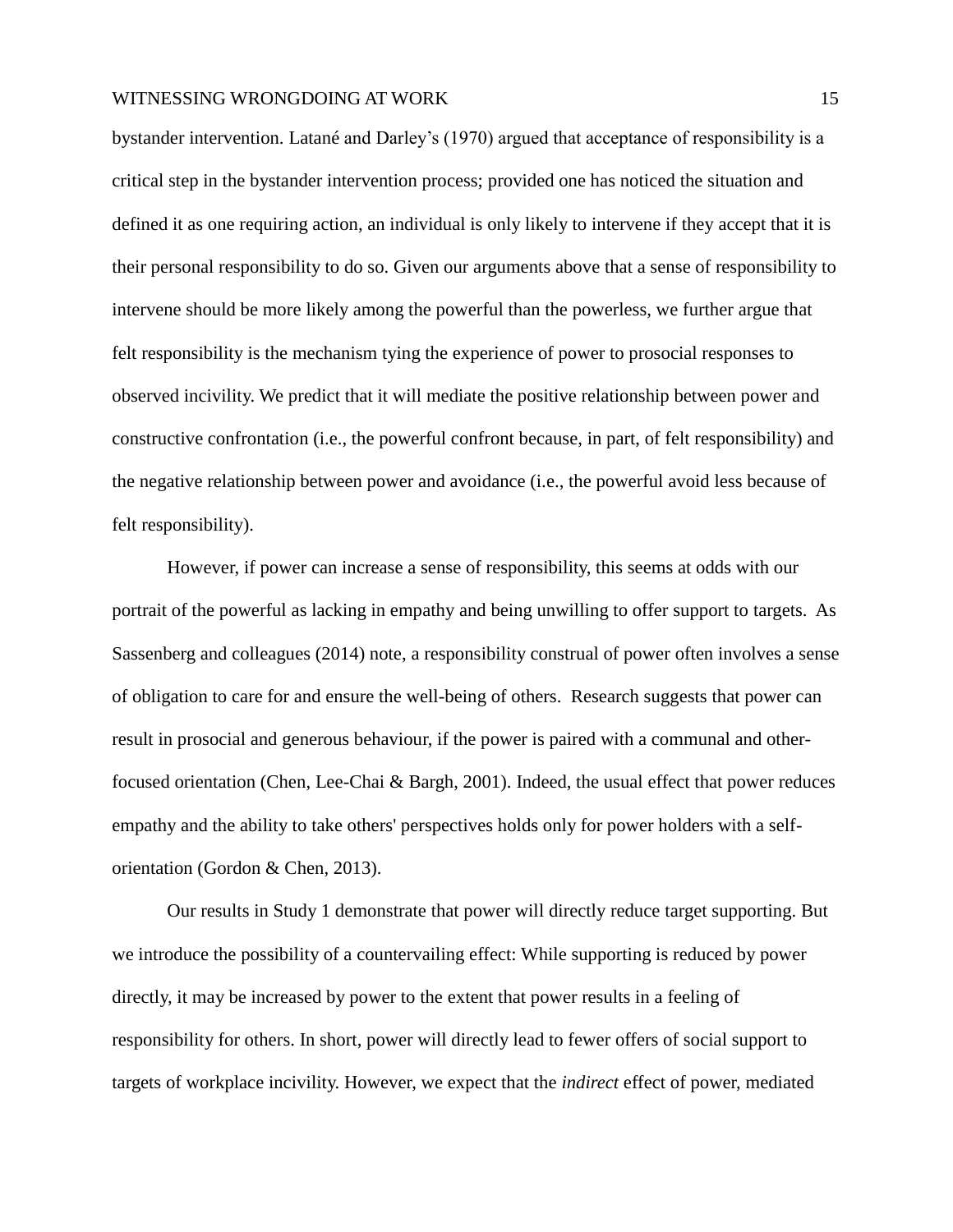through felt responsibility, will be to produce more offers of support to targets. In summary:

*Hypothesis 3a: Power will increase perceived responsibility in response to observed incivility.*

*Hypothesis 4a: Power will indirectly increase confrontation through felt responsibility. Hypothesis 4b: Power will indirectly reduce avoidance through felt responsibility. Hypothesis 4c: Power will indirectly increase supporting through felt responsibility.*

#### **Study 2**

In Study 2, we replicate our original finding in a field context (a sample of university employees), using a retrospective recall design in which we elicit participants' most recent experiences of observed incivility. In contrast to our first study's role manipulation of power, this study measures subjective felt power, and tests its associations with confrontation, avoidance, and supporting. We also test our mediation predictions, examining the role of felt responsibility in each form of response.

#### **Method**

**Participants and procedure.** Participants in Study 2 were faculty and staff at a midsized North American university ( $N = 565$ ; 72% female, average tenure = 10 years,  $SD = 9.2$ ). We used a critical incident technique that asked participants to recall an incident of witnessed incivility between two employees at work. Participants were then asked to describe the incident and their response, and to enter the initials of the perpetrator and target, which were then piped through the remainder of the survey questions. Participants then answered questions about their power relative to the perpetrator, their feelings of approach and inhibition, and the extent to which they confronted the perpetrator, supported the target, or avoided the perpetrator.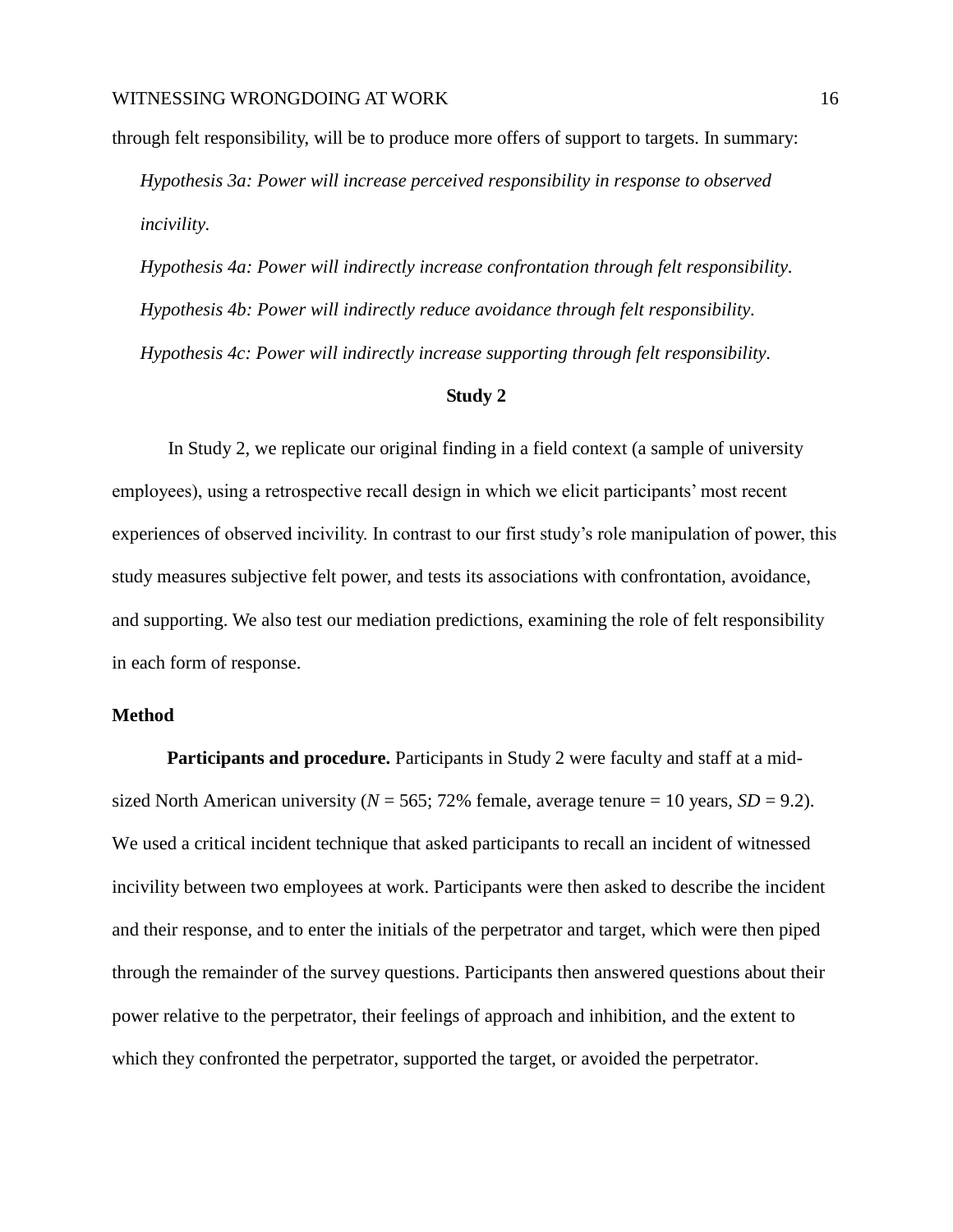*Power*. We assessed power using two measures, general power (i.e., a sense of power across situations) and relative power (i.e., power over the perpetrator). We measured participants' *general* power (before participants were asked to recall the event) using Anderson and Galinsky's (2006) personal sense of power measure. This scale consists of eight items (e.g., "I can get people to listen to what I say"; "I can get others to do what I want"). Participants responded to these questions using a seven-point scale (1 = *strongly disagree* to 7 = *strongly agree*). We measured participants' power *relative* to the perpetrator with three questions that followed their recollection of the uncivil incident: "How much influence do you have over [perpetrator initials]," "How much control do you have over [perpetrator initials]," and "How much power do you have over [perpetrator initials]" (1 = *none* to 4 = *a great deal*). Cronbach's alpha is .88 and .86 for the general and relative measures, respectively.

*Confrontation.* We used the same four items used in Study 1 adapted to reflect what the participant actually did (e.g., "I confronted [perpetrator initials]"). Cronbach's alpha = .91.

*Avoidance.* We used three of the items used in Study 1 adapted to reflect what the participant actually did (e.g., "I just ignored it"). Cronbach's alpha = .73.

*Social support.* We assessed the extent to which participants supported the target using four items adapted from the affective support scale (Ducharme & Martin, 2000). Originally designed to assess support from a coworker, these items were altered to assess support *towards* a coworker. For example, an original item was "Your coworkers take a personal interest in you," and we modified it to "I took a personal interested in [target initials]" (1 = *not at all*, 5 = *a great deal*). Cronbach's alpha = .83.

*Perceived responsibility.* We measured perceived responsibility using three items, adapted from Goei and Boster's (2005) perceived obligation scale: "I felt obligated to act," "I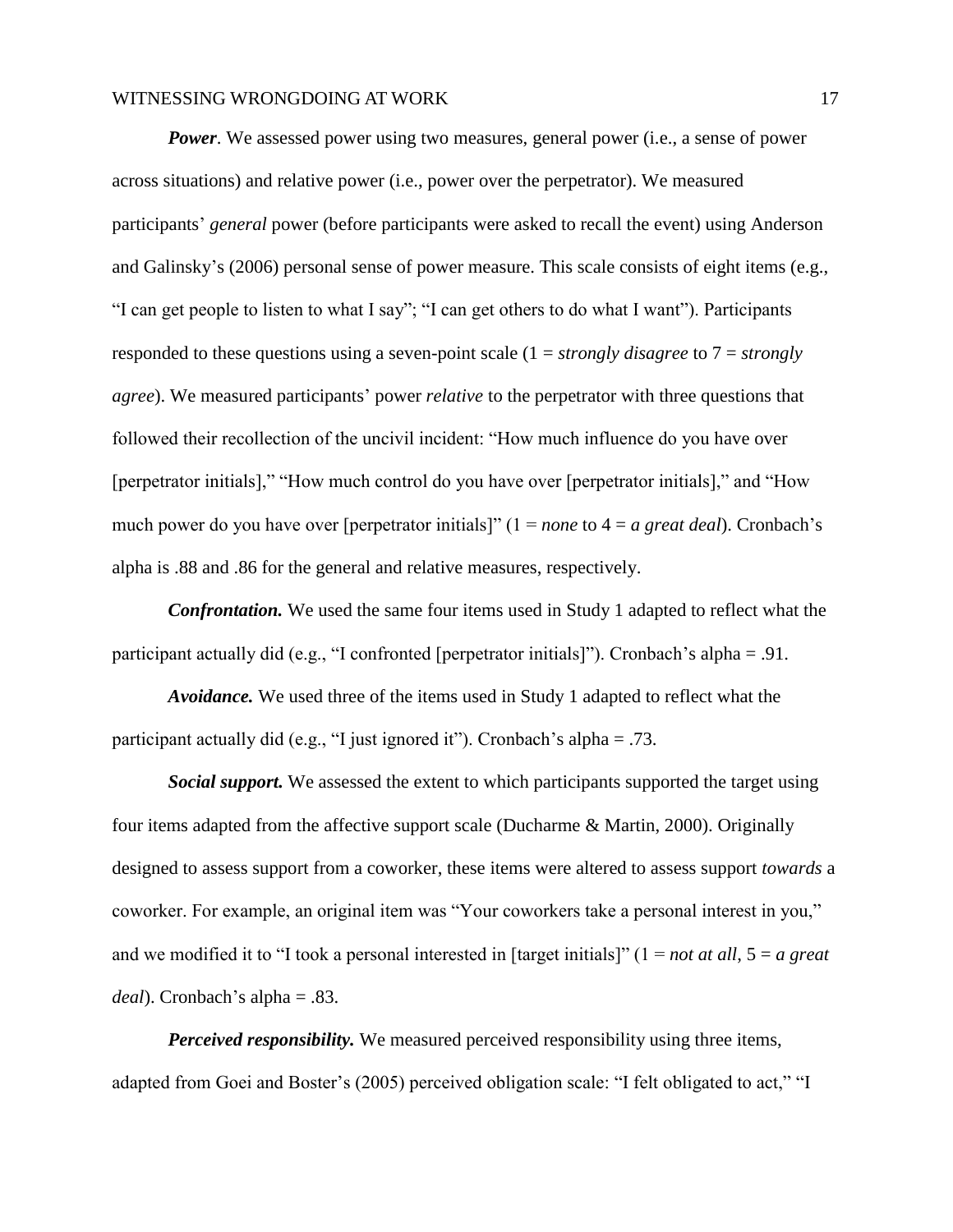had no choice, I simply had to do something," and "After seeing what happened, I felt pressure to take action in response" (1 = *strongly disagree*, 5 = *strongly agree*). Cronbach's alpha = .92. **Results**

Means, standard deviations, and intercorrelations among study variables appear in Table 4. To test *H1a*, *H1b, H2*, and *H3*, we examined the correlations among the independent variable (general and relative power) and the dependent variables (confrontation, avoidance, and support). General power correlated significantly with confrontation of the perpetrator  $(r = .17, p < 0.001)$ , avoidance  $(r = -18, p < .001)$ , and social support to the target  $(r = -0.08, p = .05)$ . Relative power was also significantly correlated with confrontation ( $r = .41$ ,  $p < .001$ ), avoidance ( $r = .19$ ,  $p <$ .001), and support ( $r = -12$ ,  $p = .003$ ). General power ( $r = .12$ ,  $p = .003$ ) and relative power ( $r = .001$ ). .29, *p* < .001) also related to perceived responsibility. Overall, these results support *H1a, H1b*, *H2* and *H3*.

To assess *H4a-H4c,* we used Hayes' (2013) PROCESS macro (model 4) to examine the mediating effect of perceived responsibility on the relationship between general power and relative power and our dependent variables. In support of *H4a*, perceived responsibility mediated the relationship between general power and confronting, point estimate = .10, *SE* = .03, 95% *CI* (.04, .17). General power was positively related to perceived responsibility  $(b = .21, p = .002)$ , and perceived responsibility was related to confronting ( $b = .48$ ,  $p < .001$ ). In further support of this hypothesis, perceived responsibility mediated the relationship between relative power and confronting, point estimate = .19,  $SE = .03$ , 95%  $CI(.14, .26)$ . Relative power was positively related to perceived responsibility ( $b = .47$ ,  $p < .001$ ), and perceived responsibility was related to confronting (*b* = .42, *p* < .001).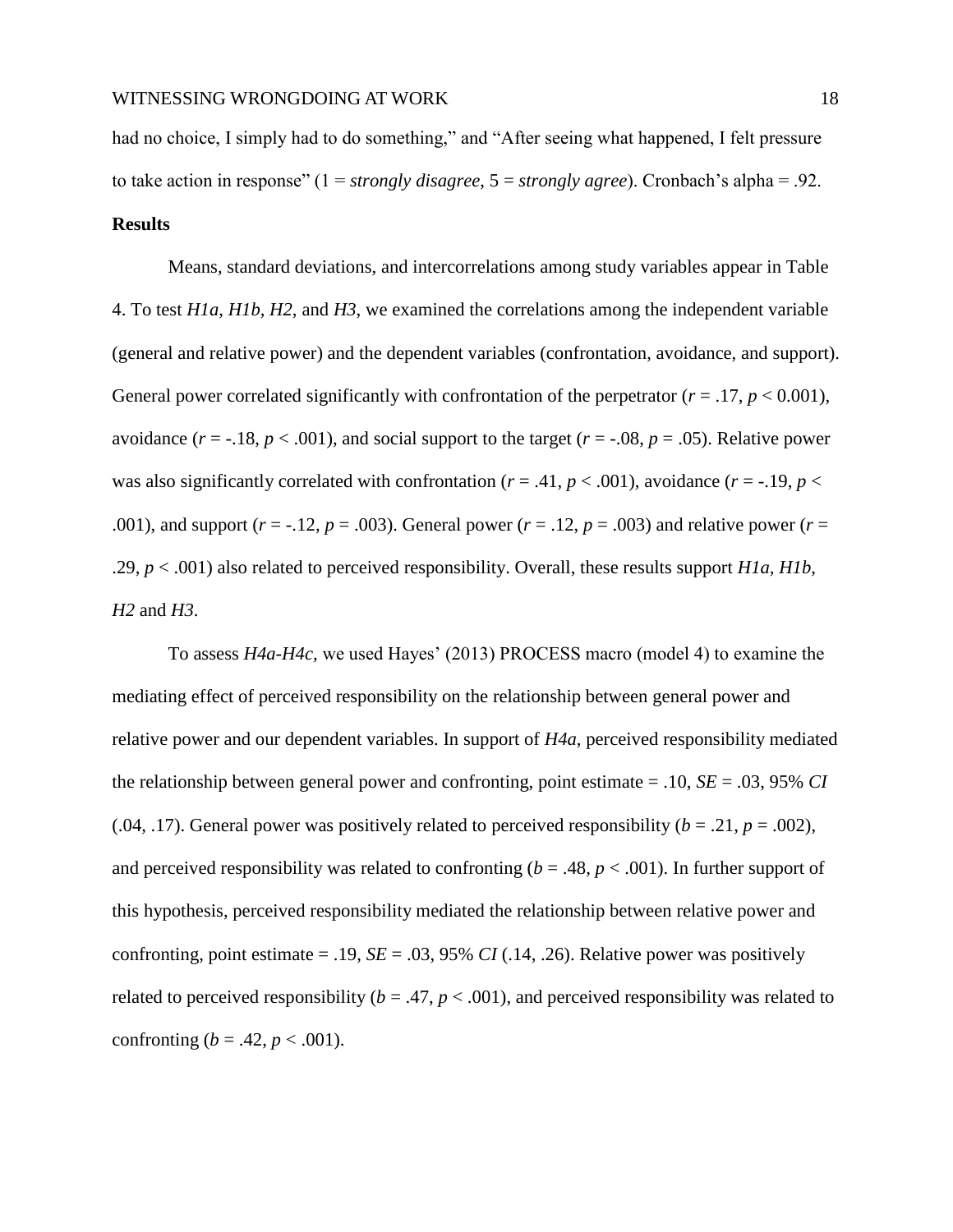In support of *H4b*, perceived responsibility mediated the relationship between general power and avoidance, point estimate  $=$  -.08, *SE*  $=$  .03, 95% *CI* (-.13, -.03). Power was positively related to perceived responsibility ( $b = .20$ ,  $p = .002$ ), and perceived responsibility was negatively related to avoidance ( $b = -0.38$ ,  $p < 0.001$ ). In further support of this hypothesis, perceived responsibility mediated the relationship between relative power and avoidance, point estimate  $=$  -.18, *SE*  $=$  .03, 95% *CI* (-.23, -.13). Relative power was positively related to perceived responsibility ( $b = .47$ ,  $p < .001$ ), and perceived responsibility was negatively related to avoidance  $(b = -.38, p < .001)$ .

Consistent with our Study 1 results and our prediction in *H2*, we again found that the total effect of general power on supporting was negative (effect of general power:  $b = -13$ , p<.05; effect of relative power:  $b = .19$ ,  $p < .01$ ). Examining the direct and indirect paths offers support for *H4c*. While the direct path between power and supporting is negative ( $b_{\text{general}} = -.17$ ,  $p < .01$ ;  $b_{\text{relative}} = -.33$ ,  $p < .001$ ), the indirect effects of general and relative power through responsibility were both positive. Perceived responsibility mediated the relationship between general power and supporting, point estimate  $= .05$ ,  $SE = .02$ , 95% *CI* (.02, .09). Power was related to perceived responsibility ( $b = .20$ ,  $p = .002$ ), and perceived responsibility was related to supporting ( $b = .24$ ,  $p < .001$ ). In further support of this hypothesis, perceived responsibility mediated the relationship between relative power and supporting, point estimate  $= .13$ , *SE*  $= .03$ , 95% *CI* (.08, .19). Relative power was related to perceived responsibility ( $b = .46$ ,  $p < .001$ ), and perceived responsibility was related to supporting  $(b = .28, p < .001)$ .

----------------------------------------------

Insert Figure 1 about here

----------------------------------------------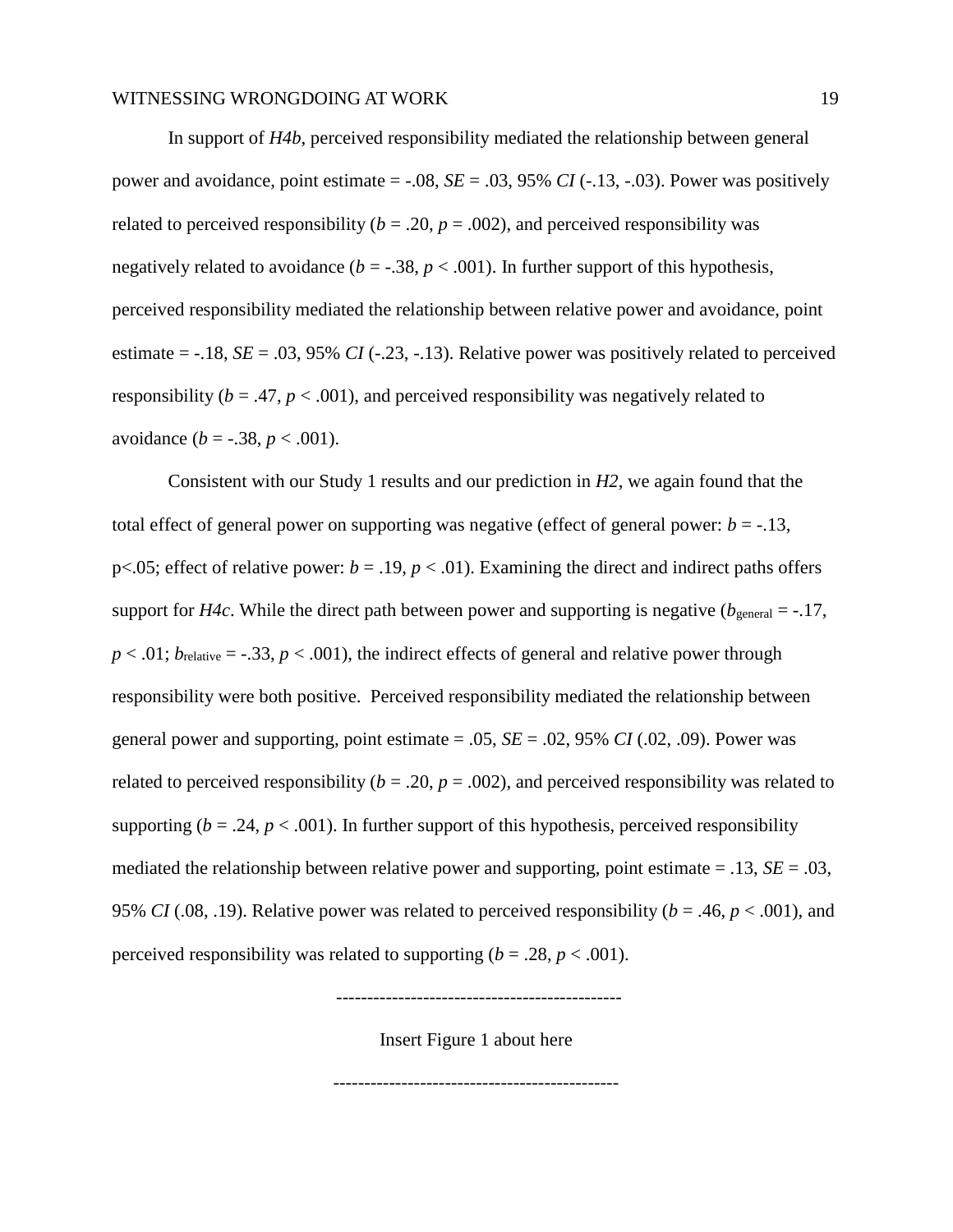#### **Discussion**

In Study 2, we find the same pattern of results in a critical incident survey that we found in Study 1; the powerful tend to engage in constructive confrontation more often, and in avoidance and target support less often, compared to those with less power. We also found that felt responsibility mediated the effect of power on increased confrontation and decreased avoidance, and we uncovered an interesting dynamic in how power shapes social support. While the direct effect of power is to suppress expressions of support toward targets, the indirect effect runs in the opposite direction: To the extent that power triggers feelings of responsibility, being powerful may actually lead witnesses to engage in more acts of target support. Power, therefore, may be Janus-faced, leading observers to be pulled both toward and away from acts of support.

Our theorizing (and our findings) in Study 2 have a rather optimistic view of power as triggering a sense of responsibility and care for others. However, this conceptualization of power as enhancing caring diverges somewhat from the previous literature on power and prosociality. Most previous research suggests that power intensifies dispositional tendencies toward prosocial behavior — allowing the kind to behave even more kindly, and the selfless to pursue unfettered their selfless aims (e.g., Cöté, Kraus, Cheng, Oveis, van der Lowe, Lian, & Keltner, 2011; DeMarree, Briñol, & Petty, 2014; Hirsch, Galinsky, & Zhong, 2011; Hoogervorst, de Cremer, van Dijke, & Mayer, 2012; Magee & Langner, 2008). By contrast, we examine responsibility as a mediator, not as a dispositional moderator. Our argument is that in cases of incivility, power is contributing to a sense of responsibility for others. The unresolved question is *why*. That is, what is it about incivility that would lead to a responsibility construal of power?

In our third study, we tackle this question directly, considering a potentially dark predictor (status challenge) of a light phenomenon (felt responsibility), and seek to replicate our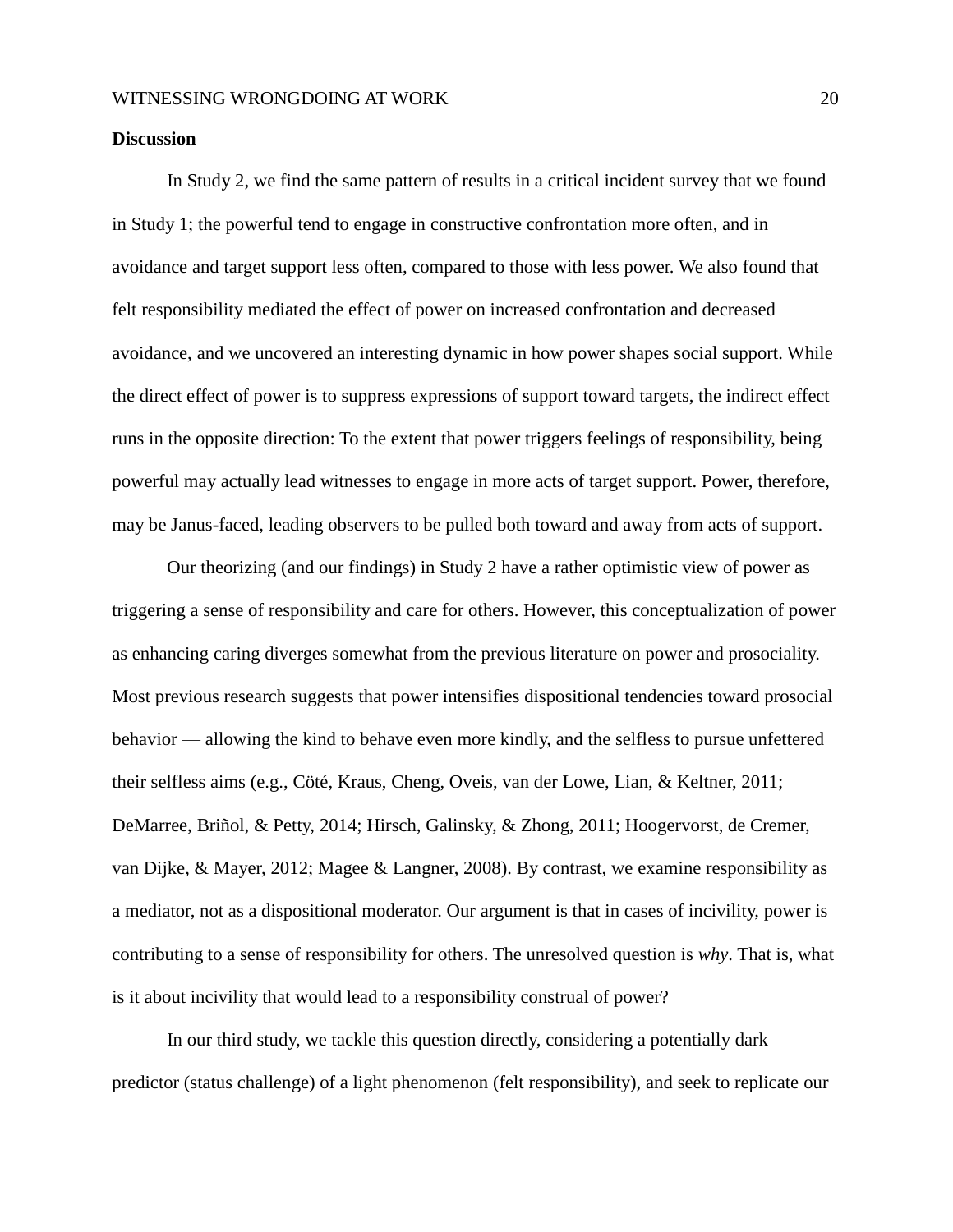findings about responsibility with the control afforded by an experimental design.

#### **Power and Status Challenge**

Our second study suggests an important question: Why does the experience of observed incivility trigger a sense of responsibility among the powerful that drives them to confront the perpetrator and support the target? To explain this phenomenon, we turn to theories of hierarchy maintenance. We focus on how incivility can be construed as a status challenge, disrupting the status quo and threatening the stability of hierarchical relationships. We argue that the responsible, benevolent, and even caring behavior we report in our earlier studies may be due, in part, to an impulse to defend and preserve the structures and status hierarchies which afford and legitimate power.

*The powerful seek to maintain hierarchies.* We begin with the observation that the powerful seek to preserve their power and maintain it against rivals and challengers (Anderson & Brion, 2014; Williams, 2014). The powerful tend to be competitive (Magee, Galinsky, & Gruenfeld, 2007; Tost, Gino, & Larrick, 2012), and they respond aggressively to those who might supplant them (Georgesen & Harris, 1998). Those in positions of power seek to remain there, and defend the systems and status-quo arrangements that provide them with power (Magee & Galinsky, 2008). Willis and Guinote (2011) argue that the powerful are more likely to choose to pursue hierarchy-maintenance goals. The powerful are goal-directed, and quite often, that goal is the preservation of power.

*Incivility as status challenge*. Incivility is, by definition, counter-normative (Pearson, Andersson, & Porath, 2005). It is inherently a political behavior; that is more often enacted by the more powerful towards the less powerful (Cortina, Magley, Williams, & Langhout, 2001). Being targeted by incivility robs targets of felt power; they often seek to regain power by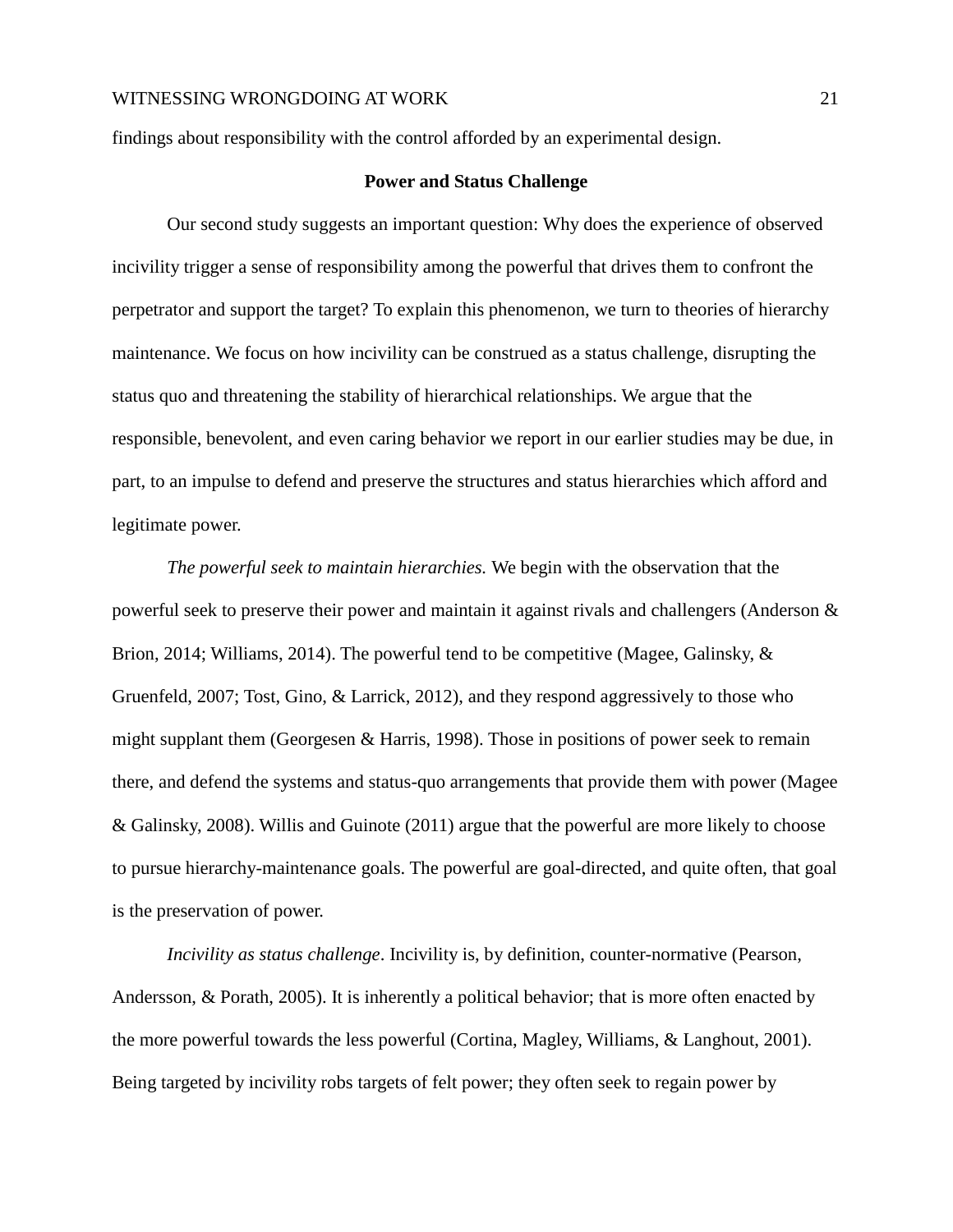enacting incivility toward others (Gallus, Bunk, Matthews, Barnes-Farrell, & Magley, 2014). A recent line of research shows that these kinds of norm violations are means of expressing and gaining power. As deviant acts, they demonstrate autonomy and control (van Kleef, Wanders, Stamkou, & Homan, 2015). Those who violate norms are seen by others as powerful (van Kleef, Homan, Finkenauser, Gundemir, & Stamkou, 2011), and in some cases may be afforded power as a consequence (van Kleef, Homan, Finkenauser, Blaker, & Heerdink, 2012). In short, being uncivil towards others can be used to signal power, and uncivil acts—even those as minor as an eye roll—can be interpreted as a status challenge (Porath, Overbeck, & Pearson, 2008). Powerholders are likely to perceive a status challenge even if they are not the victim because the mere act of incivility is an expression of power, and the powerful will thus be motivated to maintain their status (Willis & Guinote, 2011). High power is associated with heightened competitiveness (Magee, Galinsky, & Gruenfeld, 2007; Tost, Gino, & Larrick, 2012), and the powerful often respond aggressively to those who might seek to supplant their place (see, for instance, Georgesen & Harris, 1998, on power and evaluation of subordinates). We therefore expect the powerful to take action in response to potential status competitions.

*Hypothesis 5: Power will increase the degree to which observers perceive incivility as a status challenge.*

*Status challenge and responsibility.* In situations where dominance hierarchies are unstable, the powerful tend to be conservative, taking action to preserve the status quo (Maner, Gailliot, Butz, & Peruche, 2007). We expect that responsibility construals of power are more likely to occur when the position of the powerful is challenged (for instance, by incivility). One way to defend one's power is to behave in a way that emphasizes the legitimacy of that power and the desirability of existing power arrangements. It is unsurprising, therefore, that the usual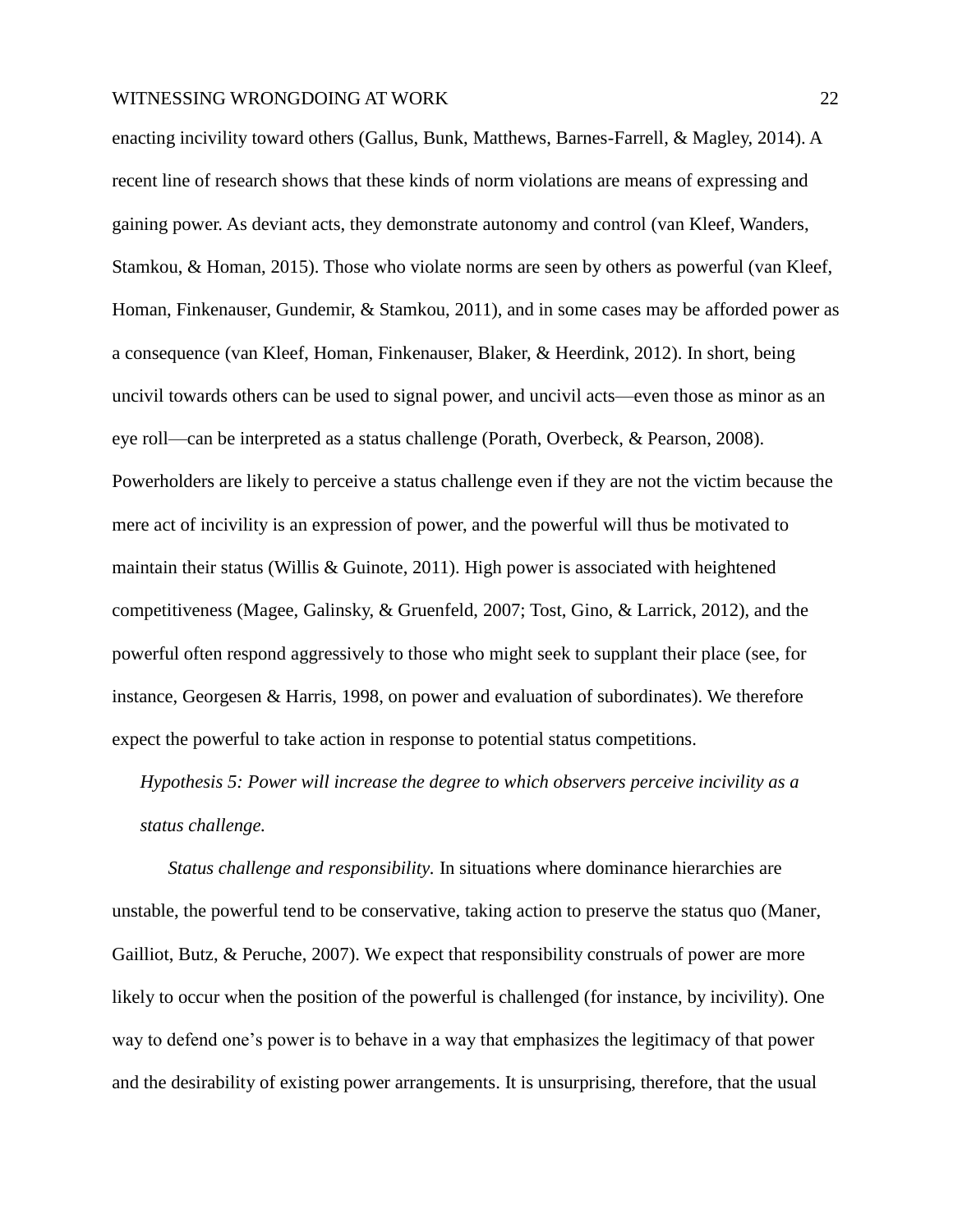disinhibited self-interest that characterizes power tends to be lower when power is seen as unstable, revocable, or usurpable (Lammers, Galinsky, Gordijn, & Otten, 2008; Magee, Gruenfeld, Keltner, & Galinsky 2005). When uncivil behavior occurs, it signals a potential status challenge. One way to defend the hierarchy and one's place in it is to demonstrate control over the perpetrator (and potential rival) and care for targeted subordinates, underscoring the legitimacy of one's power.

Incivility that is construed as a status challenge should also tend to be noticed and rated as a situation requiring intervention (i.e., the steps preceding bystanders' acceptance of responsibility; Latané & Darley, 1970) by those who are vigilant to threats against the status quo (i.e., the powerful). Moreover, as "agents of the organization", the powerful should have greater clarity in terms of the social appropriateness of their role in the intervention process (Bowes-Sperry & O'Leary-Kelly, 2005) and relatively fewer organizational peers, both of which should remove barriers (such as diffusion of responsibility; Latané & Darley, 1968), that may inhibit acceptance of responsibility by those with low power. Status challenge, therefore, should contribute to felt responsibility, and in serial with responsibility, should mediate the previously reported effects of power on confrontation, avoidance, and support:

*Hypothesis 6a. Power's effect on confrontation will be serially mediated through status challenge and felt responsibility.*

*Hypothesis 6b: Power's effect on avoidance will be serially mediated through status challenge and felt responsibility.*

*Hypothesis 6c: The negative effect of power on supporting will be attenuated by a positive effect of power as serially mediated through status challenge and felt responsibility.*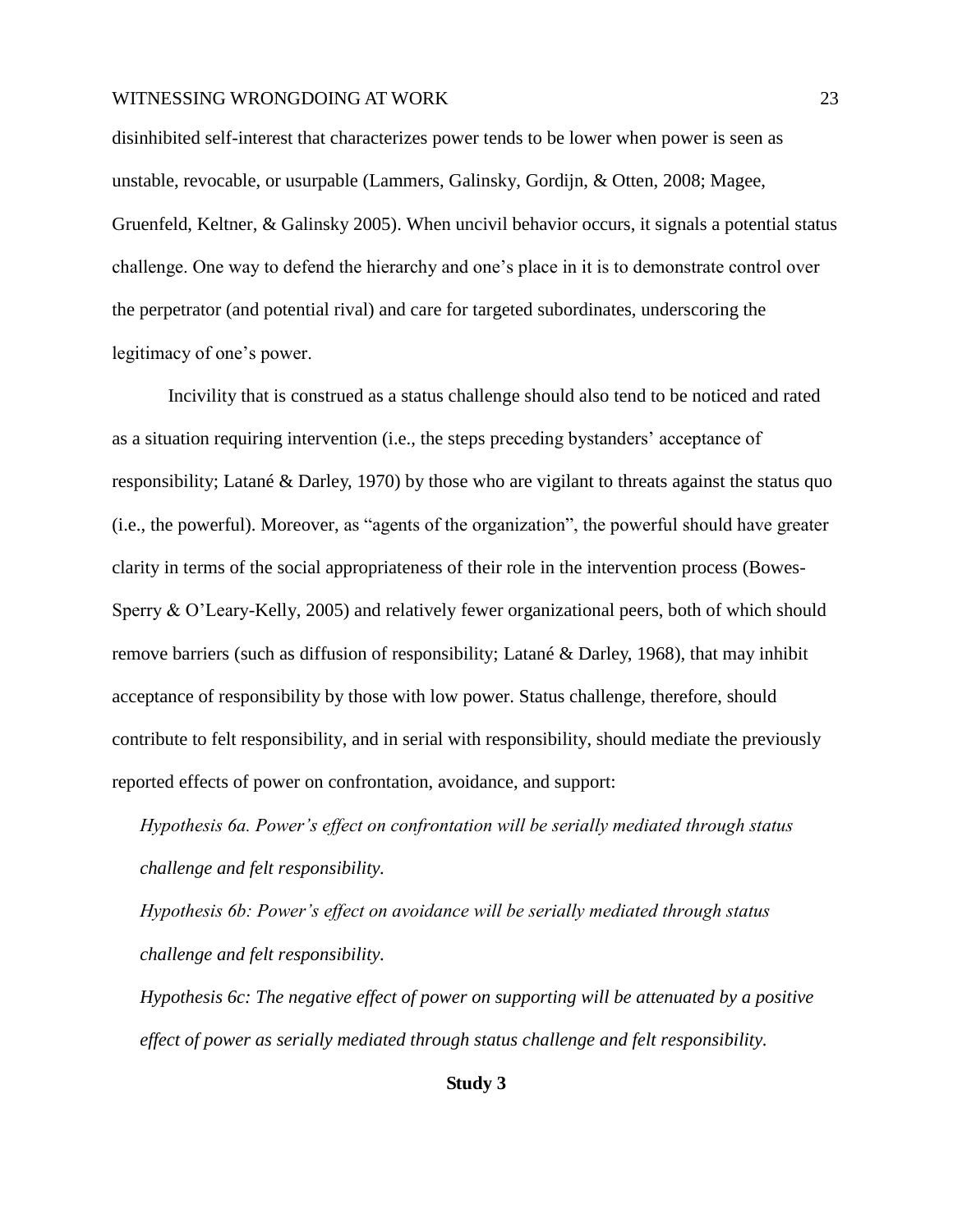In Study 3, we again seek to replicate our findings about power and three modes of responding to witnessed incivility—constructively confronting the perpetrator, avoiding or ignoring the behavior, and offering support to the target. The study, a vignette experiment, manipulates role power, and measures these three dependent variables, as well as perceptions of status challenge and felt responsibility as serial mediators.

#### **Method**

**Participants and procedure.** Participants in Study 3 were 165 employees residing in North America (49% female, average tenure = 4.75 years,  $SD = 5$ ,  $M_{age} = 35$ ,  $SD = 10.46$ ) recruited through an on-line panel provider (MTurk) in exchange for US \$2. Participants, in the role of the "observer," read a short vignette in which we manipulated observer power (high vs. low) by telling participants that they were either a supervisor (high power) or member (low power) of a project implementation team in which they witness workplace incivility (see the Appendix for the full vignette). Participants then responded to questions about the vignette. We measured the extent to which participants would confront the perpetrator  $(\alpha = .93)$ , and avoid the perpetrator ( $\alpha = .93$ ), and support the target ( $\alpha = .88$ ) using the same scales used in Study 2 adapted to refer to the people described in the vignette.

*Perceived challenge.* We measured status challenge using five items (1 = *strongly disagree* to 5 = *strongly agree*), two of which were adapted from Porath, Overbeck, and Pearson (2008) and three of which were developed for the present study (building on Porath et al., 2008). Porath et al.'s measure was designed to assess status challenge to the target of incivility rather than to an observer; therefore, several items did not fit this context. The items used in the present study ( $\alpha$ =.83) were: "Alex's behavior towards Taylor threatens me personally," "Alex's actions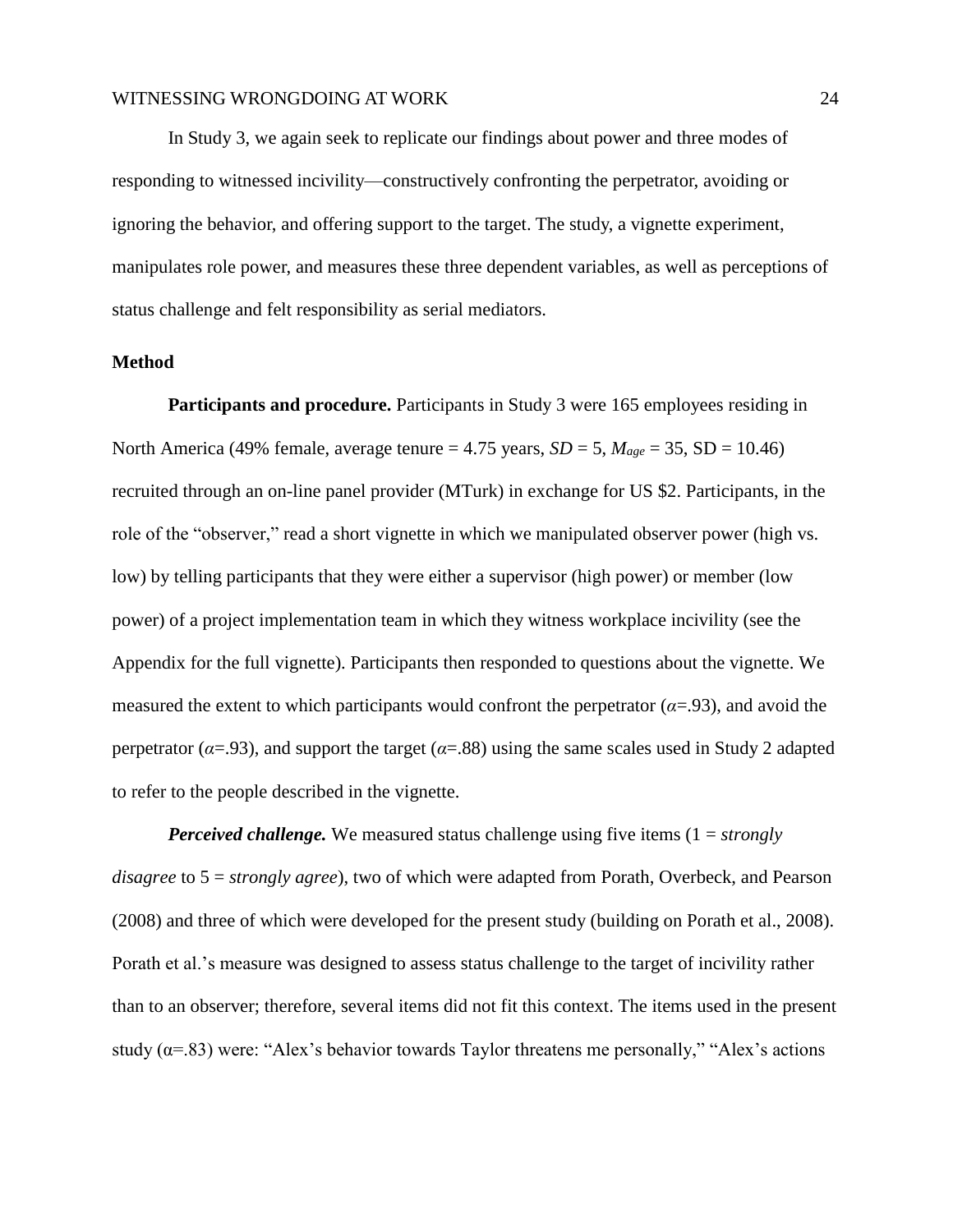*Perceived responsibility.* We measured responsibility using three items (1 = *strongly disagree* to  $5 =$  *strongly agree;*  $\alpha = 96$ ): "It is my responsibility to ensure that my team gets along," "It is my duty to maintain team cohesion," and "I am responsible for ensuring a positive environment in my team."

*Manipulation Check.* At the end of the study, we asked participants the following: "In the situation you read earlier, you were..." followed by the following options: "A member of a project implementation team," "the leader/supervisor of a project implementation team," or "can't recall/other." Out of 203 participants, 172 (85%) answered this question correctly. To remain consistent with Study 1, we excluded those who failed the manipulation check, as well as anyone who failed to correctly answer an attention check (e.g., "please answer 'strongly agree' to this question"); however, results did not change substantively by including these participants.

#### **Results**

Means, standard deviations, reliability estimates, and intercorrelations appear in Table 3. To investigate the direct effect of power, we conducted a MANOVA using power condition (high vs. low) as the independent variable and participants' intention to confront and avoid the perpetrator, offer support to the target, perceived obligation, and status challenge as the dependent variables. The overall test was significant,  $F(5, 159) = 11.02$ ,  $p < .001$ ,  $\eta^2 = 0.26$ ; as such we proceeded to examine the between-subjects effects.

In support of *H1a*, results showed that those with high power were significantly more likely to report that they would confront the perpetrator  $(M = 4.15, SD = .65)$  than those with low power ( $M = 3.63$ ,  $SD = 1.05$ ,  $p < .001$ ). In support of *H1b*, those with high power ( $M = 1.59$ , *SD*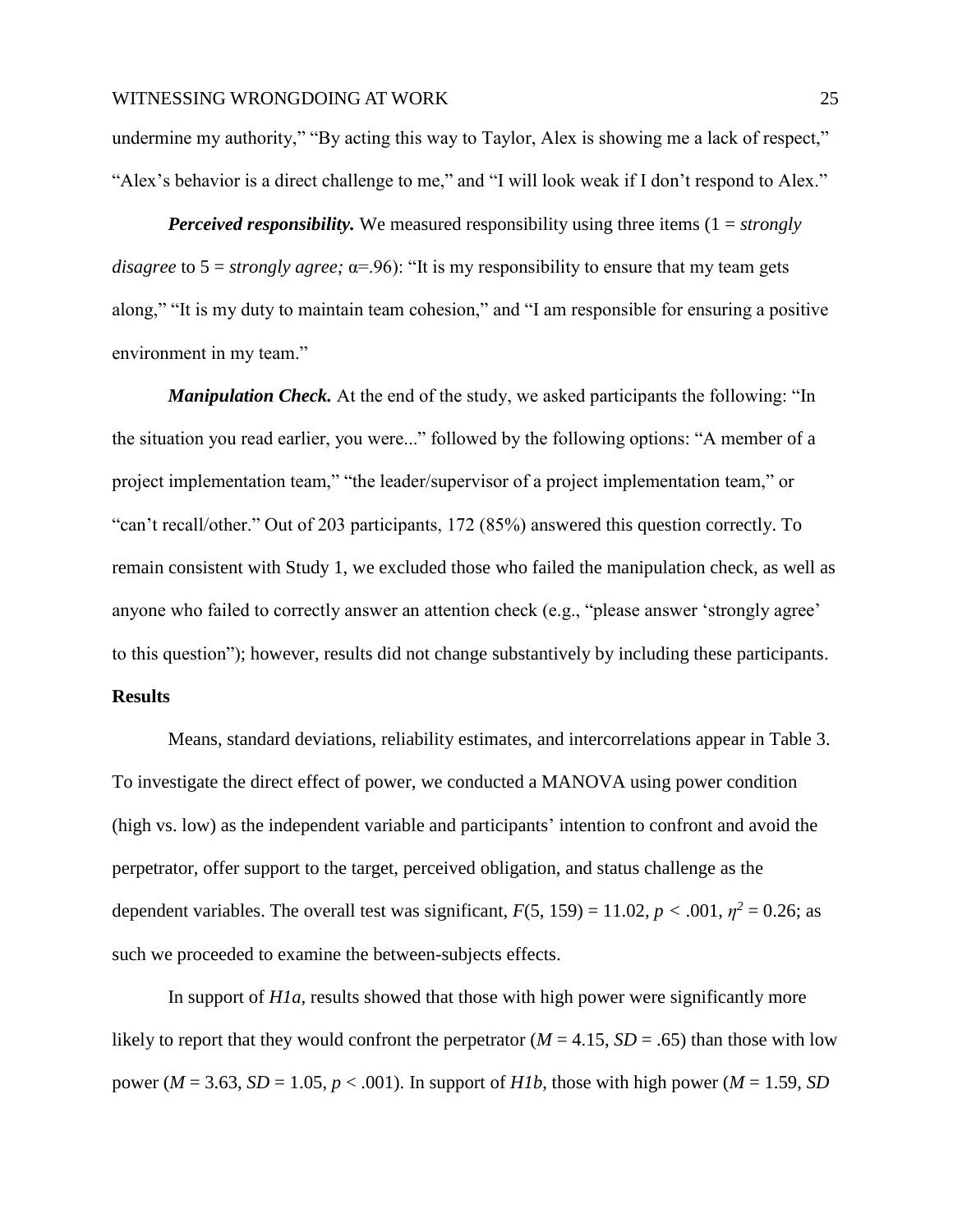$= 0.90$ ) were significantly less likely than those with low ( $M = 2.05$ ,  $SD = 1.03$ ,  $p = .001$ ) to report that they would avoid the perpetrator. Support for *H2* failed to reach statistical significance, though participants with high power ( $M = 3.21$ ,  $SD = 0.80$ ) were marginally less likely to report that they would support the target than those with low power ( $M = 3.42$ ,  $SD =$ .87,  $p = .089$ ). In support of *H3*, those with high power (*M* = 6.09, *SD* = .74) were more likely to report felt responsibility than those with low power ( $M = 4.89$ ,  $SD = 1.58$ ,  $p < .001$ ). In support of *H5*, those with high power ( $M = 4.29$ ,  $SD = 1.17$ ) were more likely to report a status challenge than those with low power ( $M = 3.34$ ,  $SD = 1.28$ ,  $p < .001$ ).

We followed the same procedures as those used in Study 2 to examine our mediating hypotheses. In support of *H4a*, perceived responsibility mediated the relationship between power and confronting, point estimate  $= .47$ , *SE*  $= .10, 95\%$  *CI* (.30, .70). Power was positively related to perceived responsibility ( $b = 1.20$ ,  $p < .001$ ), and perceived responsibility was related to confronting ( $b = .39$ ,  $p < .001$ ). In support of *H4b*, perceived responsibility mediated the relationship between power and avoidance, point estimate  $=$  -.049, *SE*  $=$  .10, 95% *CI* (-.71, -.31). Power was positively related to perceived responsibility  $(b = 1.20, p < .001)$ , and perceived responsibility was negatively related to avoidance  $(b = -0.41, p < 0.001)$ . In support of *H4c*, perceived responsibility mediated the relationship between power and supporting, point estimate  $= .12$ , *SE* = .07, 95% *CI* (.01, .28). Power was associated with perceived responsibility (*b* = 1.20,  $p < .001$ ), and perceived responsibility was negatively related to supporting ( $b = .10, p < .04$ )

To assess *H6a-H6c,* we used Hayes' (2013) PROCESS macro (model 6) to examine the serial mediating effect of status challenge and perceived responsibility on the relationship between power and our dependent variables. Status challenge and perceived responsibility serially mediated the relationship between power and confronting, point estimate  $= .16$ ,  $SE = .06$ ,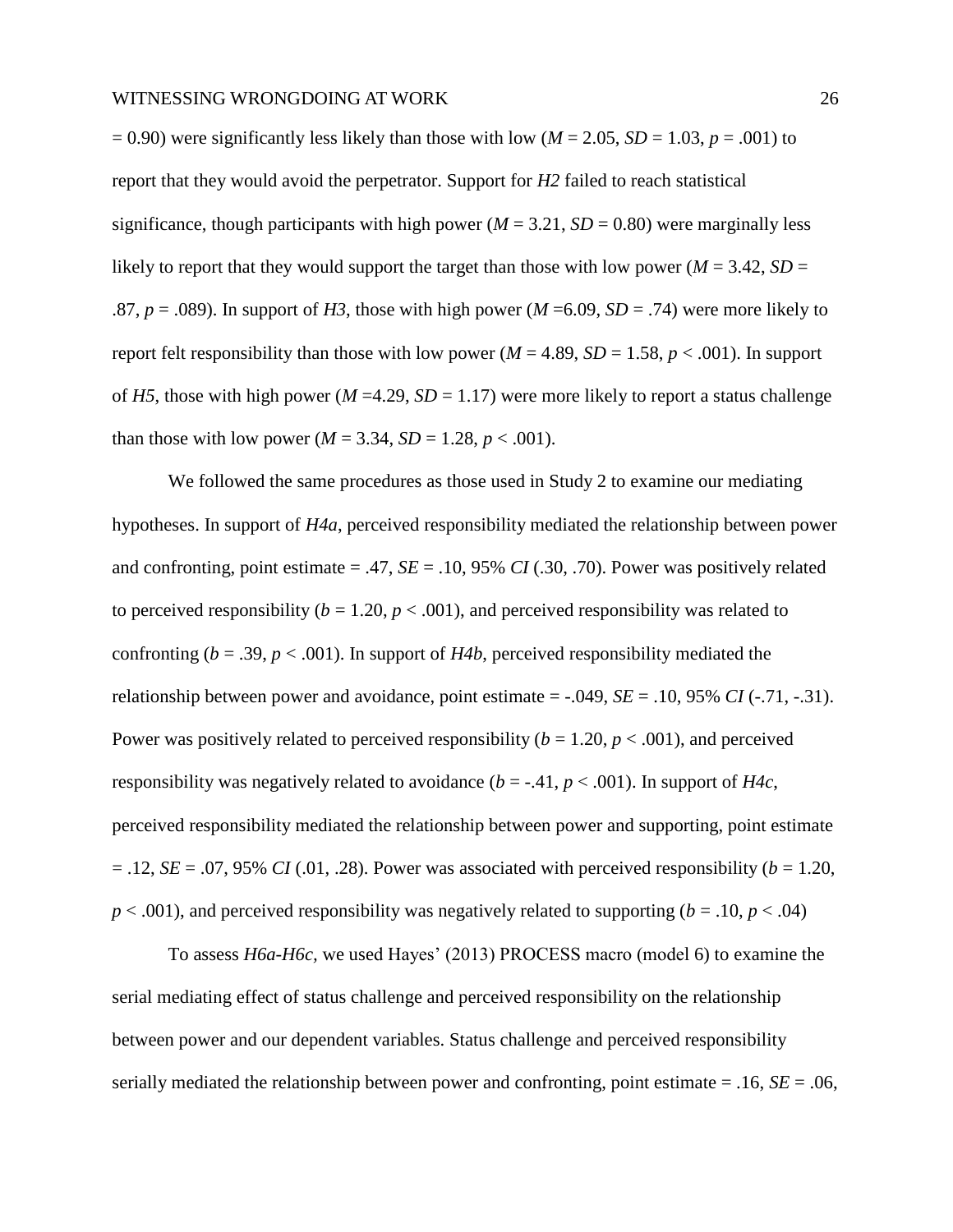95% *CI* (.08, .30). As predicted in *H5*, power was positively related to perceived status challenge  $(b = .94, p < .001)$ . In turn, perceived status challenge was positively related to perceived responsibility ( $b = .44$ ,  $p < .001$ ), and perceived responsibility was related to confronting ( $b =$ .39,  $p < .001$ ), providing support for *H6a*.

Consistent with *H6b*, status challenge and perceived responsibility serially mediated the relationship between power and confronting, point estimate = -.18, *SE* = .06, 95% *CI* (-.33, -.10). Power was positively related to perceived status challenge ( $b = .94$ ,  $p < .001$ ), perceived status challenge was positively related to perceived responsibility  $(b = .44, p < .001)$ , and perceived responsibility was negatively related to avoidance  $(b = -0.44 \, p < 0.001)$ .

We did not find that status challenge and felt responsibility serially mediated the effect of power on supporting, as we had predicted in *H6c* (point estimate = .02, *SE* = .03, 95% CIs -.03 to .09). However, we did find that status challenge singly mediated the effect, with an indirect effect of  $b = .12$ ,  $SE = .06$ , with 95% CIs from .01 to .27. Power was positively related to perceived status challenge ( $b = .94$ ,  $p < .001$ ) and perceived status challenge was positively related to support  $(b = .12, p = .02)$ . As in Study 2, the total was comprised of significant direct and indirect effects, in countervailing directions: The direct effect of power was to reduce supporting ( $b = -0.39$ ,  $SE = 0.14$ ,  $95\%$  CIs  $-0.66$  to  $-0.12$ ), while the indirect effect of power through status challenge was to increase supporting  $(b = .12, SE = .06, 95\% \text{ CIs}$ .02 to .27).

---------------------------------------------

Insert Table 2 about here

---------------------------------------------

**Discussion**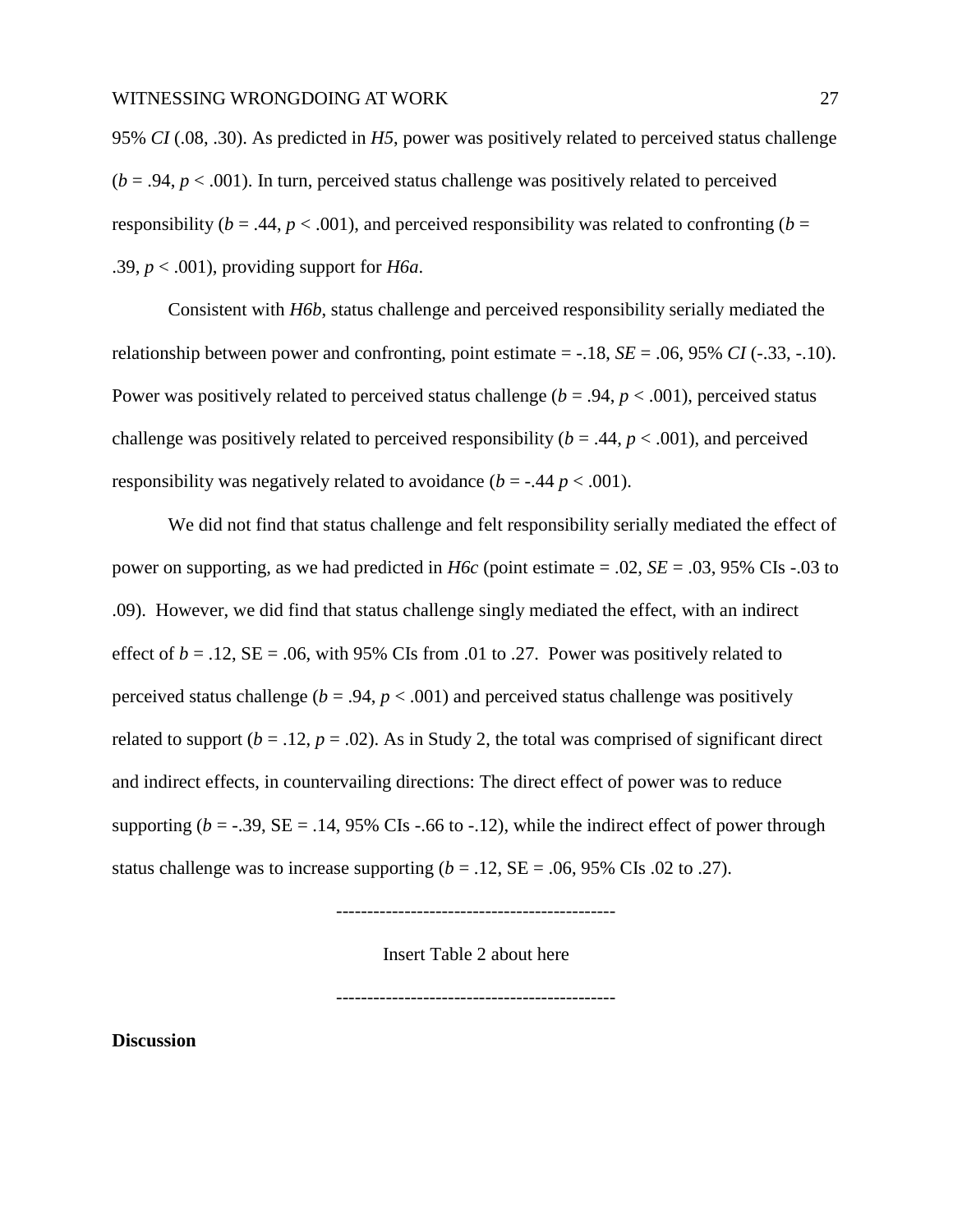Study 3 provides evidence that perceptions of status challenge play an important role in how the powerful respond to observed incivility. Using a different scenario and population, we replicate the main effects reported in our first two studies — that is, that power enhances confronting and reduces avoidance and target support. Our findings from Study 2 were generally replicated in Study 3. Responsibility mediated the effect between power and both confrontation and avoidance. The data also supported our predictions that these effects would be serially mediated through status challenge and responsibility; power leads people to see incivility as a status challenge, which promotes a sense of responsibility.

Our one anomalous finding in Study 3 relates to the provision of social support. Though we replicated the main effect that the powerful are less likely to support targets, we found that the effect of power was mediated through status challenge alone. The serial mediation through status challenge and felt responsibility was not significant. This may be due to a different measure of responsibility, which focuses on a general responsibility to promote team cohesion, instead of a specific sense of duty and obligation to respond to the incivility (as in Study 2). Despite this anomaly, we again find evidence of countervailing effects of power. Directly, power reduces observers' tendency to support targets of incivility, but indirectly (here, through perceived status challenge), power increases the likelihood that an observer will support targets.

#### **General Discussion**

To date, we know very little about observer intervention in ambiguous forms of mistreatment (Reich & Hershcovis, 2015). Collectively, our studies examined the effects of power on how, when, and towards whom an observer responds to witnessed incivility. Across three studies, we found that those with high power are more likely than those with low power to report that they would confront a perpetrator, and those with low power are more likely those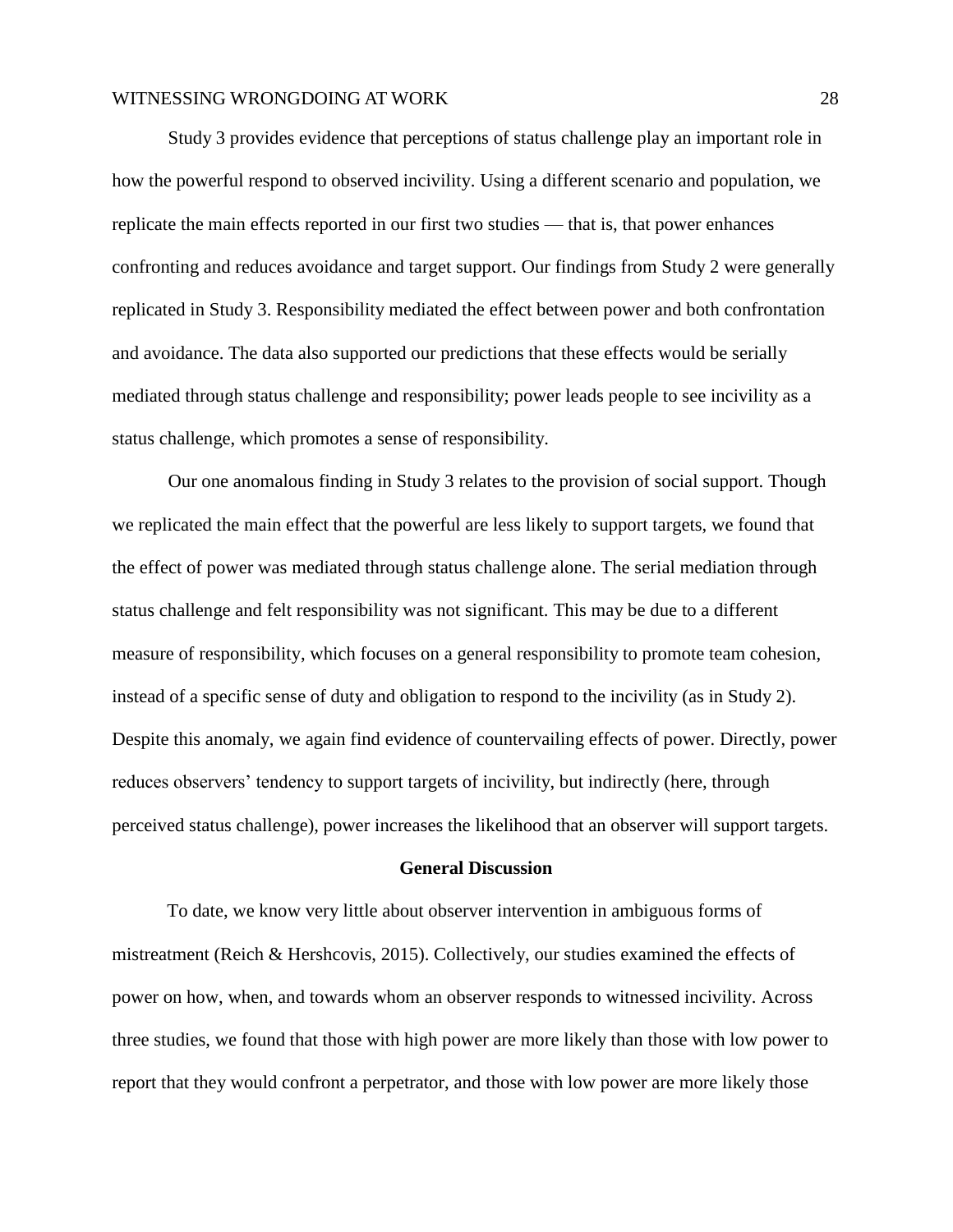with high power to report that they would avoid the perpetrator and support the target. We found that these effects are because acts of incivility serve as a status challenge to the powerful, focusing them on preserving the stability of the hierarchy and the legitimacy of their place within it. Partially in response to status challenge, the powerful are guided towards action by a sense of felt responsibility. We also find that these motives serve to reverse the usual dynamics of power when it comes to offering social support: The powerful are less likely to report that they would provide social and emotional support to the targets of workplace incivility, except when that incivility invokes a sense of responsibility (Study 2) or triggers perceptions of status challenge (Study 3). In short, our findings suggest that the powerful, even if driven by the slightly impure goals of hierarchy maintenance, may respond to incivility in desirable and prosocial ways.

Our findings have important theoretical and practical implications. From a theoretical perspective, previous research has demonstrated that, when all else is equal, observers of workplace mistreatment tend to be perpetrator-focused and punitive in their reactions to workplace incivility (Reich & Hershcovis, 2015). But in the workplace, all else is rarely equal. Organizational life is defined by power relationships (e.g., Aquino, 2000; Pitesa & Thau, 2013; Russell, 1938), and observers may vary in their power relative to the perpetrator of incivility. Understanding these power dynamics is critical to understanding and predicting how thirdparties respond to acts of incivility in organizations. Therefore, our studies provide valuable contributions by contextualizing theory and research on observer's reported reactions in the dynamic relationships in which they occur. Moreover, incivility research, and mistreatment research more generally, tends to examine third-party reactions towards perpetrators (See Mitchell, Vogel, & Folger, 2015 for an exception). The present study extends this examination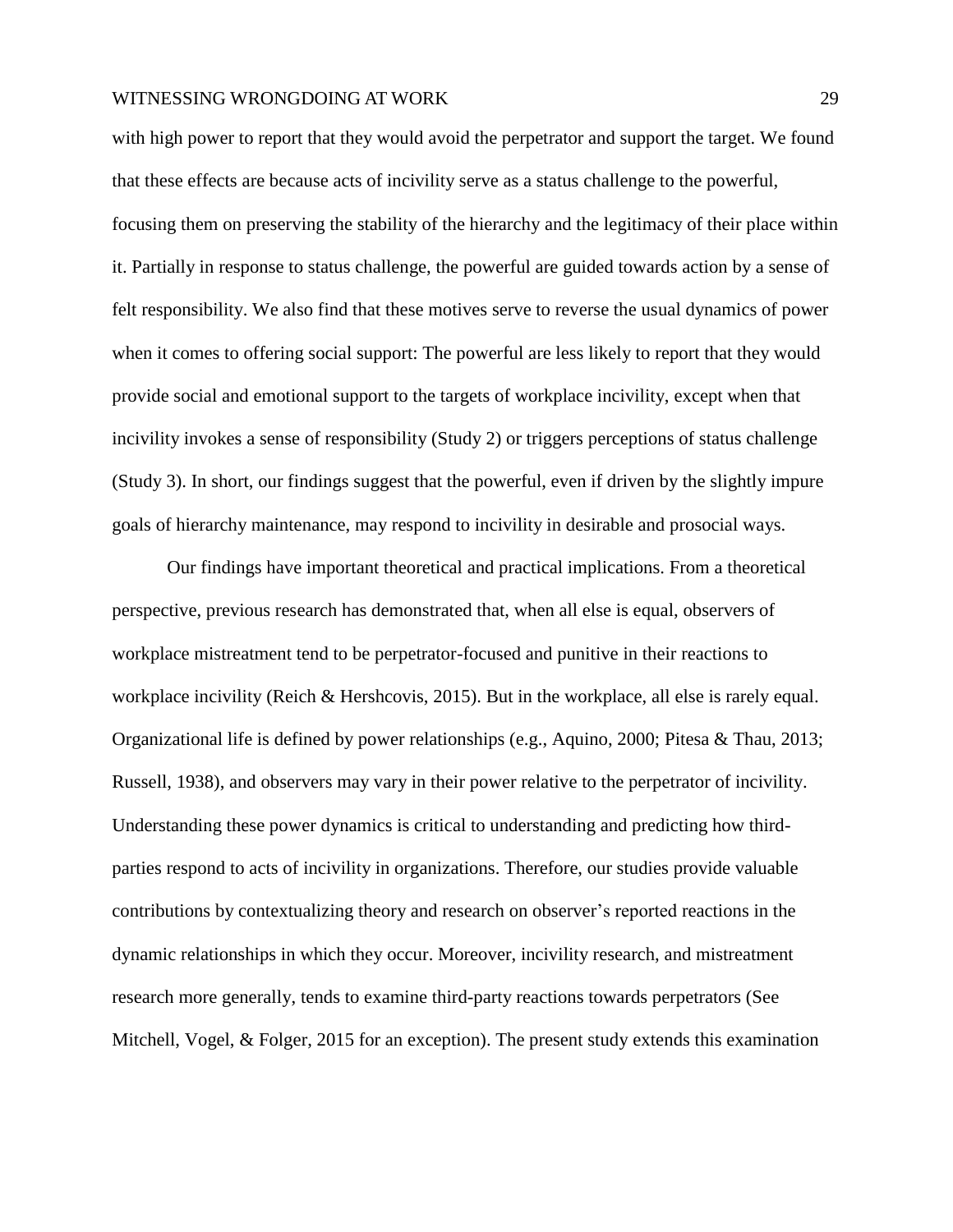towards targets to understand when the powerful are more or less likely to report that they would lend targets support.

Our paper also extends previous work on power and prosociality. While much of the previous work considers power as an intensifier of existing prosocial motives or generous dispositions, our studies identify a means by which power can trigger reports of responsibility and care for others without necessarily relying on dispositional kindness or interest in others. Our theory, which integrates power approach theory, responsibility construals of power, and hierarchy maintenance goals, shows a dark path to a bright phenomenon. Motivated by a concern over disruptions to the hierarchy and their own power, the powerful are nonetheless led to feel a sense of duty and responsibility to others that increases their perception that they would behave in effective and ultimately helpful ways. While prior research can paint a dark picture of the powerful (as self-interested or lacking in empathy), our findings suggest that power may act in prosocial ways, even if driven by self-interested motives, in response to low-level and ambiguous forms of workplace aggression.

Our finding also speaks to the focus of powerful observers' responses. We find that the powerful tend to attend to the perpetrator, and take corrective action to influence and control their behavior; they report that they would constructively confront the source of uncivil behavior. Their expressions of support toward the targets of incivility, by contrast, are weaker and more contingent. The powerful tend not to expend their efforts on offering support, except where they see it as a part of their broader sense of responsibility, or when they see it as an effective means of resisting an uncivil perpetrator's status challenge. From a practical perspective, our findings may suggest ways of encouraging observers to confront perpetrators, or to break their inclination to ignore the targets of incivility. How targets and others in the workplace discuss and describe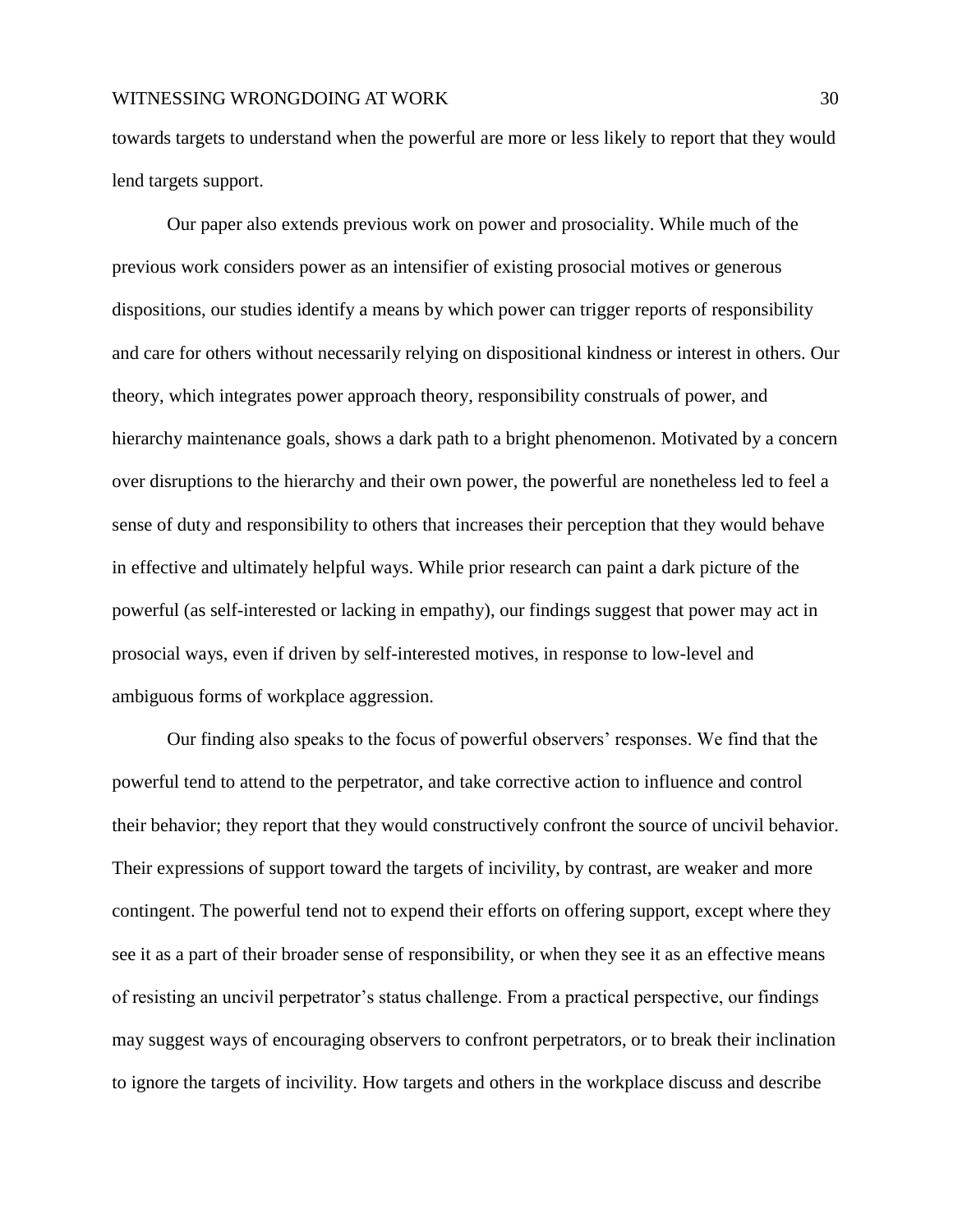incivility, for instance, may trigger cognitions that move the powerful to action—for instance, by framing instances of incivility as a challenge to a leader's authority, or by emphasizing the responsibility to protect that accompanies legitimate power.

Further, although we assume that observer intervention (i.e., confronting the perpetrator or supporting the target) is desirable, future research should test whether this is indeed always the case. Intervening in an incident of workplace mistreatment could make observers more likely to be targeted for mistreatment themselves (e.g., a secondary spiral of incivility; Andersson & Pearson, 1999). It is also possible that observer intervention could exacerbate the negative outcomes of incivility for the target, as it may draw attention to a situation that the target would prefer to minimize. Additional research is needed to understand conditions under which observer intervention is helpful, harmful, or simply ineffective.

#### **Limitations and Future Directions**

As with all research, our studies have some limitations. First, our research designs are susceptible to potential validity threats due to our reliance on hypothetical and recall techniques. Hypothetical vignettes were adopted in Studies 1 and 3, so participants' responses reflected behavioral *intentions* rather than actual behaviors. Meta-analytic research (e.g., Armitage & Conner, 2001; Sheeran, 2002) has found that the correlation between intention and behavior ranges from .40 to .82, and that intention explains 28% of the variance in actual behavior (Sheeran, 2002). According to Cohen (1992), the effects sizes are fairly strong; however, the relationship is far from perfect, which presents a threat to both internal and external validity. We attempted to address this issue in our critical incident study (i.e., Study 2), which uses a critical incident design that affords the opportunity to examine reports of actual responses to incivility witnessed in actual places of work. However, there are also concerns with the validity of recall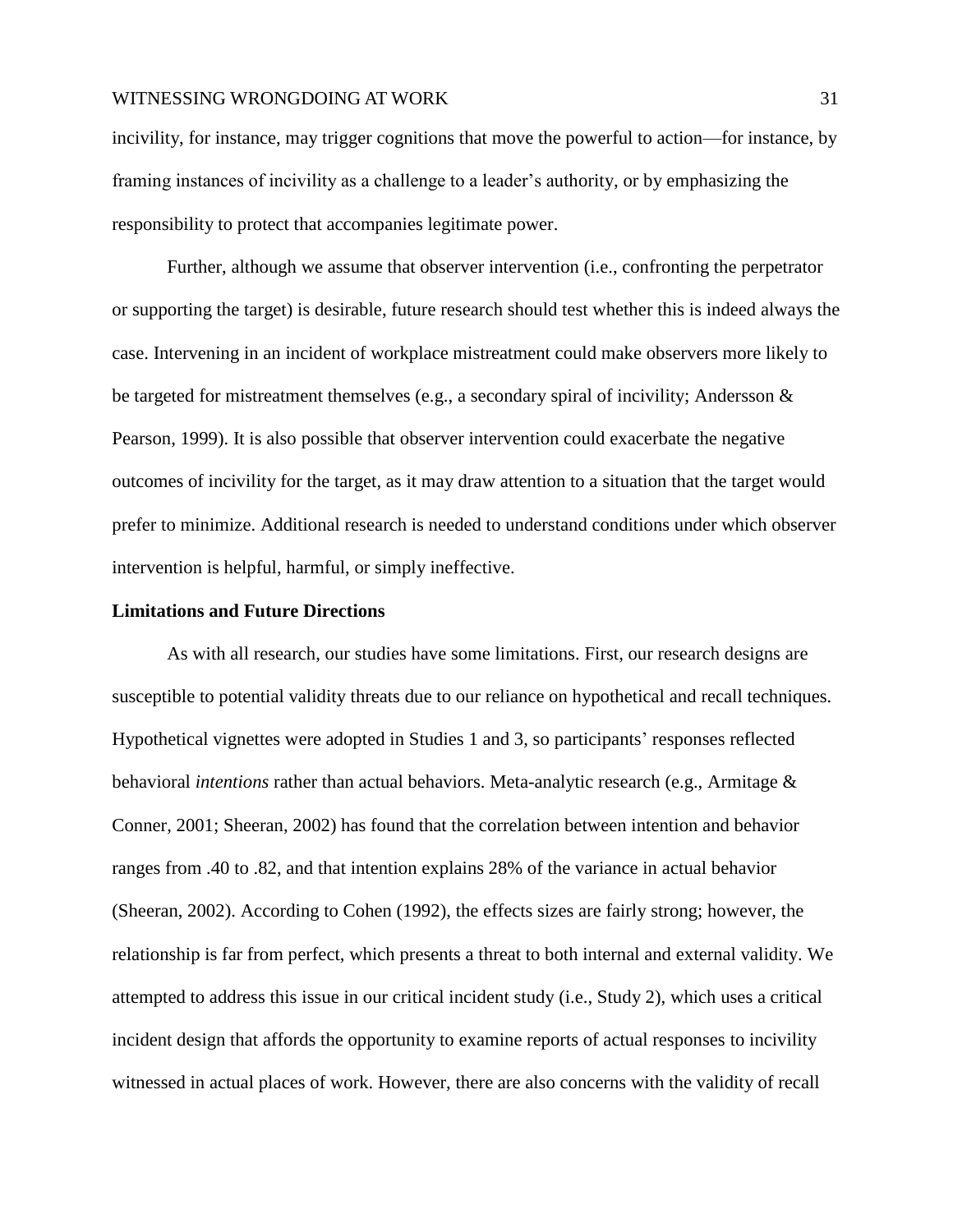measures as the retrospective nature of the reports may bias individuals to perceive that their responses were stronger than they were (Rubin & Wetzel, 1996).

Second, the present study puts participants in the position where they are given a choice to confront. That is, they are asked directly whether they will confront the perpetrator. In actuality, witnesses are not given a direct choice, but instead they must intervene of their own volition. Although power may fuel observer intervention, the likelihood of perpetrator-directed intervention in the first place is relatively low as demonstrated by the body of research on bystander intervention (Latane & Darley, 1968). More recently, Hershcovis and Bhatnagar (2017) investigated intervention in a customer service setting. They examined whether customers would who witnessed fellow customers mistreat a server would intervene, and found that only 11% of participants confronted the perpetrator. Our findings in the present study imply that if the witness had power over the fellow customer in that study, then the base rate may have been higher. However, future research needs to investigate whether this is indeed the case when participants are not presented with the choice to intervene, but instead must do so on their own.

Collectively, the above two limitations present a threat to ecological, internal, and external validity; therefore, findings should be treated with caution until they can be replicated. Ideally, future research could increase the realism of the study by adopting a field experimental design in which actual relative role power would be measured, responsibility construals of power would be manipulated (e.g., in leadership training) and actual reactions toward witnessed incivility would be measured (e.g., using momentary time sampling). Such designs are very difficult to conduct, but would certainly strengthen the validity of the findings.

Third, our experimental studies focused on only one aspect of observer power—namely, status (i.e., "supervisor", "subordinate"). We addressed this in our critical incident studies by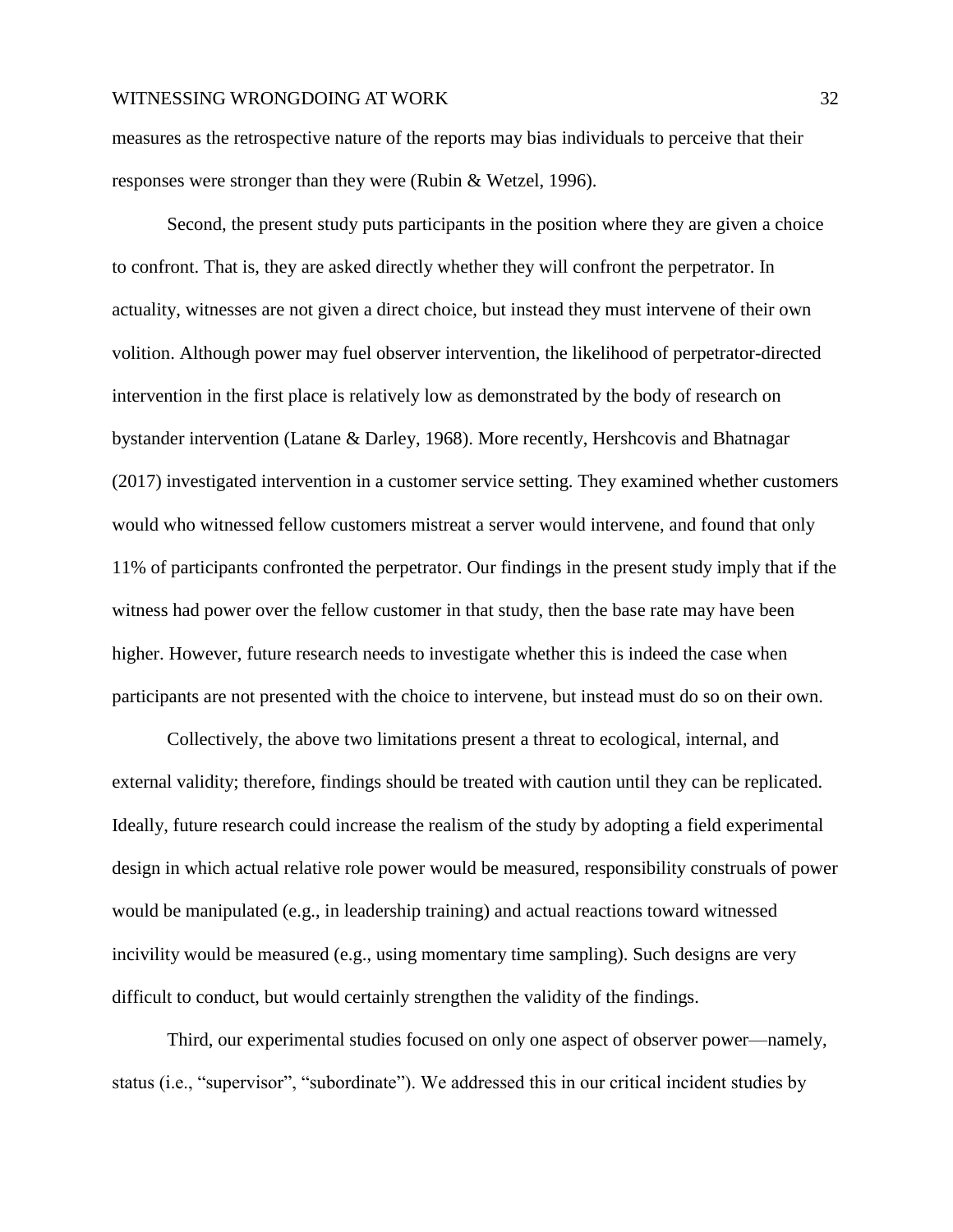measuring observer power in two ways. Specifically, we operationalized general and relative power as participants' personal sense of power and their ability to influence, control, and exert power over the perpetrator, respectively. Given the consistency of our findings across studies in which we operationalized power in different ways, we have greater confidence that our effects are robust. Nonetheless, future research would benefit from examining how other types of power may interact to influence observer reactions. Another potential avenue for future research is to distinguish power from status and investigate how the interplay between power and status can affect observers' reaction to workplace incivility. Specifically, we found that power's effects partially come from concerns about status challenges. In a similar vein, Fast and colleagues found power without status had a negative impact on interpersonal behaviors (Anicich, Fast, Halevy, & Galinsky, 2015; Fast, Halevy, & Galinsky, 2012). Building on these findings, future research might consider whether the effects found in this paper are intensified by the experience of high power coupled with low status.

Finally, although our studies theoretically build on Reich and Hershcovis' (2015) by manipulating observers' power relative to the perpetrator, we did not examine how power differences *between* the perpetrator and target might influence target reactions (i.e., perpetrator and target power were equal in experimental Studies 1 and 3). For example, Kanekar, Mazumdar, Bulsara, and Kolsawalla (1979) found that third parties tend to view aggression as more acceptable when coming from low-power individuals; the authors reasoned that this was because low (compared to high) power perpetrators elicited positive attributions (i.e., bravery, idealism). Similarly, the *observers'* power relative to the *target* may also be important. Lesspowerful observers should be less inclined to intervene in witnessed incivility, because the higher-power target seems less in need of assistance. Additionally, intervention by a low-power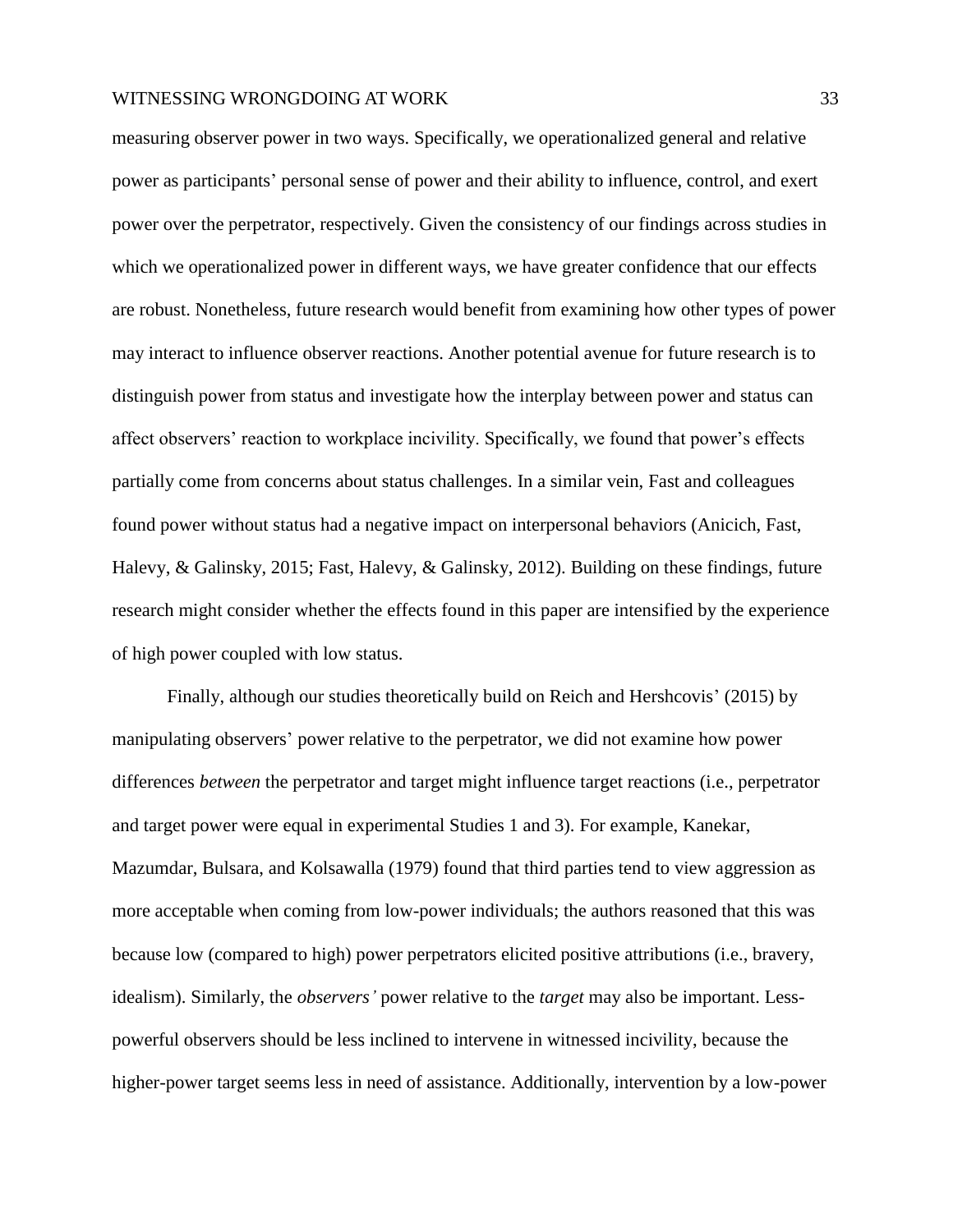observer could be less effective, as the high-power target might be in a better position to defend her or himself (O'Reilly & Aquino, 2011). Additionally, our studies only opted for the constructive aspects of confrontation without examining more destructive confrontation behaviors such as retaliation. However, the powerful are likely to engage in such punitive behaviors after witnessing incivility, especially when they perceive incivility as status threat and destructive confrontation serves as a means to restore power. Future research could benefit from focusing on observer power's effect on negative confrontations toward incivility perpetrators.

#### **Conclusion**

Workplace incivility is instigated by people operating within structures of power and hierarchy (Cortina & Magley, 2003), and the powerful tend to react to their environments very differently than the powerless (e.g., Galinsky et al., 2003). These power dynamics are complicated, and they extend to observers of incivility as much as targets and perpetrators. A better understanding of observer reactions and the power that influences them will advance theory, research, and interventions surrounding mistreatment at work.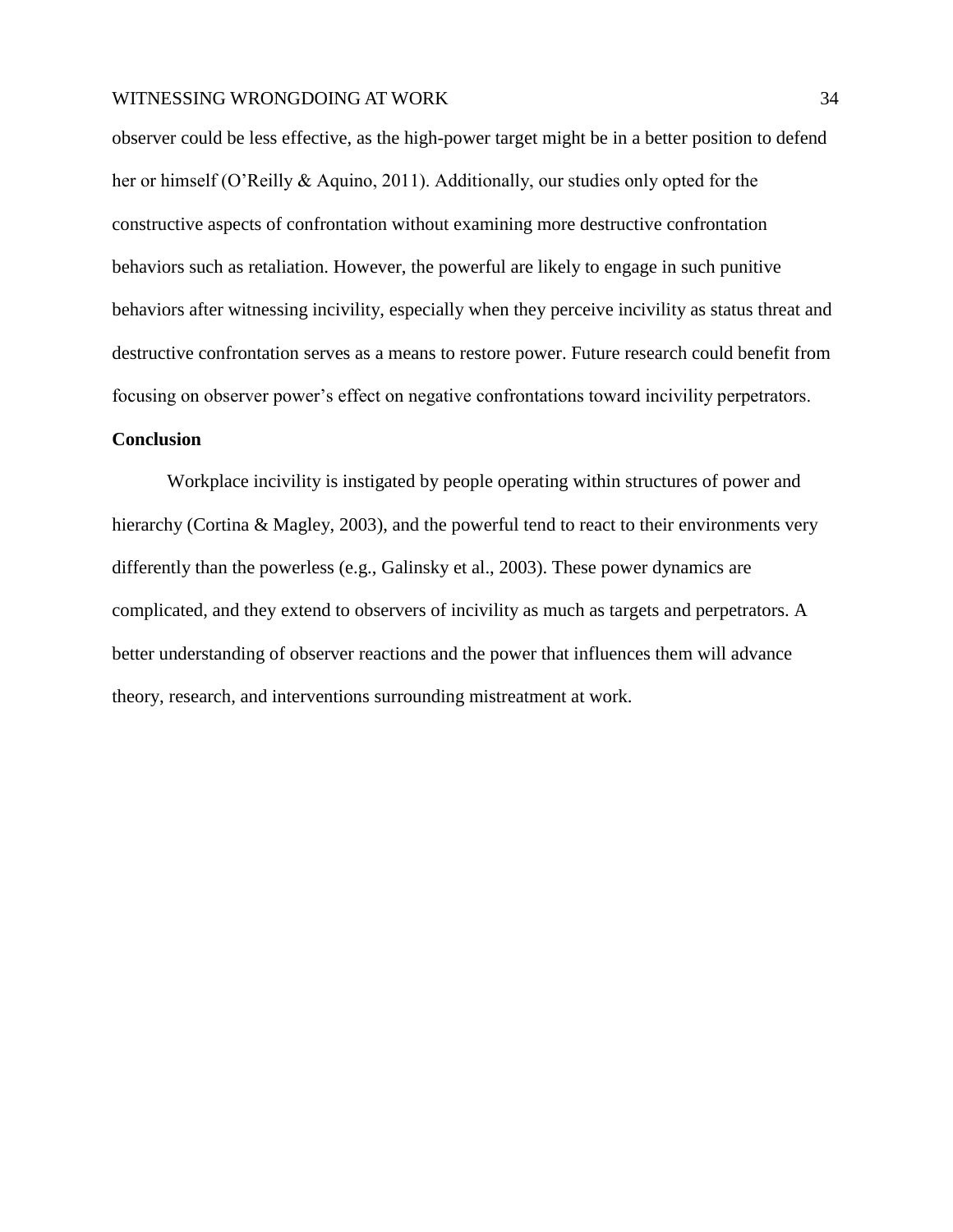#### **References**

- Anderson, C., & Berdahl, J. L. (2002). The experience of power: Examining the effects of power on approach and inhibition tendencies. *Journal of Personality and Social Psychology*, *83*(6), 1362-1377. DOI: 10.1037/0022-3514.83.6.1362**.**
- Anderson, C., & Brion, S. (2014). Perspectives on Power in Organizations. *Annual Review of Organizational Psychology and Organizational Behavior, 1*(1), 67-97. DOI:10.1146/annurev-orgpsych-031413-091259
- Anderson, C., & Galinsky, A. D. (2006). Power, optimism, and risk‐taking. *European Journal of*

*Social Psychology*, *36*(4), 511-536. DOI: 10.1002/ejsp.324

- Anderson, C., John, O. P., & Keltner, D. (2012). The personal sense of power. *Journal of personality*, *80*(2), 313-344. DOI: 10.1111/j.1467-6494.2011.00734.x
- Andersson, L. M., & Pearson, C. M. (1999). Tit for tat? The spiraling effect of incivility in the workplace. *The Academy of Management Review*, *24*(3), 452-471. DOI: 10.5465/AMR.1999.2202131
- Anicich, E. M., Fast, N. J., Halevy, N., & Galinsky, A. D. (2015). When the Bases of Social Hierarchy Collide: Power Without Status Drives Interpersonal Conflict. *Organization Science*, *27*(1), 123-140. DOI: 10.1287/orsc.2015.1019
- Aquino, K. (2000). Structural and individual determinants of workplace victimization: The effects of hierarchical status and conflict management style. *Journal of Management*, *26*(2), 171-193. DOI: 10.1177/014920630002600201
- Armitage, C. J. & Conner, M. (2001). Efficacy of the theory of planned behavior: A metaanalytic review. *British Journal of Social Psychology, 40,* 471-499.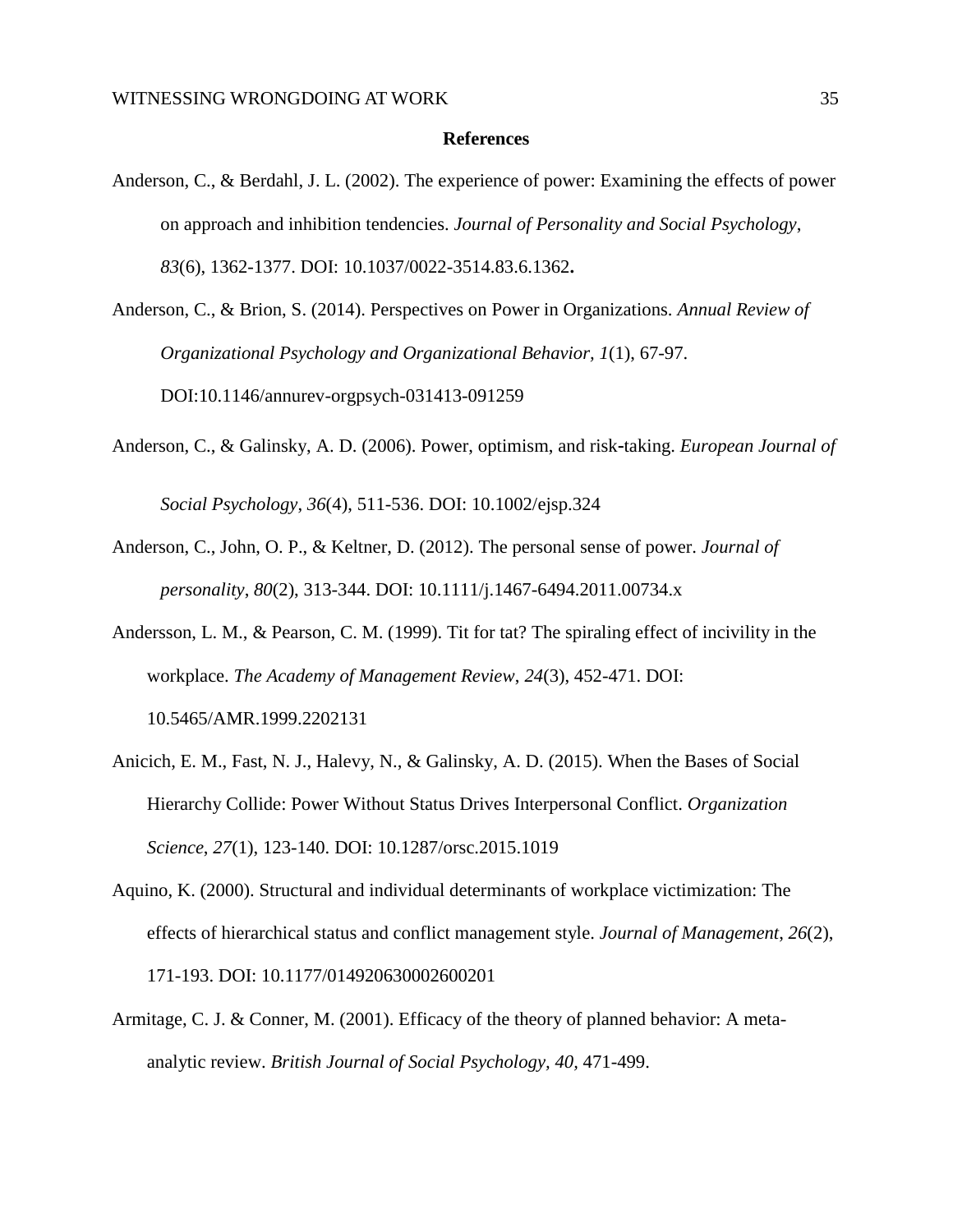- Ashburn-Nardo, L., Blanchar, J. C., Petersson, J., Morris, K. A., & Goodwin, S. A. (2014). Do you say something when it's your boss? The role of perpetrator power in prejudice confrontation. *Journal of Social Issues*, *70*, 615-636.
- Bennis, W. G., Berkowitz, N., Affinito, M., & Malone, M. (1958). Authority, power, and the ability to influence. *Human Relations, 11*, 143-155.
- Bowes-Sperry, L., & O'Leary-Kelly, A. M. (2005). To act or not to act: The dilemma faced by sexual harassment observers. *Academy of Management Review, 30*, 288-306.
- Carli, L. L. (1999). Gender, interpersonal power, and social influence. *Journal of Social Issues, 55*, 81-99. DOI: 10.1111/0022-4537.00106
- Chui, C. W., & Dietz, J. (2014). Observing workplace incivility towards women: The roles of target reactions, actor motives, and actor-target relationships. *Sex Roles*, *71*(1-2), 95-108. DOI: 10.1007/s11199-014-0367-7
- Cohen, J. (1992). A power primer. Psychological Bulletin, 112, 155-159.
- Cortina, L. M., & Magley, V. J. (2003). Raising voice, risking retaliation: Events following mistreatment in the workplace. *Journal of Occupational Health Psychology, 8*(4)*,* 247-265. DOI: 10.1037/1076-8998.8.4.247
- Cortina, L. M., & Magley, V. J. (2009). Patterns and profiles of response to incivility in the workplace. *Journal of occupational health psychology*, *14*(3), 272-288. DOI: 10.1037/a0014934
- Cortina, L. M., Magley, V. J., Williams, J. H., & Langhout, R. D. (2001). Incivility in the workplace: Incidence and impact. *Journal of Occupational Health Psychology 6*(1), 64-80. [DOI:](http://en.wikipedia.org/wiki/Digital_object_identifier)[10.1037/1076-8998.6.1.64](http://dx.doi.org/10.1037%25252525252F1076-8998.6.1.64)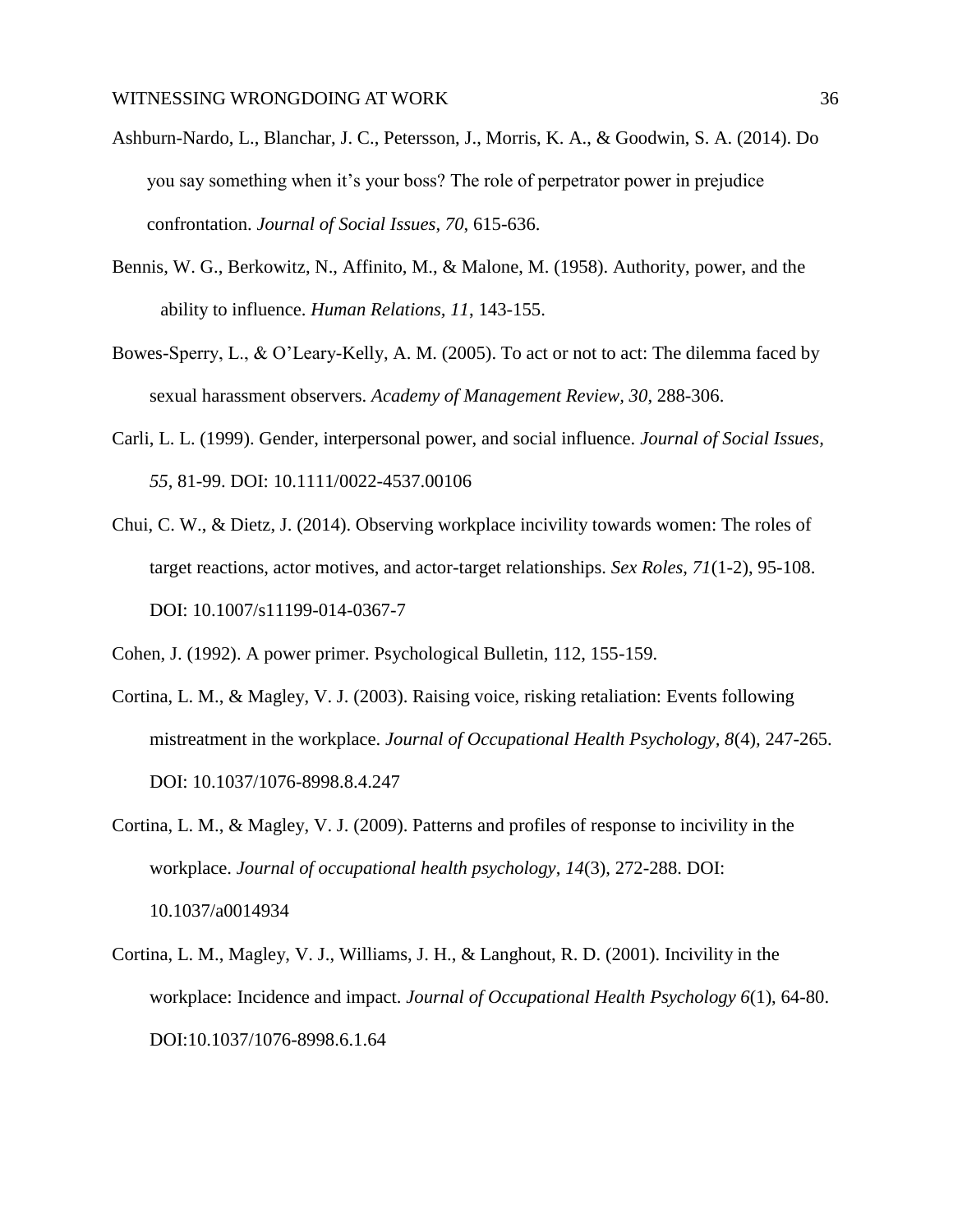- Cortina, L. M., & Wasti, S. A. (2005). Profiles in coping: responses to sexual harassment across persons, organizations, and cultures. *Journal of Applied Psychology*, *90*(1), 182. DOI: 10.1037/0021-9010.90.1.182
- Côté, S., Kraus, M. W., Cheng, B. H., Oveis, C., Van der Löwe, I., Lian, H., & Keltner, D. (2011). Social power facilitates the effect of prosocial orientation on empathic accuracy. *Journal of personality and social psychology*, *101*(2), 217. DOI: 10.1037/a0023171
- Davis, K. (1967). Understanding the social responsibility puzzle. *Business Horizons, 10*, 45-50.
- de Reuver, R. (2006). The influence of organizational power on conflict dynamics. Personnel Review, 35(5), 589-603. DOI: 10.1108/00483480610682307
- DeMarree, K. G., Briñol, P., & Petty, R. E. (2014). The effects of power on prosocial outcomes: A self-validation analysis. J*ournal of Economic Psychology*, 41, 20-30.
- Ducharme, L. J., & Martin, J. K. (2000). Unrewarding work, coworker support, and job satisfaction a test of the Buffering Hypothesis. *Work and Occupations*, *27*(2), 223-243. DOI: 10.1177/0730888400027002005
- Fast, N. J., Gruenfeld, D. H., Sivanathan, N., & Galinsky, A. D. (2009). Illusory control a generative force behind power's far-reaching effects. *Psychological Science*, *20*(4), 502- 508. DOI: 10.1111/j.1467-9280.2009.02311.x
- Fast, N. J., Halevy, N., & Galinsky, A. D. (2012). The destructive nature of power without status. *Journal of Experimental Social Psychology*, *48*(1), 391-394. DOI: j.jesp.2011.07.013
- Fast, N. J., Sivanathan, N., Mayer, N. D., & Galinsky, A. D. (2012). Power and overconfident decision-making. *Organizational behavior and human decision processes*, *117*(2), 249-260. DOI: 10.1016/j.obhdp.2011.11.009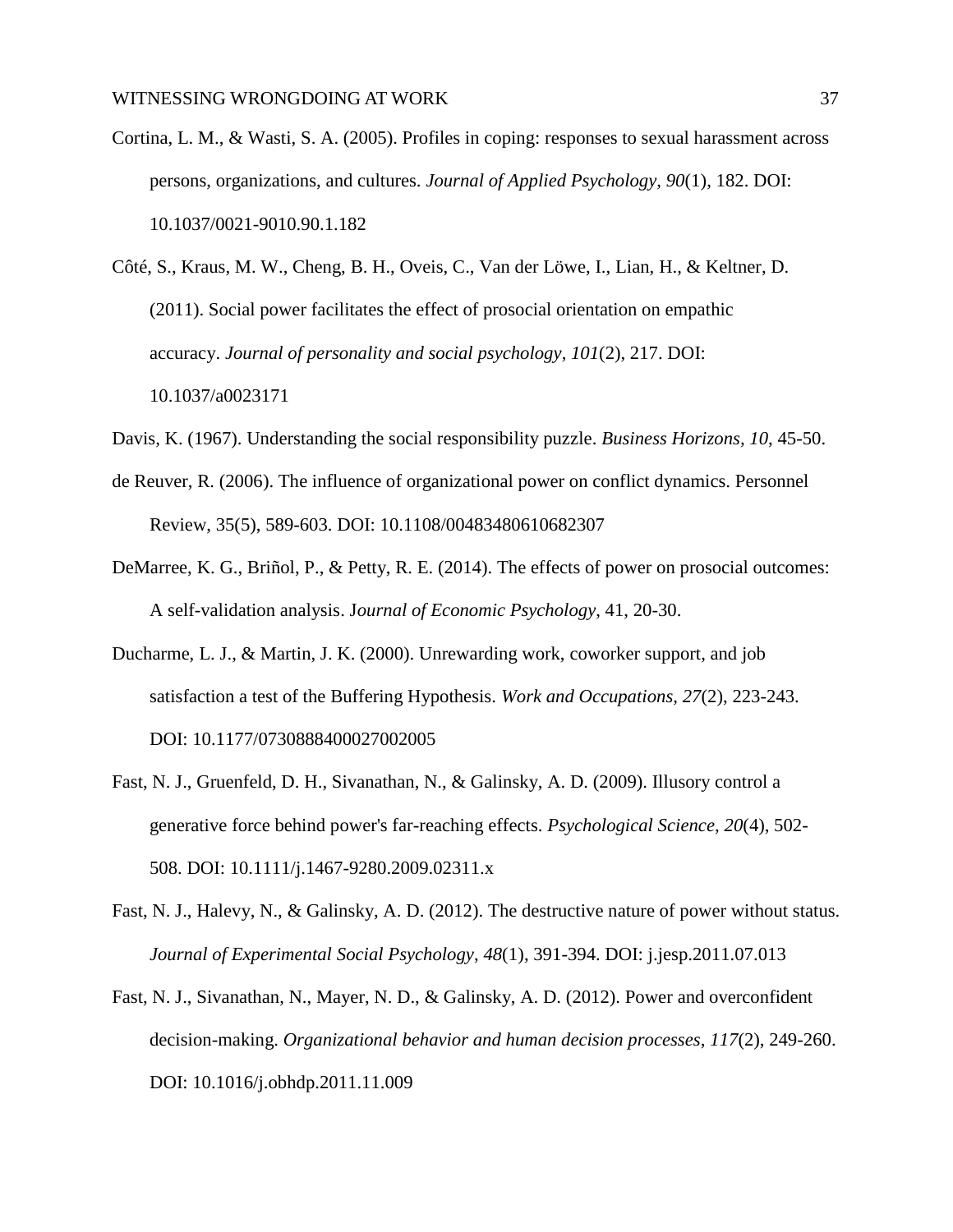- Ferguson, A. J., Ormiston, M. E., & Moon, H. (2010). From approach to inhibition: The influence of power on responses to poor performers. *Journal of Applied Psychology*, *95*(2), 305-320. DOI: 10.1037/a0018376
- Fitzgerald, L. F. (1990). *Assessing strategies for coping with harassment: A theoretical/empirical approach*. Paper presented at the midwinter conference of the Association for Women in Psychology, Tempe.
- Galinsky, A. D., Magee, J. C., Inesi, M. E., & Gruenfeld, D. H. (2006). Power and perspectives not taken. *Psychological Science*, *17*(12), 1068-1074. DOI: 10.1037/a0012633
- Galinsky, A. D., Magee, J. C., Gruenfeld, D. H., Whitson, J. A., & Liljenquist, K. A. (2008). Power reduces the press of the situation: Implications for creativity, conformity, and dissonance. *Journal of Personality and Social Psychology*, *95*(6), 1450-1466. DOI: 10.1037/a0012633
- Galinsky, A. D., Gruenfeld, D. H., & Magee, J. C. (2003). From power to action. *Journal of Personality and Social Psychology*, *85*(3), 453-466. DOI: 10.1037/0022-3514.85.3.453
- Gallus, J. A., Bunk, J. A., Matthews, R. A., Barnes-Farrell, J. L., & Magley, V. J. (2014). An eye for an eye? Exploring the relationship between workplace incivility experiences and perpetration. *Journal of Occupational Health Psychology*, *19*(2), 143-154. DOI: 10.1037/a0035931
- Georgesen, J. C., & Harris, M. J. (1998). Why's my boss always holding me down? A metaanalysis of power effects on performance evaluations. *Personality and Social Psychology Review*, *2*(3), 184-195. DOI: 10.1002/ejsp.352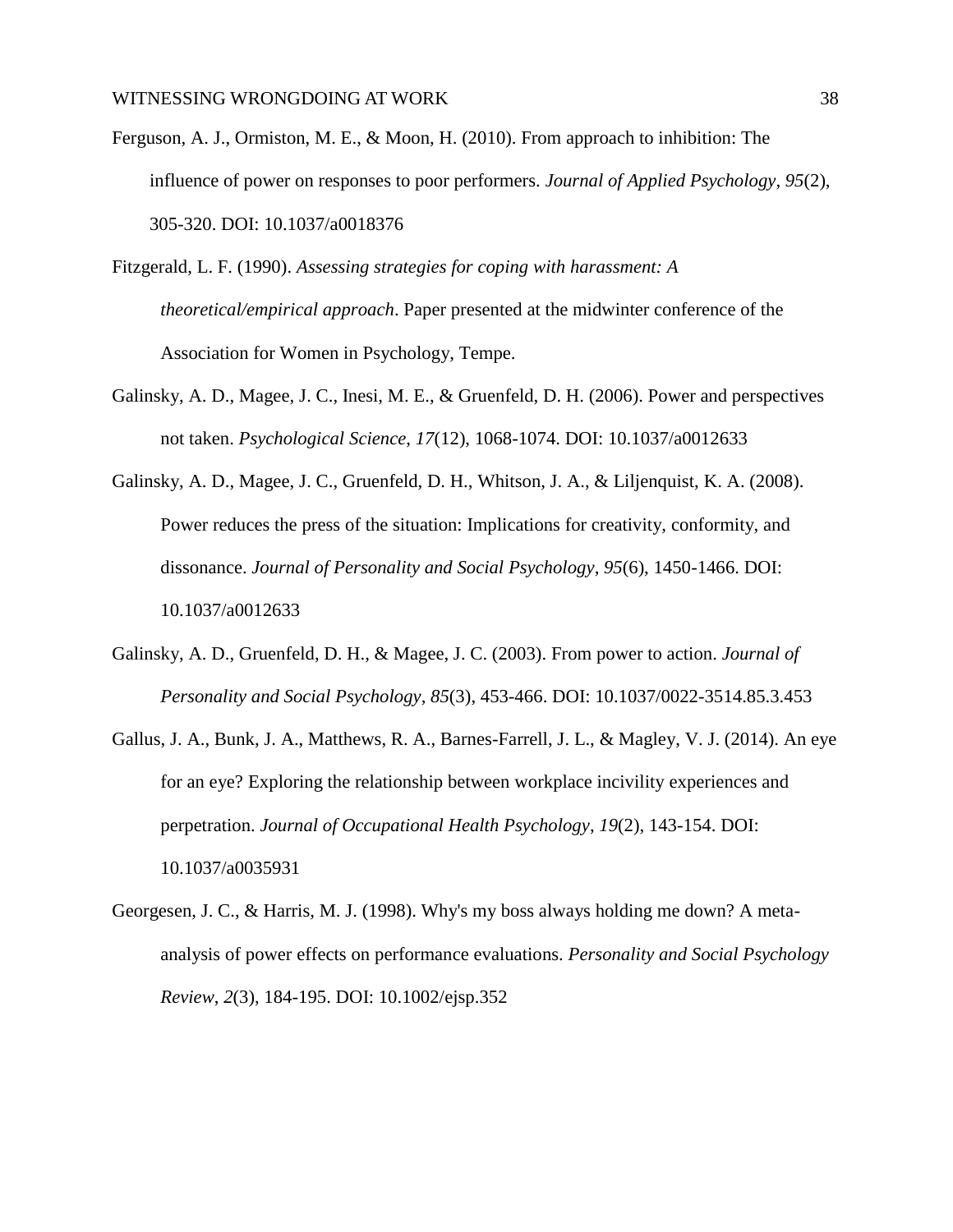- Goei, R., & Boster, F. J. (2005). The Roles of Obligation and Gratitude in Explaining the Effect of Favors on Compliance. *Communication Monographs, 72*(3), 284-300. DOI: 10.1080/03637750500206524
- Gouldner, A. W. (1960). The norm of reciprocity: A preliminary statement. *American Sociological Review*, 161-178.
- Guinote, A. (2007). Power and goal pursuit. *Personality and Social Psychology Bulletin, 33*, 1076-1087. DOI: 10.1177/0146167207301011
- Hayes (2013). *Introduction to mediation, moderation, and conditional process analysis: A regression-based approach*. New York: Guilford Publications Inc.
- Hershcovis, M. S. (2011). "Incivility, social undermining, bullying...oh my!": A call to reconcile constructs within workplace aggression research. *Journal of Organizational Behavior, 32*(1)*,* 499-519. DOI: 10.1002/job.689
- Hershcovis, M. S. & Bhatnagar, N. (2016). *When fellow customers behave badly: Witness reactions to employee mistreatment by customers*. Presented at the Annual Meeting of the Academy of Management, Anaheim, CA.
- Hershcovis, M. S., & Reich, T.C. (2013). Integrating workplace aggression research: Relational, contextual, and method considerations. *Journal of Organizational Behavior, 34*, S26-S42. DOI: 10.1002/job.1886
- Hirsch, J. B., Galinsky, A. D., & Zhong, C. B. (2011). Drunk, powerful, and in the dark how general processes of disinhibition produce both prosocial and antisocial behavior. *Perspectives on Psychological Science, 6*(5), 415-427. DOI: 10.1177/1745691611416992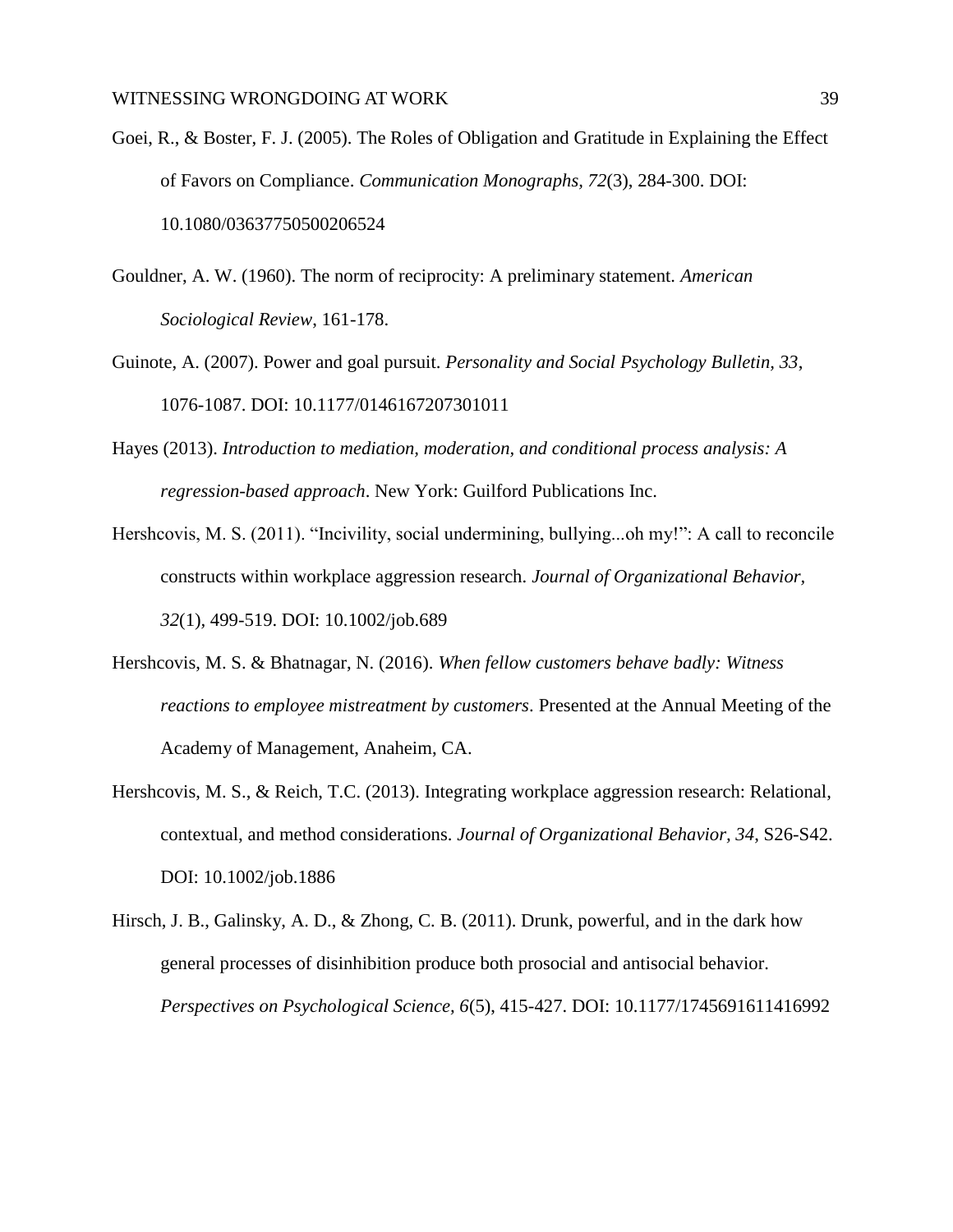- Hogeveen, J., Inzlicht, M., & Obhi, S. S. (2014). Power changes how the brain responds to others. *Journal of Experimental Psychology: General*, *143*(2), 755-762. DOI: 10.1037/a0033477
- Hoogervorst, N., De Cremer, D., van Dijke, M., & Mayer, D. M. (2012). When do leaders sacrifice?: The effects of sense of power and belongingness on leader self-sacrifice. *The Leadership Quarterly*, *23*(5), 883-896. DOI: 10.1016/j.leaqua.2012.05.006
- Jordan, J., Sivanathan, N. & Galinsky, A. D. (2011). Something to lose and nothing to gain: The role of stress in the interactive effect of power and stability on risk-taking. *Administrative Sciences Quarterly, 56(4),* 530-559, DOI: 10.1177/0001839212441928
- Kanekar, S., Mazumdar, D., Bulsara, R. M., & Kolsawalla, M. B. (1979). Perception of an aggressor and his victim as a function of their relationship and retaliation. *Psychological Reports, 44*, 609-610. DOI: 10.2466/pr0.1979.44.2.609
- Keltner, D., Gruenfeld, D. H., & [Anderson, C.](http://www.ncbi.nlm.nih.gov/pubmed?term=Anderson%252525252520C%25252525255BAuthor%25252525255D&cauthor=true&cauthor_uid=12747524) (2003). Power, approach, and inhibition. *The Journal of Psychological Review, 110*(2), 265-284. DOI: 10.1037/0033-295X.110.2.265
- Kraus, M. W., Côté, S., & Keltner, D. (2010). Social class, contextualism, and empathic accuracy. *Psychological science*, *21*(11), 1716. DOI: 10.1177/0956797610387613
- Lammers, J., Galinsky, A. D., Gordijn, E. H., & Otten, S. (2008). Illegitimacy moderates the effects of power on approach. *Psychological Science*, *19*(6), 558-564. DOI: 10.1111/j.1467- 9280.2008.02123.x
- Lammers, J., Galinsky, A. D., Gordijn, E. H., & Otten, S. (2012). Power increases social distance. *Social Psychological and Personality Science, 3*(3), 282-290. DOI: 10.1177/1948550611418679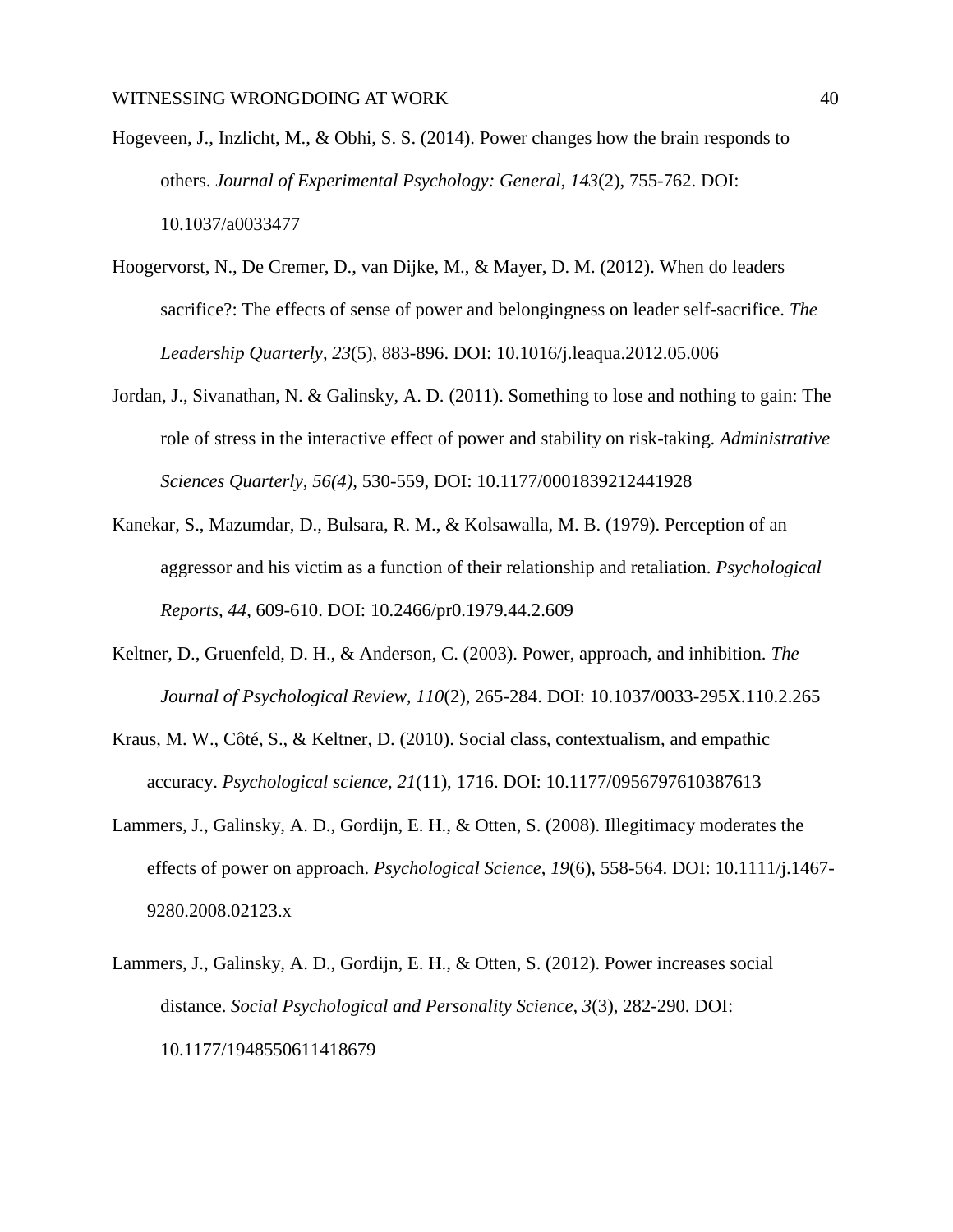- Lammers, J., Stapel, D. A., & Galinsky, A. D. (2010). Power increases hypocrisy moralizing in reasoning, immorality in behavior. *Psychological Science*, *21*(5), 737-744. DOI: 10.1177/0956797610368810
- Latané, B., & Darley, J. M. (1970). *The unresponsive bystander: Why doesn't he help?* New York: Appleton-Century-Crofts.
- Latané, B., & Darley, J. M. (1968). Group inhibition of bystander intervention in emergencies. *Journal of Personality and Social Psychology, 10, 215–221. DOI: 10.1037/h0026570*
- Magee, J. C., & Galinsky, A. D. (2008). 8 Social Hierarchy: The Self‐Reinforcing Nature of Power and Status. *The Academy of Management Annals*, *2*(1), 351-398. DOI: 10.1080/19416520802211628
- Magee, J. C., Galinsky, A. D., & Gruenfeld, D. H. (2007). Power, propensity to negotiate, and moving first in competitive interactions. *Personality and Social Psychology Bulletin*, *33*(2), 200-212. DOI: 10.1177/0146167206294413
- Magee, J. C., Gruenfeld, D. H., Keltner, D. J., & Galinsky, A. D. (2005). Leadership and the Psychology of Power. *The Psychology of Leadership: New perspectives and research*, (pp. 275-293). New Jersey, NJ, US: Lawrence Erlbaum Associates.
- Magee, J. C., & Langner, C. A. (2008). How personalized and socialized power motivation facilitate antisocial and prosocial decision-making. *Journal of Research in Personality, 42(6),* 1547-1559. DOI: 10.1016/j.jrp.2008.07.009
- Magee, J. C., & Smith, P. K. (2013). The social distance theory of power. *Personality and Social Psychology Review*, *17*(2), 158-186. DOI: 10.1177/1088868312472732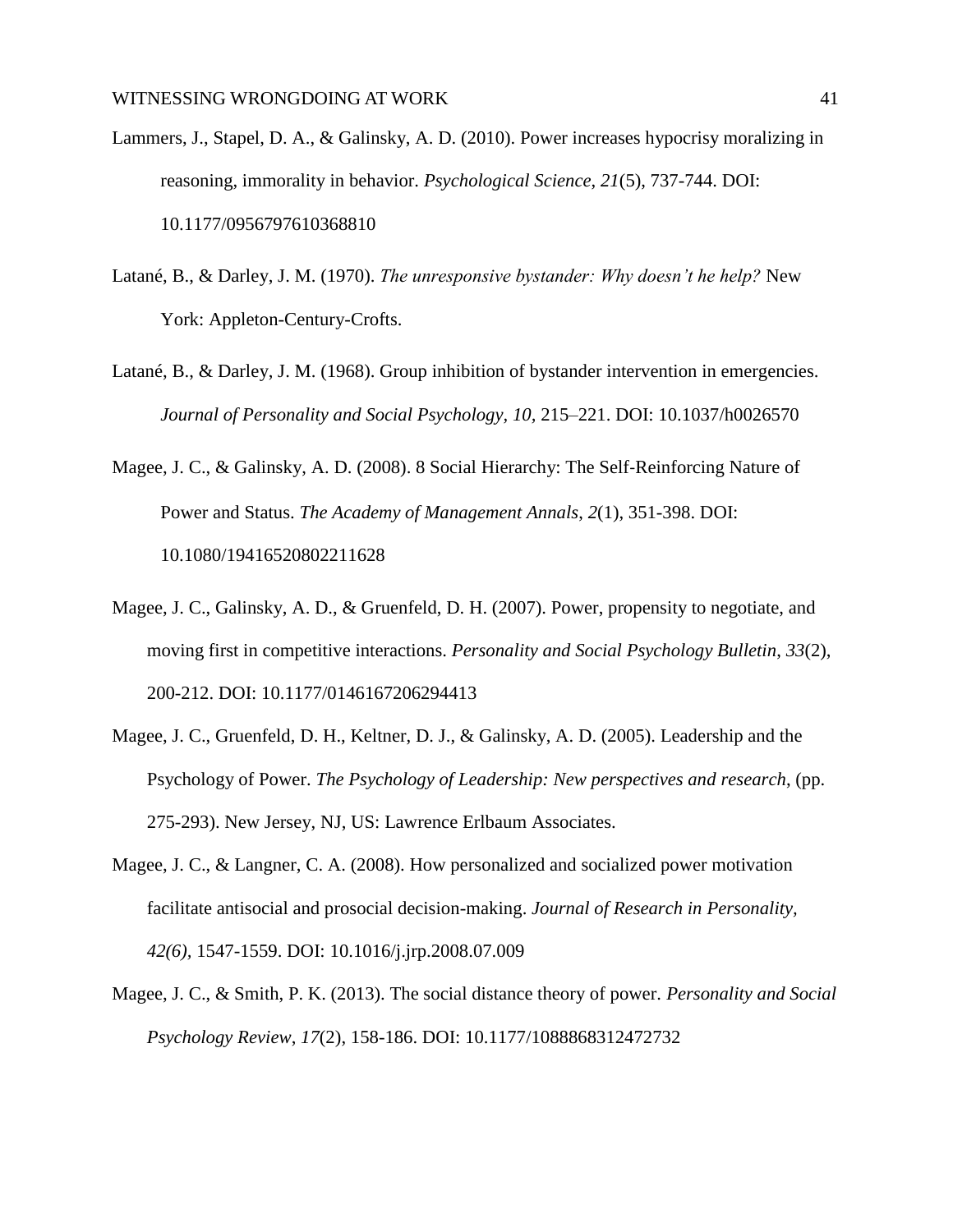- Maner, J. K., Gailliot, M. T., Butz, D. A., & Peruche, B. M. (2007). Power, risk, and the status quo: Does power promote riskier or more conservative decision making? *Personality and Social Psychology Bulletin*, *33*(4), 451-462. DOI: 10.1177/0146167206297405
- Mechanic, D. (1962). Sources of power of lower participants in complex organizations. *Administrative Science Quarterly, 7*, 349-364.
- Mitchell, M. S., Vogel, R. M., & Folger, R. (2015). Third parties' reactions to abusive supervision of coworkers. *[Journal of Applied Psychology](http://www.apple.com/)*, 100, 140-156. DOI: 10.1037/apl0000002
- Mooijman, M., van Dijk, W. W., Ellemers, N., & van Dijk, E. (2015). Why leaders punish: A power perspective. *Journal of Personality and Social Psychology, 109(1).* DOI: org/10.1037/pspi0000021
- Mook, D. G. (1983). In defense of external validity. *American Psychologist*, *38*(4), 379-387. DOI: 10.1037/0003-066X.38.4.379
- O'Reilly, J., & Aquino, K. 2011. A model of third-parties' morally motivated responses to mistreatment in organizations. *Academy of Management Review, 36*: 526-543. DOI: 10.1177/2041386611434655
- Pearson, C. M., Andersson, L. M., Porath, C. L. (2005). Workplace Incivility. In S. Fox, & P. E. Spector (Eds.), *Counterproductive work behavior: Investigations of actors and targets* (pp. 177-200). Washington, DC, US: American Psychological Association.
- Pitesa, M., & Thau, S. (2013). Masters of the universe: How power and accountability influence self-serving decisions under moral hazard. *Journal of Applied Psychology*, *98*(3), 550. DOI: 10.1037/a0031697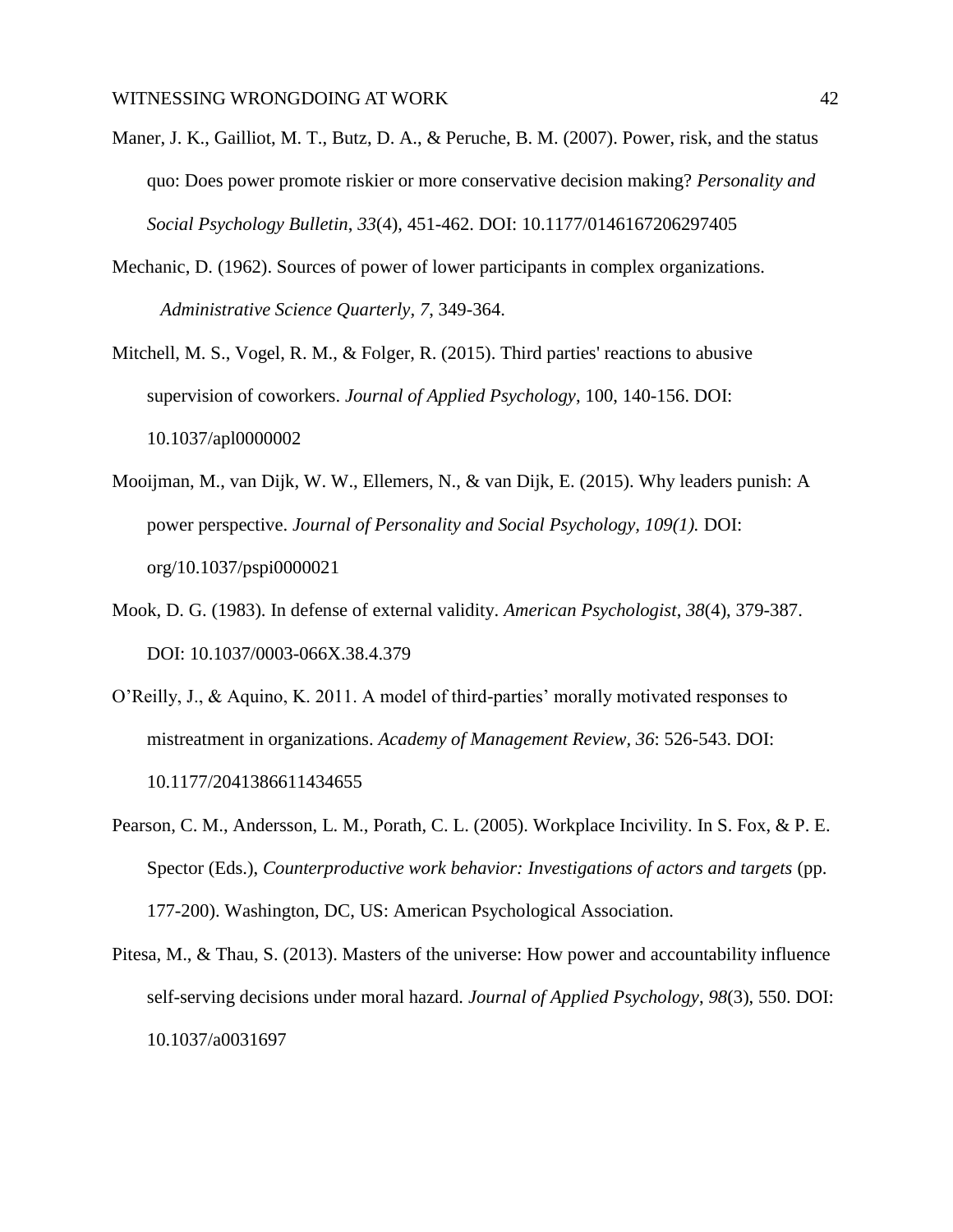- Porath, C. L., Overbeck, J. R., & Pearson, C. M. (2008). Picking up the gauntlet: How individuals respond to status challenges. *Journal of Applied Social Psychology*, *38*(7), 1945-1980. DOI: 10.1111/j.1559-1816.2008.00375.x
- Porath, C. L., & Pearson, C. (2010). The cost of bad behavior. *Organizational Dynamics, 39*(1), 64-71. DOI: 10.1016/j.orgdyn.2009.10.006
- Porath, C. L., & Pearson, C. (2012). Emotional and behavioral responses to workplace incivility and the impact of hierarchical status. *Journal of Applied Social Psychology, 42*(1), 326-357. DOI: 10.1111/j.1559-1816.2012.01020.x
- Reich, T. C., & Hershcovis, M. S. (2015). Observing workplace incivility. *Journal of Applied Psychology, 100,* 203-215. DOI: 10.1037/a0036464
- Rosette, A. S., Carton, A. M., Bowes-Sperry, L., & Hewlin, P. F. (2013). Why do racial slurs remain prevalent in the workplace? Integrating theory on intergroup behavior. *Organization Science*, *24*(5), 1402-1421. DOI: 10.1287/orsc.1120.0809
- Rubin, D. C., & Wetzel, A. E. (1996). One hundred years of forgetting: A quantitative description of retention. *Psychological Review, 103*, 734-760. DOI: [10.1037/0033-](http://dx.doi.org/10.1037/0033-295X.103.4.734) [295X.103.4.734](http://dx.doi.org/10.1037/0033-295X.103.4.734)
- Russell, B. (1938). *Power: A new social analysis.* London: Allen and Unwin.
- Sassenberg, K., Ellemers, N., & Scheepers, D. (2012). The attraction of social power: The influence of construing power as opportunity versus responsibility. *Journal of Experimental Social Psychology, 48*(2), 550-555. DOI: 10.1016/j.jesp.2011.11.008
- Schmid Mast, M., Jonas, K., & Hall, J. A. (2009). Give a person power and he or she will show interpersonal sensitivity: the phenomenon and its why and when. *Journal of personality and social psychology*, *97*(5), 835. DOI: 10.1037/a0016234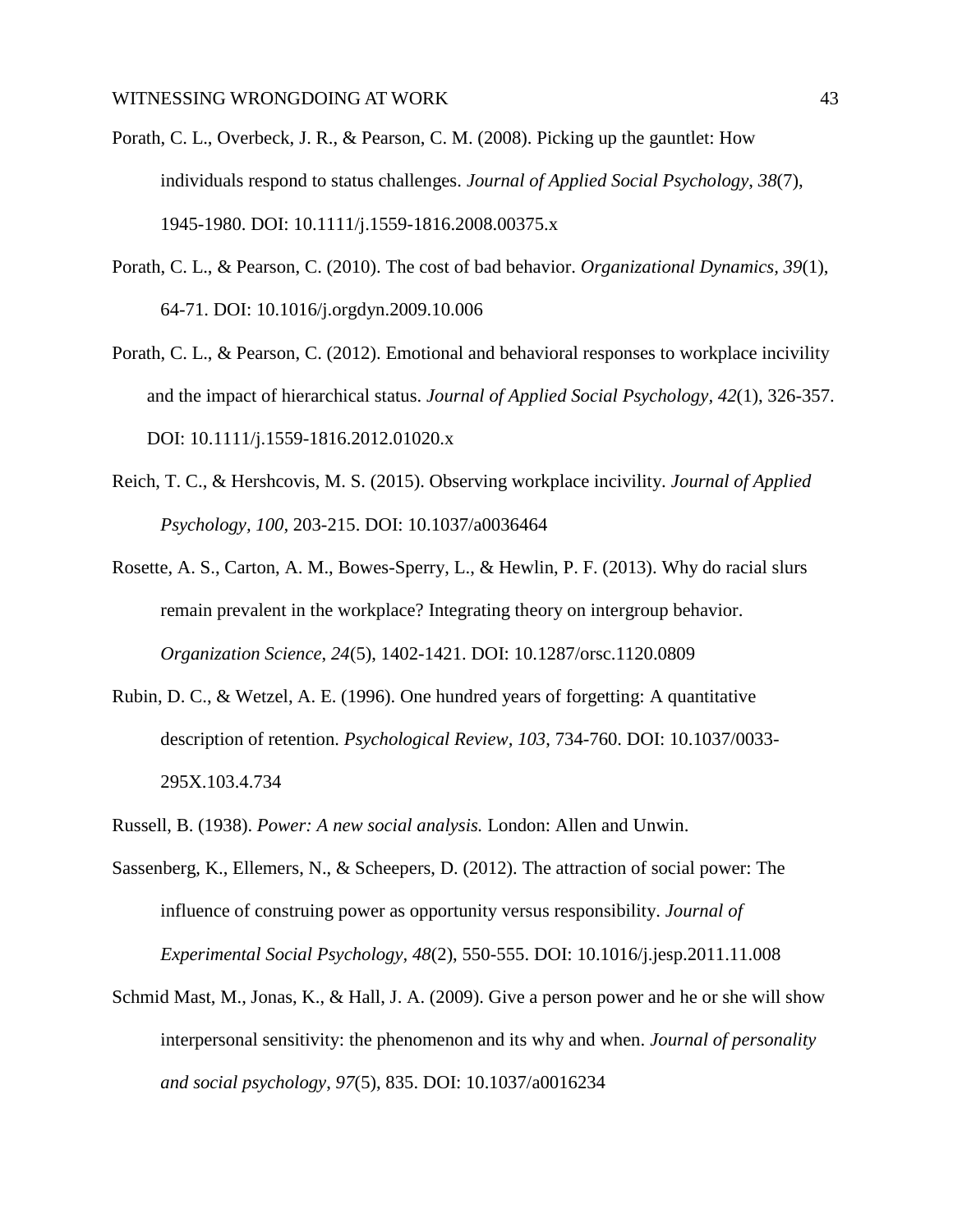Scholl, A., Ellemers, N., Sassenberg, K., & Scheepers, D. (2015). Understanding Power in Social Context: How Power Relates to Language and Communication in Line with Responsibilities or Opportunities. In *The Exercise of Power in Communication* (pp. 312- 334). Palgrave Macmillan UK.

Scholl, A., & Sassenberg, K. (2014). Where could we stand if I had…? How social power impacts counterfactual thinking after failure. *Journal of Experimental Social Psychology, 53,* 51-61. DOI: 10.1016/j.jesp.2014.02.005

- Scholl, A., & Sassenberg, K. (2015). Better know when (not) to think twice how social power impacts prefactual thought. *Personality and Social Psychology Bulletin*, *41*(2), 159-170. DOI: 10.1177/0146167214559720
- Sheeran, P. (2002). Intention—behavior relations: A conceptual and empirical review. *European review of social psychology*, *12*(1), 1-36.
- Slabu, L., & Guinote, A. (2010). Getting what you want: Power increases the accessibility of active goals. *Journal of Experimental Social Psychology*, *46*(2), 344-349. DOI: 10.1016/j.jesp.2009.10.013
- Sturm, R. E., & Antonakis, J. (2015). Interpersonal power: A review, critique, and research agenda. *Journal of Management*, *41*(1), 136-163. DOI: 10.1177/0149206314555769
- Tost, L. P., Gino, F., & Larrick, R. P. (2012). Power, competitiveness, and advice taking: Why the powerful don't listen. *Organizational Behavior and Human Decision Processes*, *117*(1), 53-65. DOI: 10.1016/j.obhdp.2011.10.001
- Tost, L. P. (2015). When, why, and how do powerholders "feel the power"? Examining the links between structural and psychological power and reviving the connection between power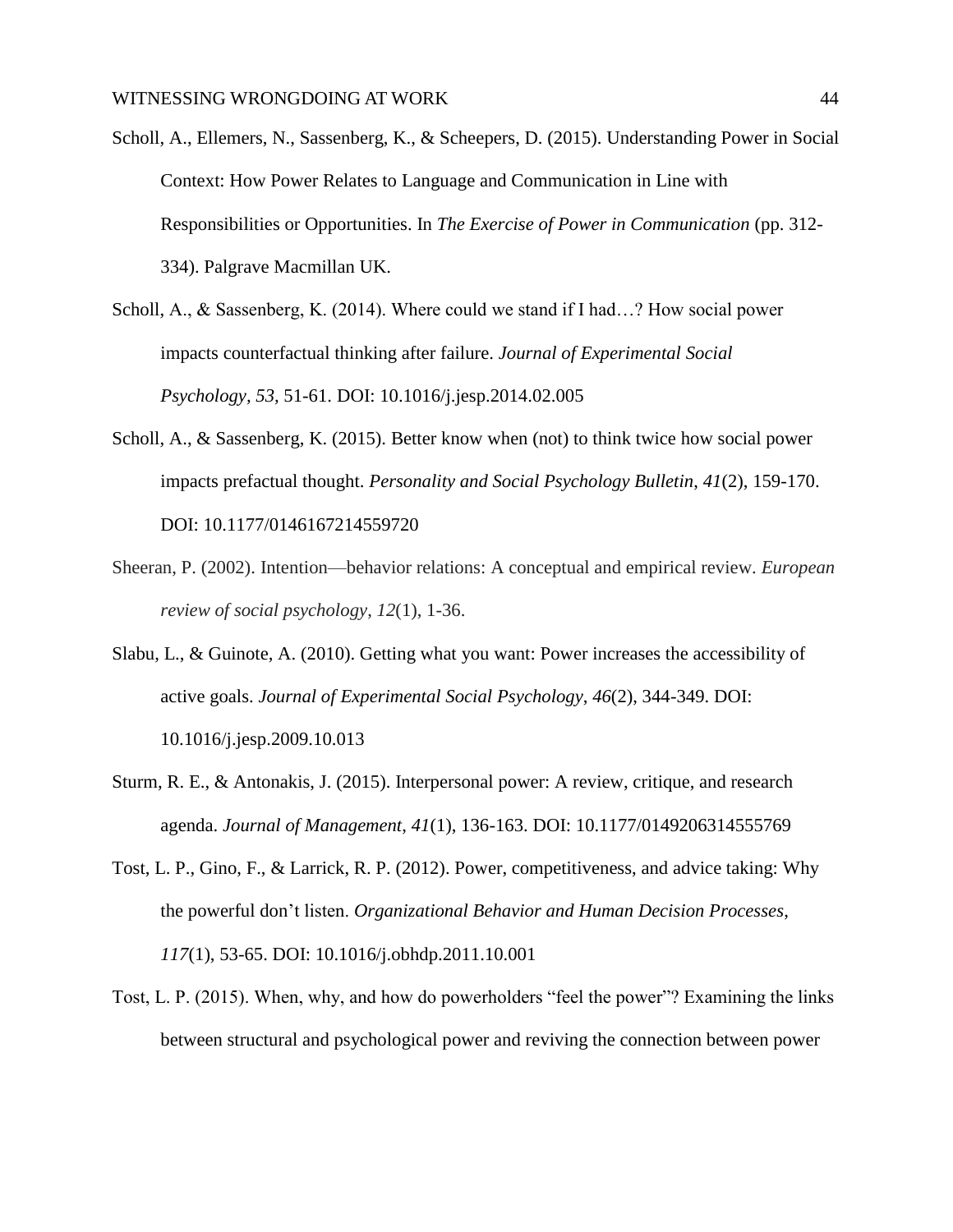and responsibility. Research in Organizational Behavior, 35, 29-56. DOI:

10.1016/j.riob.2015.10.004

- Tjosvold, D. (1985). Power and social context in superior-subordinate interaction. *Organizational Behavior and Human Decision Processes, 35*, 281-293.
- Turillo, C. J., Folger, R., Lavelle, J. J., Umpress, E. E., & Gee, J. O. (2002). Is virtue its own reward? Self-sacrificial decisions for the sake of fairness. *Organizational Behavior and Human Decision Processes, 89*, 839-865. DOI: 10.1016/S0749-5978(02)00032-8
- Van Kleef, G. A., Homan, A. C., Finkenauer, C., Blaker, N. M., & Heerdink, M. W. (2012). Prosocial norm violations fuel power affordance. Journal of Experimental Social Psychology, 48(4), 937-942.
- Van Kleef, G. A., Homan, A. C., Finkenauer, C., Gündemir, S., & Stamkou, E. (2011). Breaking the rules to rise to power: How norm violators gain power in the eyes of others. *Social Psychological and Personality Science*, *2*(5), 500-507. DOI: 10.1177/1948550611398416
- Van Kleef, G. A., Gerben, A., Oveis, C., Van Der Löwe, I., Luokogan, A., Goetz, J., & Keltner, D. (2008). Power, distress, and compassion: Turning a blind eye to the suffering of others. *Psychological Science, 19*(12), 1315-1322. DOI: 10.1111/j.1467-9280.2008.02241.x
- van Kleef, G. A., Wanders, F., Stamkou, E., & Homan, A. C. (2015). The social dynamics of breaking the rules: antecedents and consequences of norm-violating behavior. *Current Opinion in Psychology*, *6*, 25-31. DOI: 10.1016/j.copsyc.2015.03.013
- van Prooijen, J. W., Coffeng, J., & Vermeer, M. (2014). Power and retributive justice: How trait information influences the fairness of punishment among power holders. Journal of Experimental Social Psychology, 50, 190-201. DOI: 10.1016/j.jesp.2013.10.004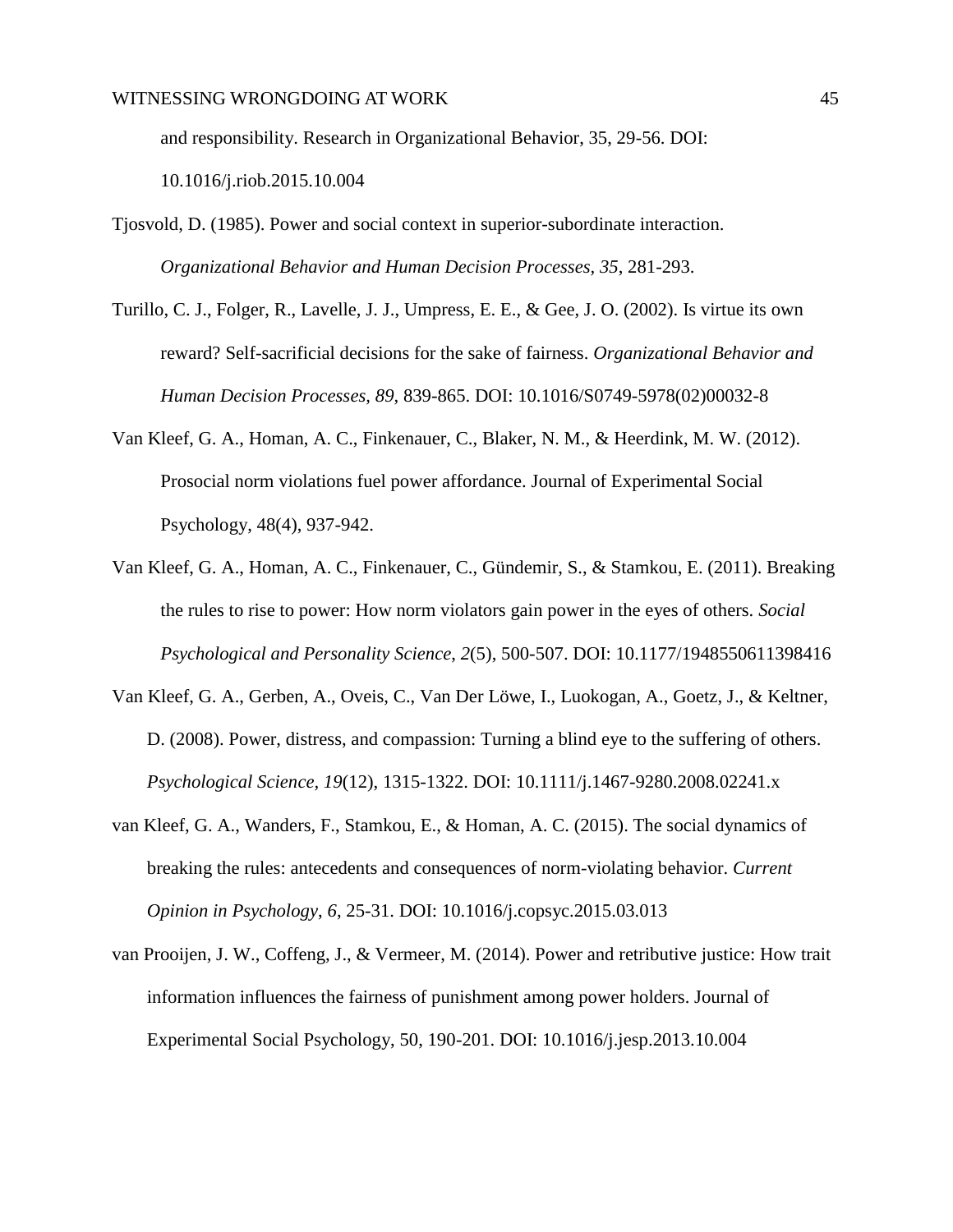- Wasti, S. A., & Cortina, L. M. (2002). Coping in context: Sociocultural determinants of responses to sexual harassment. *Journal of personality and social psychology*, *83*(2), 394. DOI: 10.1037/0022-3514.83.2.394
- Weber, M. (1946). *Politics as a vocation*. (H. H. Gerth & C. W. Mills, Trans.). New York: Oxford University Press. (Original work published 1919)
- Williams, M. J. (2014). Serving the self from the seat of power: Goals and threats predict leaders' self-interested behavior. *Journal of Management*, *40*(5), 1365-1395. DOI: 10.1177/0149206314525203
- Willis, G. B., & Guinote, A. (2011). The effects of social power on goal content and goal striving: A situated perspective. *Social and Personality Psychology Compass*, *5*(10), 706- 719. DOI: 10.1111/j.1751-9004.2011.00382.x
- Wiltermuth, S. S. & Flynn, F. J. (2013). Power, moral clarity, and punishment in the workplace. *Academy of Management Journal, 56(4),* 1002-1023. DOI: 10.5465/amj.2010.0960
- Woltin, K. A., Corneille, O., Yzerbyt, V. Y., & Förster, J. (2011). Narrowing down to open up for other people's concerns: Empathic concern can be enhanced by inducing detailed processing. *Journal of Experimental Social Psychology, 47*(2), 418-424. DOI: 10.1016/j.jesp.2010.11.006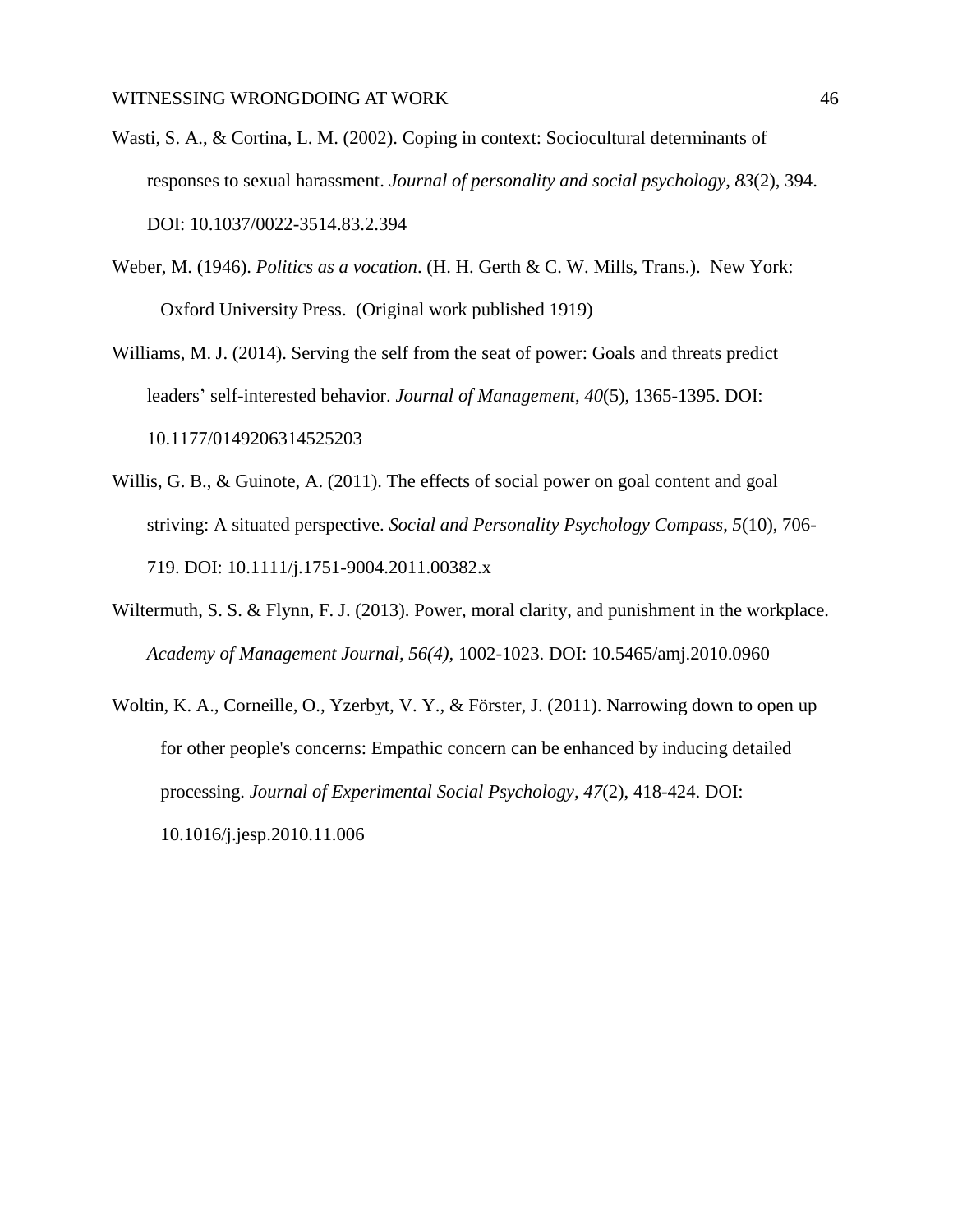#### **Appendix**

#### Study 3 Vignettes

#### *High Power Condition*

You are the supervisor of a project implementation team.

Your team is responsible for implementing a new product launch for a product that is expected to be a huge success for the company. The company's goal is to sell 30,000 units of the new product in the first month after its launch.

Every Monday you call a staff meeting to discuss important project-related goals with your team. During today's meeting, you witness one of your employees, Alex, dismiss an idea that your other employee, Taylor, is sharing with everyone. Taylor is eventually able to contribute ideas to the discussion, but Alex interrupts and treats Taylor dismissively throughout the meeting.

### *Low Power Condition*

You are a member of a project implementation team.

The team is responsible for implementing a new product launch for a product that is expected to be a huge success for the company. The company's goal is to sell 30,000 units of the new product in the first month after its launch.

Every Monday you attend a staff meeting to discuss important project-related goals. During today's meeting, you witness one of your coworkers, Alex, dismiss an idea that your other coworker, Taylor, is sharing with everyone. Taylor is eventually able to contribute ideas to the discussion, but Alex interrupts and treats Taylor dismissively throughout the meeting.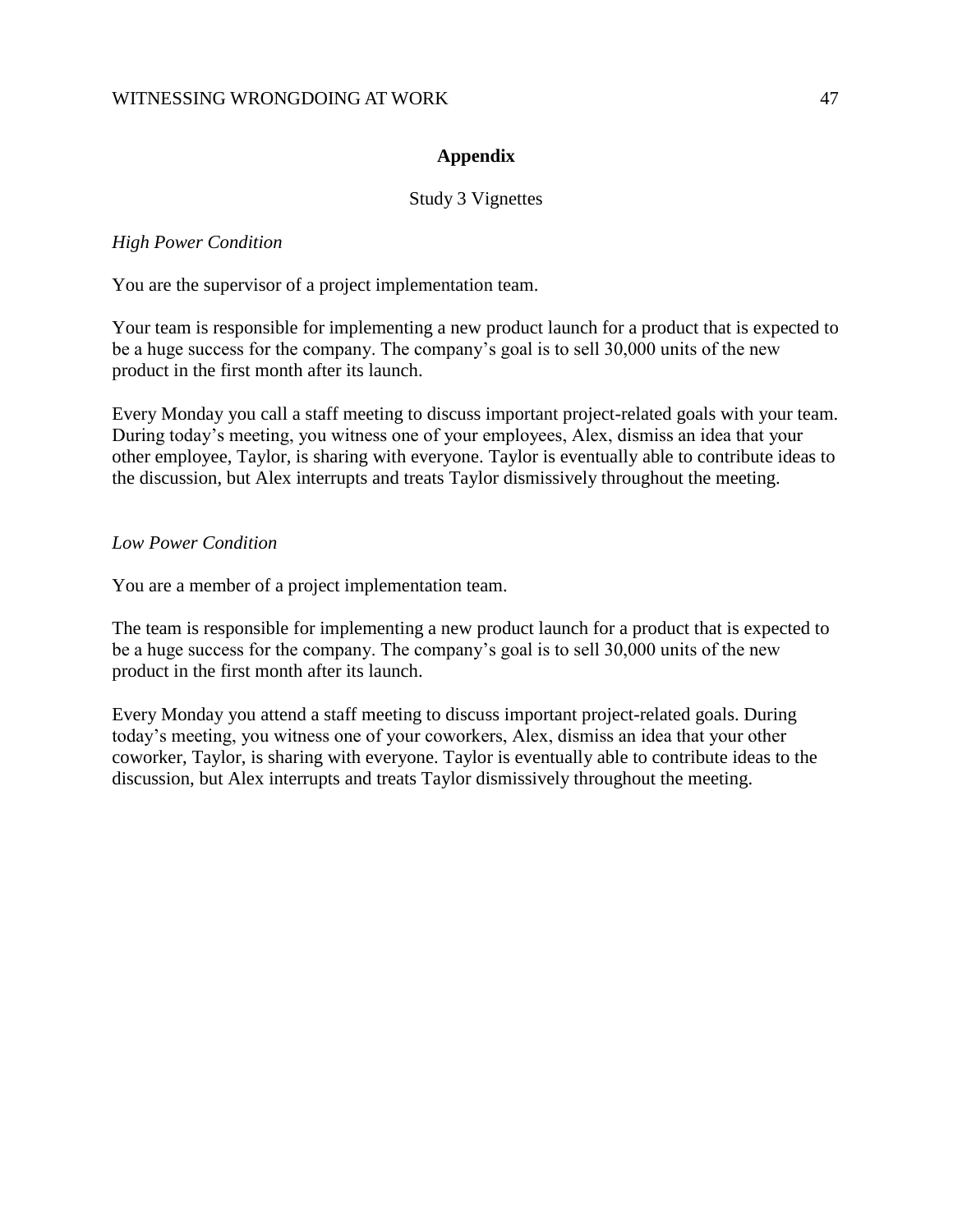# Table 1

## *Study 1: Descriptive Statistics and Correlations*

|                    | $\boldsymbol{M}$ | $SD \t1 \t2$                            |     | 3 |  |  |
|--------------------|------------------|-----------------------------------------|-----|---|--|--|
| 1. Power condition |                  |                                         |     |   |  |  |
| 2. Confrontation   | 3.41             | $1.06$ .37**                            | .89 |   |  |  |
| 3. Avoidance       |                  | $2.56$ $1.24$ $-0.37**$ $-0.52**$ $.72$ |     |   |  |  |
| 4. Support         | 3.59             | $0.84$ $-.23*$ $.35**$ $-.07$ $.74$     |     |   |  |  |
|                    |                  |                                         |     |   |  |  |

*Note.*  $* p < .05; ** p < .01;$  Cronbach's alpha along the diagonal.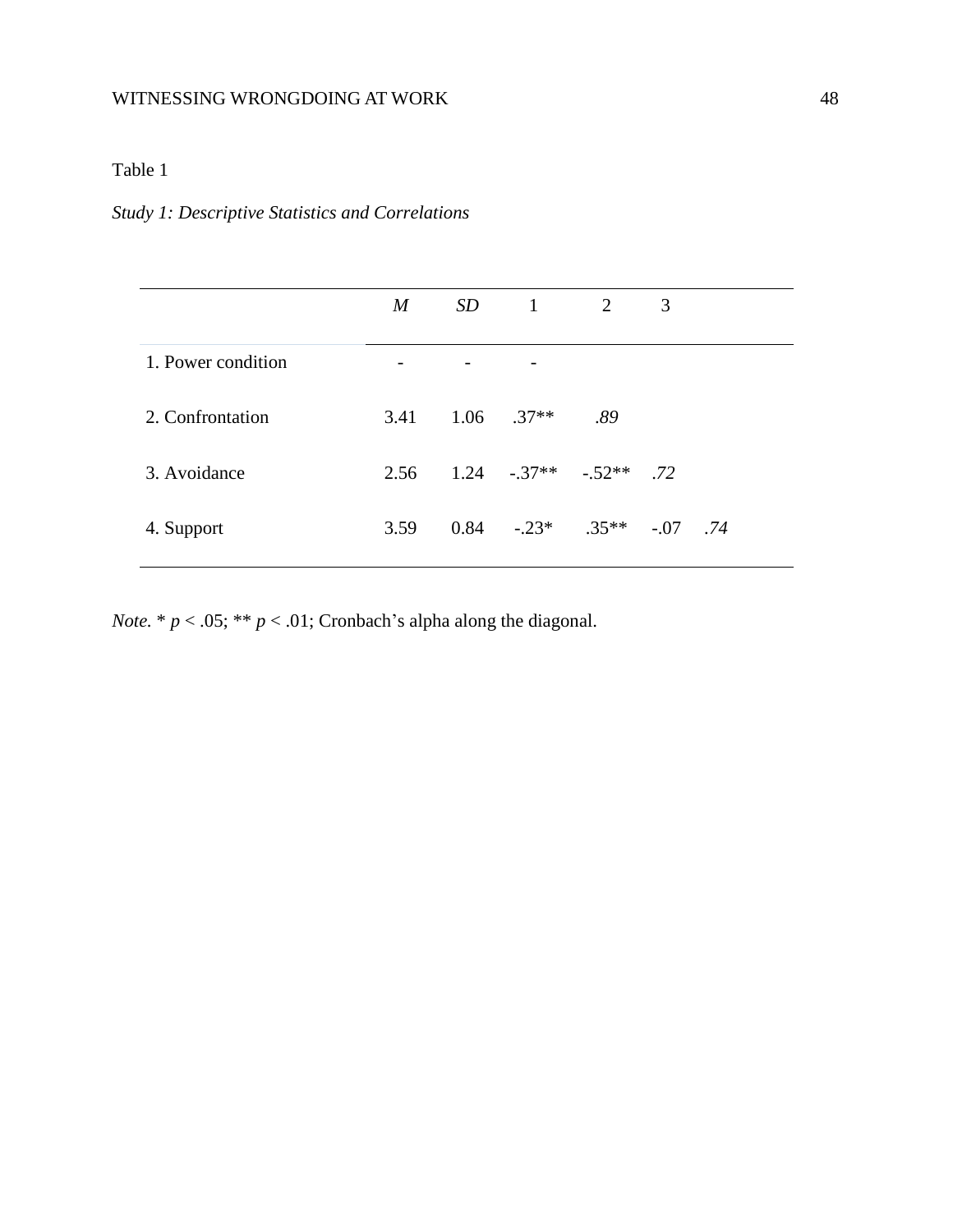# Table 2

## *Study 2: Descriptive Statistics and Correlations*

|                                  | $\boldsymbol{M}$ | SD   | $\overline{1}$ | 2       | $\mathfrak{Z}$ | $\overline{4}$ | 5       | 6   |
|----------------------------------|------------------|------|----------------|---------|----------------|----------------|---------|-----|
| 1. General Power                 | 3.19             | 0.71 | .88            |         |                |                |         |     |
| 2. Relative power                | 1.45             | 0.67 | $.31**$        | .86     |                |                |         |     |
| 3. Confrontation                 | 1.60             | 0.99 | $.17**$        | $.41**$ | .91            |                |         |     |
| 4. Avoidance                     | 1.80             | 0.76 | $-.18*$        | $-19**$ | $-.35**$ .73   |                |         |     |
| 5. Social support                | 2.55             | 1.09 | $-.08$         | $-.12*$ | .05            | $-.07$         | .87     |     |
| 6. Perceived responsibility 2.93 |                  | 1.11 | $.12*$         | $.29**$ | $.54**$        | $-.37**$       | $.26**$ | .92 |

*Note.* \**p*<.05, \*\**p*<.01, Cronbach's alpha along the diagonal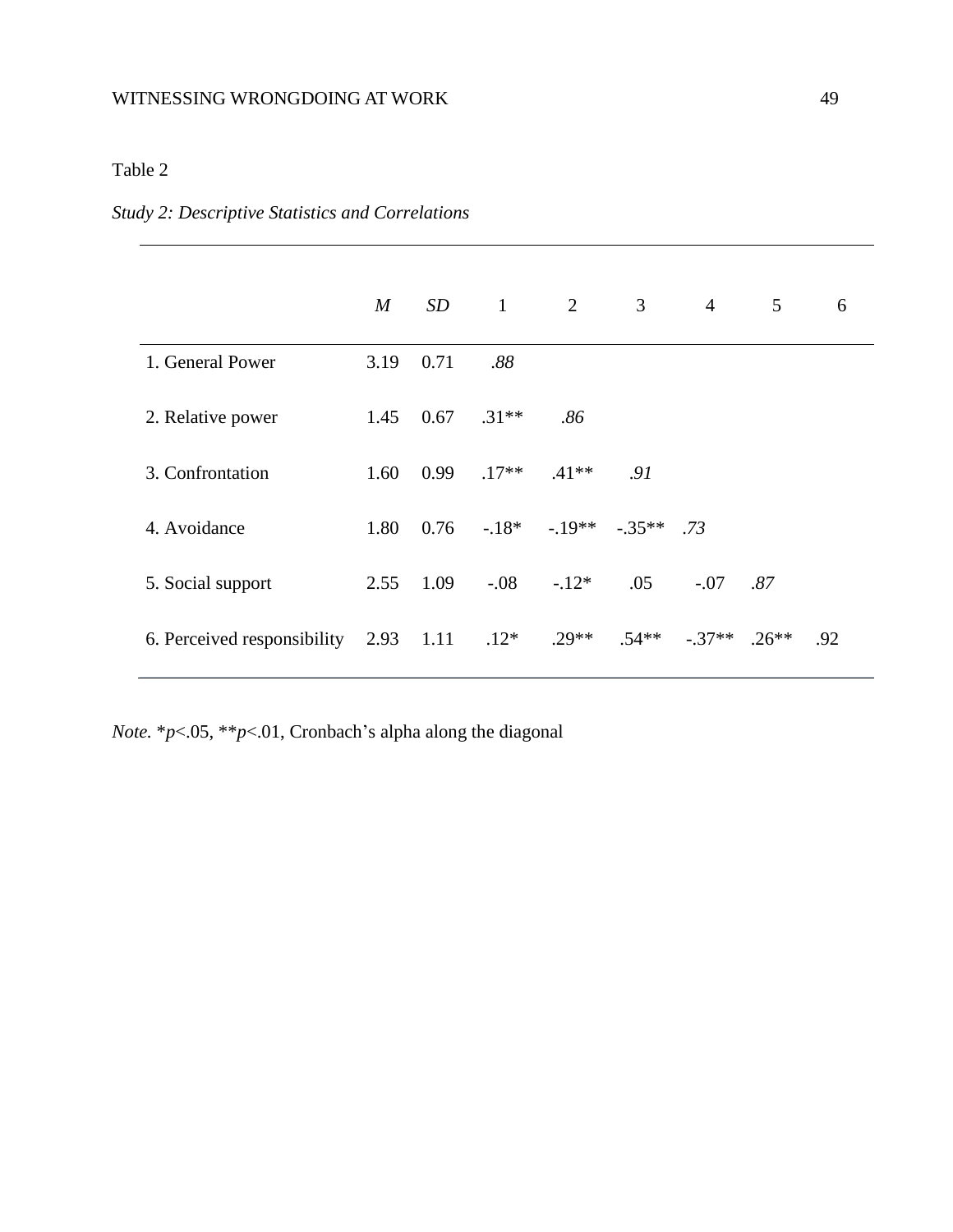# Table 3

|                                  | $\bm{M}$ | SD   | $\mathbf{1}$ | $\overline{2}$ | $\mathfrak{Z}$ | $\overline{4}$ | 5       | 6   |
|----------------------------------|----------|------|--------------|----------------|----------------|----------------|---------|-----|
| 1. Power                         |          |      |              |                |                |                |         |     |
| 2. Confrontation                 | 3.89     | 0.91 | $.29**$      | .93            |                |                |         |     |
| 3. Avoidance                     | 1.82     | 0.90 | $-.26**$     | $-.62**$       | .93            |                |         |     |
| 4. Social support                | 3.30     | 0.84 | $-13\dagger$ | .12            | $-.06$         | .88            |         |     |
| 5. Status challenge              | 3.82     | 1.31 | $.36**$      | $.32**$        | $-0.24**$      | $.16*$         | .83     |     |
| 6. Perceived responsibility 5.51 |          |      | 1.39 $.44**$ | $.61***$       | $-.61**$       | .09            | $.52**$ | .96 |

*Note.* †*p* < .10, \**p*<.05, \*\**p*<.01, Cronbach's alpha along the diagonal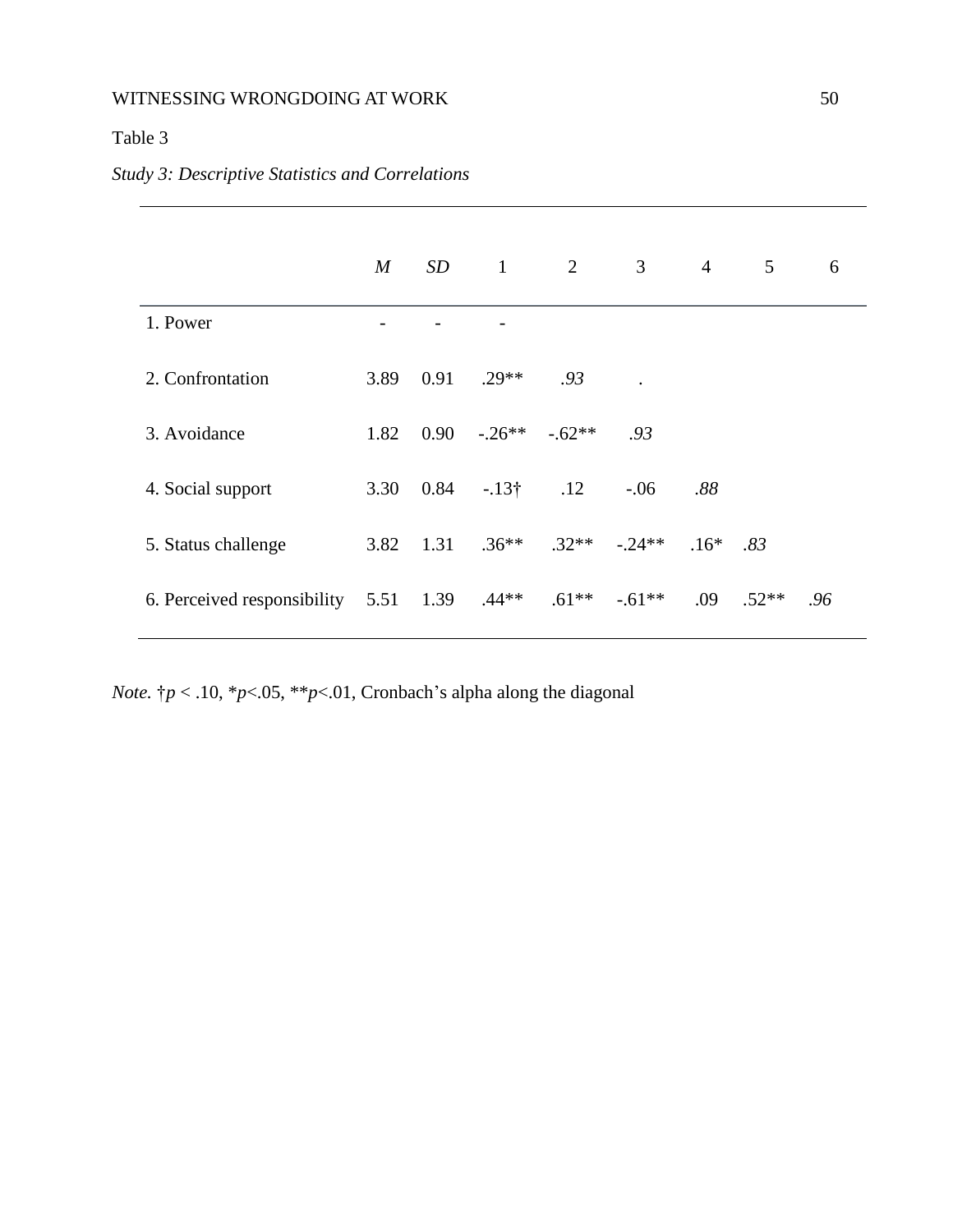

 $*=p<.05$ , \*\* = p<.01, \*\*\* = p<.001 Dashed path represents the direct effect.